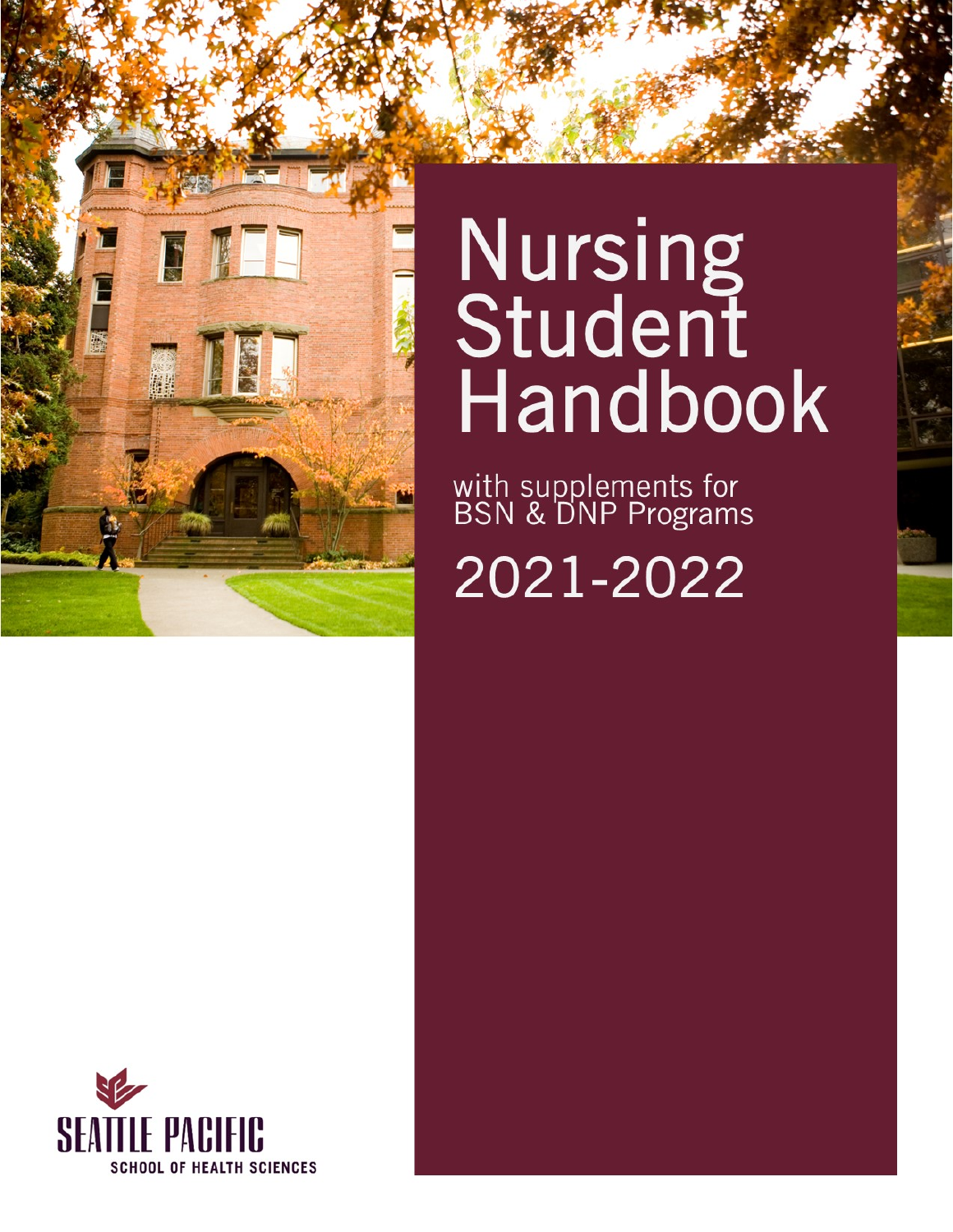## Table of Contents

| 1.0 The Lydia Green Nursing Program 7          |
|------------------------------------------------|
|                                                |
|                                                |
| 1.2.1 Nursing Program Mission Statement 7      |
|                                                |
| 1.2.3 Nursing Program Philosophy Statement 7   |
| 1.2.4 Purpose of the Nursing Program  8        |
| 1.3 Expectations for Nursing Students 8        |
| 1.3.1 Civility in Nursing Education 8          |
| 1.3.2 Nondiscrimination Policy  9              |
|                                                |
|                                                |
| 1.3.5 Changes in Current Address, Phone, or    |
| 1.3.6 References and Letters of                |
|                                                |
| 1.4.1 Disability Support Services 10           |
| 1.4.2 Laws related to Nursing Professions  10  |
| 1.5 Celebrations and Awards 10                 |
| 1.5.1 Undergraduate Consecration  10           |
|                                                |
| 1.5.3 Graduate Commissioning 10                |
| 1.5.4 Graduate Commencement  11                |
|                                                |
|                                                |
|                                                |
| 2.1.1 Academic Integrity  12                   |
| 2.1.2 Class Attendance  12                     |
|                                                |
| 2.1.4 Policy for Writing Papers  13            |
| 2.1.5 Undergraduate Test Taking Policy  13     |
| 2.1.6 Interventions for Student Improvement 13 |
| 2.1.7 Academic Probation  14                   |
| 2.1.8 Policy Guidelines for Arranging an       |
| 2 1 10 Transcultural Exneriences<br>15.        |

| 2.2.2 Required Grades for Progression15          |  |
|--------------------------------------------------|--|
| 2.2.3 Incomplete ("I") Grade 16                  |  |
|                                                  |  |
| 2.3.1 Degree Requirements 17                     |  |
| 2.3.2 Graduation Terms 17                        |  |
| 2.3.3 Transcripts for Licensure or Certification |  |
| 2.4 Student Academic Appeals Process17           |  |
|                                                  |  |
|                                                  |  |
| 2.4.3 Appeal Review Procedures 18                |  |
|                                                  |  |
| 3.1 Internship/Practicum Preparations19          |  |
| 3.1.1 Program Orientation to                     |  |
| 3.1.2 Subscription to Typhon Group19             |  |
| 3.1.3 Subscription to ImmuniTrax19               |  |
|                                                  |  |
| 3.1.5 Other Required Preparations 20             |  |
| 3.2 Internship/Practicum Placement 21            |  |
|                                                  |  |
| 3.2.1 Changing Placements 21                     |  |
| 3.2.2 Graduate Student Involvement in            |  |
|                                                  |  |
| 3.4 Site Specific Rules, Protocols, and          |  |
|                                                  |  |
| 3.4.2 Procedures and Documentation24             |  |
| 3.5 Protocol for Attendance 24                   |  |
| 3.5.2 Illness or Injury Protocol 24              |  |
| 3.6 Documentation Signature 25                   |  |
| 3.6.1 Undergraduate Nursing Students25           |  |
| 3.6.2 Graduate Nursing Students25                |  |
|                                                  |  |
| 3.7.1 Infection and Injury Prevention25          |  |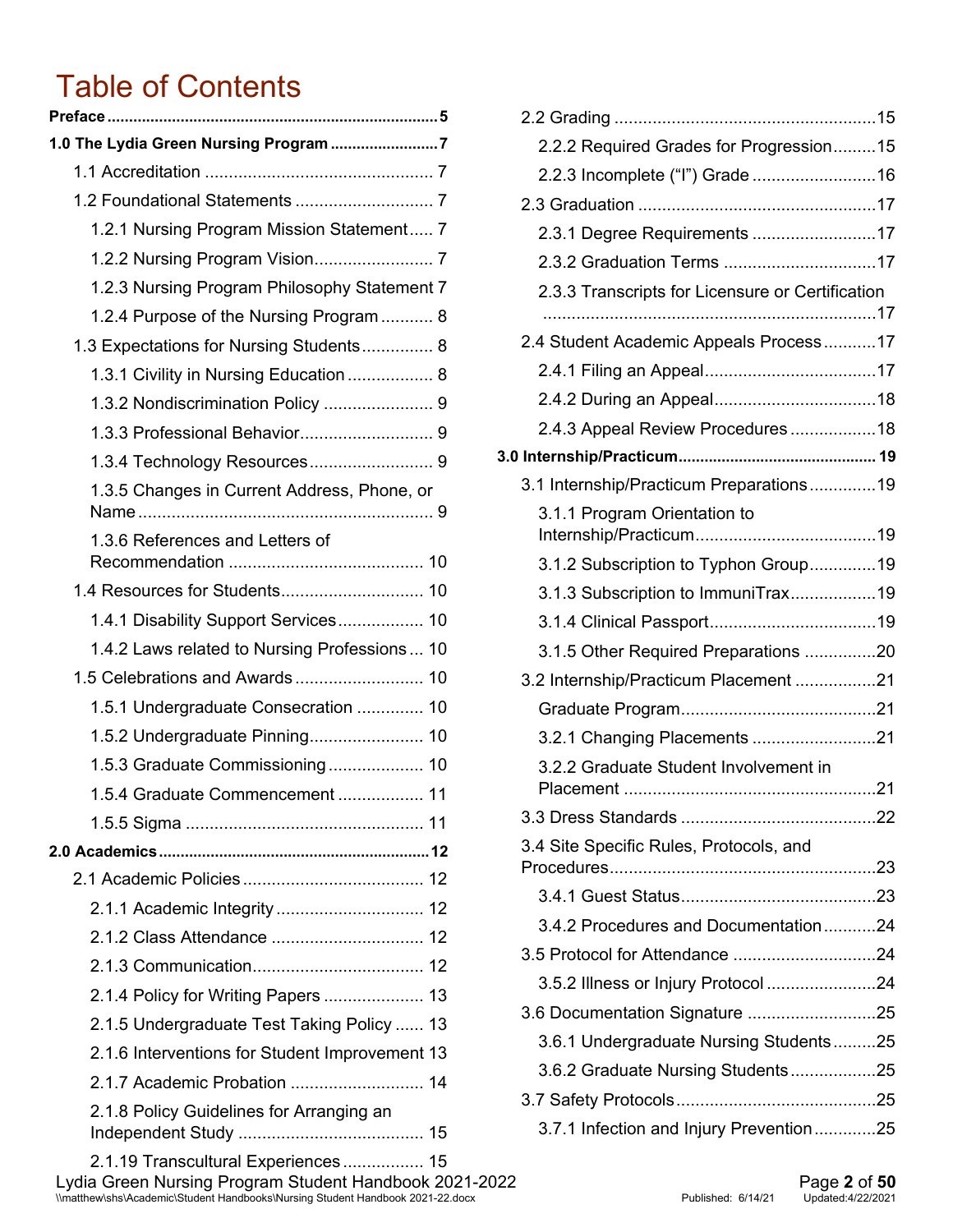| 3.7.2 Protocol for Near Miss or Accident at                          |  |
|----------------------------------------------------------------------|--|
|                                                                      |  |
| 3.7.4 Patient and Clinical Site Confidentiality 26                   |  |
|                                                                      |  |
| 3.7.6 Undergraduate Specific Protocols  26                           |  |
|                                                                      |  |
| 3.9 Clinical Learning Lab Policies and                               |  |
|                                                                      |  |
|                                                                      |  |
|                                                                      |  |
|                                                                      |  |
| 3.9.4 Clinical Learning Lab Safety 27                                |  |
| 3.9.5 General Guidelines 27                                          |  |
|                                                                      |  |
| 3.9.7 Equipment Checkout  28                                         |  |
|                                                                      |  |
|                                                                      |  |
|                                                                      |  |
| 4.1.1 Leisure and Self-care  29                                      |  |
| 4.1.2 Maximum Employment 29                                          |  |
| 4.1.3 Work Before Clinical Experiences  29                           |  |
| 4.1.4 Dress Standards for Employment or<br>Volunteer Experiences  29 |  |
| 4.1.5 Nursing Assistant Certification 29                             |  |
|                                                                      |  |
| 4.2 Support and Resources  29                                        |  |
|                                                                      |  |
|                                                                      |  |
|                                                                      |  |
| 4.2.4 Research, Reading, & Writing Studio 30                         |  |
| 4.2.5 Center for Learning 30                                         |  |
| 4.3 Recommendations and Verifications 30                             |  |
| 4.4 Participation on Committees  30                                  |  |
| 4.4.1 Student Responsibilities as Committee                          |  |
| 4.4.2 Undergraduate Nursing Council  30                              |  |
| 4.4.3 Graduate Nursing Council  31                                   |  |
|                                                                      |  |

| 4.5 Involvement Opportunities 31                 |
|--------------------------------------------------|
| 4.5.1 Nursing Student Ambassadors31              |
| 4.5.2 Undergraduate Class Officers 31            |
| 4.5.3 Nursing and Pre-nursing Students Club      |
|                                                  |
|                                                  |
| 4.5.5 Nurses' Christian Fellowship 31            |
| 5.0 Progression, Withdrawal, Dismissal, & Re-    |
| 5.1 Progression in the Program 32                |
| 5.1.1 Progression in the Undergraduate           |
| 5.1.2 Progression in the Graduate Program32      |
| 5.1.3 Prerequisite & Corequisite Coursework32    |
| 5.2 Leave of Absence from the Program 33         |
|                                                  |
| 5.3.1 Dropping Individual Courses 33             |
| 5.3.2 Complete Withdrawal from the Program       |
|                                                  |
| 5.4 Dismissal from a Course or the Program34     |
| 5.5 Re-admission to the Nursing Program34        |
| 5.5.1 Re-application Following Withdrawal 35     |
| 5.5.2 Re-admission Following Dismissal35         |
| 5.5.3 Petition for Re-application 35             |
| 6.0 Bachelor of Science in Nursing Program       |
|                                                  |
| 6.1.1 Student Learning Outcomes37                |
| 6.1.2 Organizational Framework 37                |
| Environment  Error! Bookmark not defined.        |
| 6.2 Applying for Licensure in Washington State38 |
|                                                  |
| 6.2.2 Distribution of Application Materials 38   |
|                                                  |
| 6.2.4 Authorization to take NCLEX-RN 38          |
| 7.0 Graduate Nursing Program Supplement  39      |
|                                                  |
|                                                  |
|                                                  |
|                                                  |

Lydia Green Nursing Program Student Handbook 2021-2022 Page **3** of **50** \\matthew\shs\Academic\Student Handbooks\Nursing Student Handbook 2021-22.docx Published: 6/14/21 Updated:4/22/2021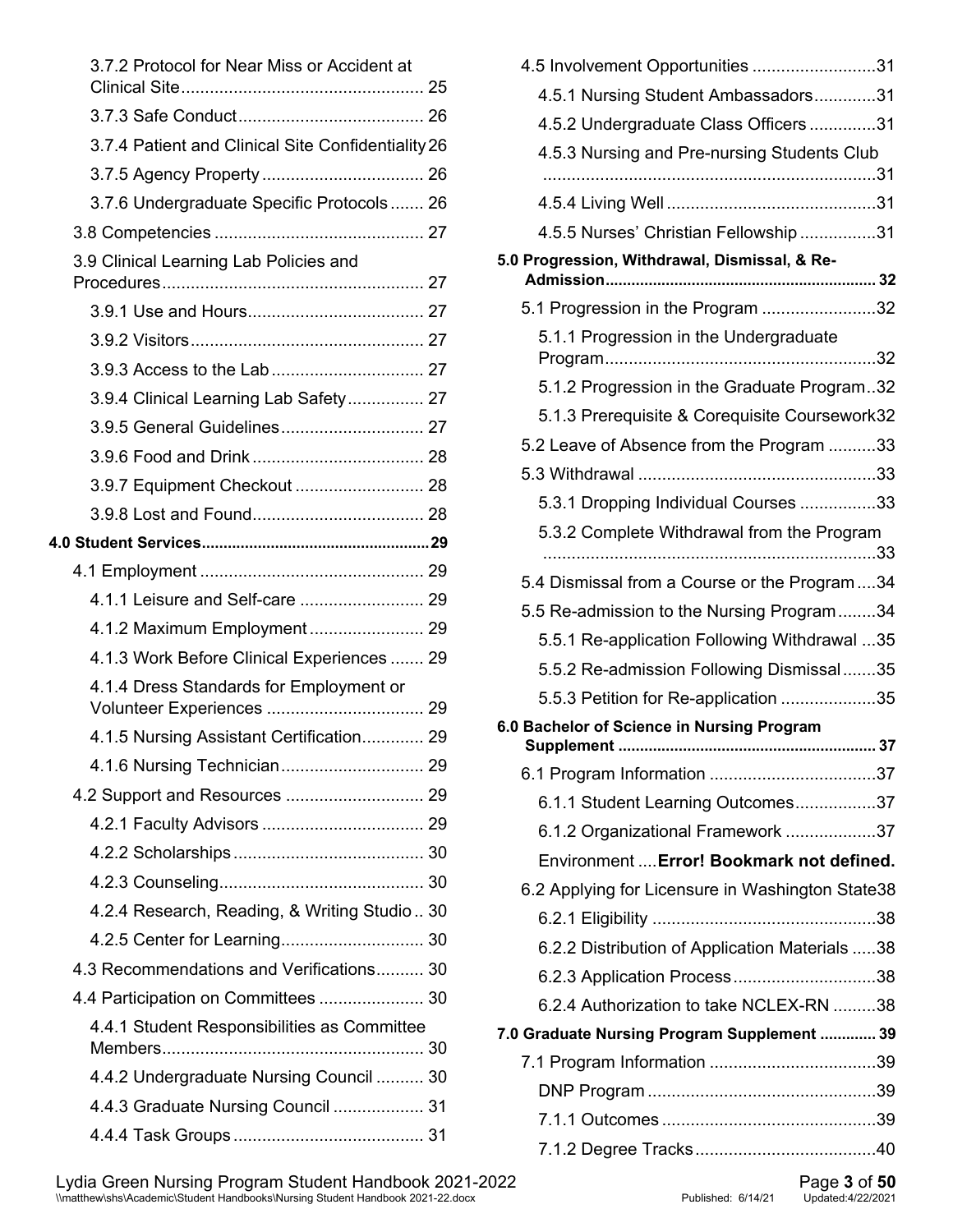| 7.2 Graduate Program Curriculum  40                                                             |
|-------------------------------------------------------------------------------------------------|
| 7.2.1 Request for Change of Track or                                                            |
|                                                                                                 |
| 7.2.2 Transfer Coursework and Gap Analysis                                                      |
|                                                                                                 |
| 7.3.2 Non-matriculated Status  42                                                               |
| 7.3.3 DNP Curricular Overview  42                                                               |
| 7.3.4 DNP Degree Requirements 44                                                                |
| Appendix A: Graduate Competency Level & Graduate<br>Writing Criteria for Graduate Assignments47 |
|                                                                                                 |
|                                                                                                 |

| Critical Analysis and Synthesis 49                                                           |  |
|----------------------------------------------------------------------------------------------|--|
|                                                                                              |  |
| <b>Appendix B: Seattle Pacific University Automated</b><br>Drug Dispensing Devices Policy 50 |  |
| Automated Drug Dispensing Devices 50                                                         |  |
|                                                                                              |  |
|                                                                                              |  |
| WAC 246-874-010: Definitions50                                                               |  |
| Nursing Students ADDD Access50                                                               |  |
|                                                                                              |  |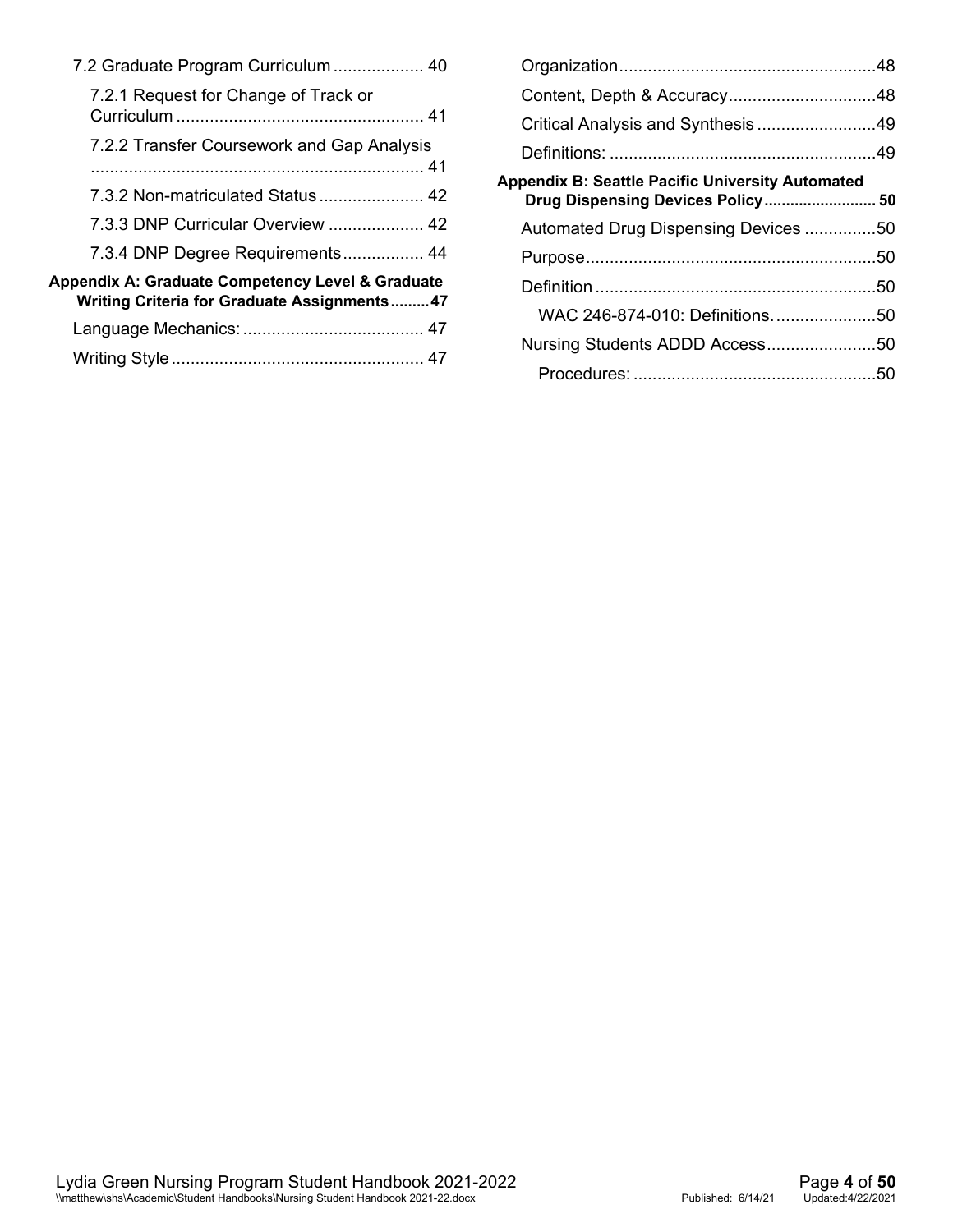## <span id="page-4-0"></span>**Preface**

In our Seattle Pacific University community, we embrace the contributions and inherent worth of all individuals. As Christians, we believe that all persons are created in God's image and deserve respect and understanding, regardless of real or perceived background or political affiliation, role at the university, race, ethnicity, religion, (dis)abilities, age, size, nationality, citizenship, veteran or socio-economic status, gender, sexuality, affectionality, and/or identity.

The Nursing Student Handbook, (with BSN Supplement and DNP Supplement) has been written solely to provide the student with information specific to the curriculum, SHS - Nursing policies and procedures, campus facilities, and resources. Every effort has been made to ensure its accuracy. Its contents do not constitute an agreement between the School of Health Sciences and its students.

This handbook is intended to be complementary to the current Seattle Pacific University [Undergraduate or](https://spu.edu/catalog)  [Graduate Catalog.](https://spu.edu/catalog) If regulations, program requirements, or services described herein conflict with current practice, the latter (current practice) will prevail. The School of Health Sciences reserves the right to amend, supplement, or revise this handbook at any time without prior notice.

Each student is responsible for the contents of this handbook and must abide by the policies and procedures written in this handbook. The contents are subject to revision throughout the course of the academic year. In the event there is a revision, students will be notified via SPU email. The authoritative form of this document is the electronic version posted on the School of Health Sciences website

The following terms are used throughout the Handbook:

- **AGNP:** Adult/Gerontology Nurse Practitioner; advanced practice specialty or degree track
- **Associate Dean**: Associate Dean for Undergraduate or Graduate Nursing
- **ATI:** Assessment Technologies Institute; comprehensive study and testing program
- **At Risk:** Students are designated as "At Risk" by the Program when they exhibit unprofessional behavior which puts them at risk of dismissal from the Program.
- **BSN:** Bachelor of Science in Nursing
- **Clinical:** Practicum experience in an SHS-Nursing pre-approved agency
- **Clinical Learning Lab (CLL):** On campus facility for development of clinical skills
- **CLIP** or **CLP:** Clinical Leadership in Practice; degree track
- **Course Instructor:** the faculty member or group of faculty who are listed as the faculty of record for a course
- **CNS:** Clinical Nurse Specialist; advanced practice specialty or degree track
- **Curriculum Agreement:** graduate students sign individual plans which document the sequence of required courses for that specific student to complete their program of study, also signed by the Associate Dean
- **Dismissed:** Students are designated as "Dismissed" by the Program and University if they have been dismissed from the Program or from University for administrative or academic reasons.
- **DNP:** Doctor of Nursing Practice
- **Failure to Progress**: Students are designated as "Non-Progression" who do not successfully complete a course, making them ineligible to progress
- **FNP: Family Nurse Practitioner; advanced** practice specialty or degree track
- **Graduate:** Students are designated as "Graduate" by the Program and University when a degree or certificate has been conferred on their academic transcript.
- **Graduate Nursing Council**: The Graduate Program academic policy and curriculum committee (GNC)
- **Graduate Admissions**: Seattle Pacific University Admissions office coordinates application materials for all graduate programs at SPU.
- **Internship:** (also called Clinical)

BSN Level: SHS-Nursing Lab and clinical experience in a pre-approved agency or hospital setting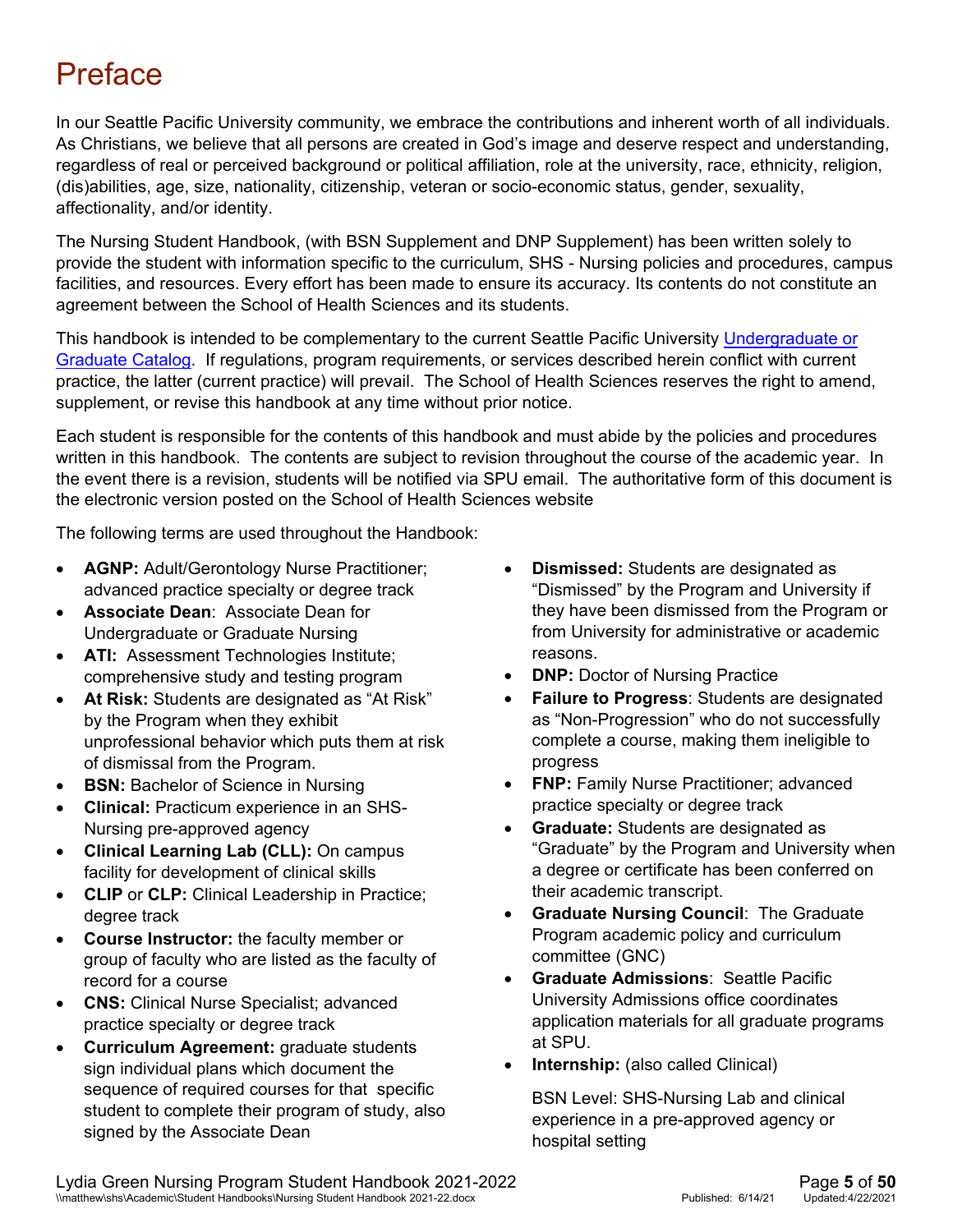- **Leave of Absence (LOA):** Students are designated as "LOA" by the Program and University if they are not enrolled for a specific quarter (up to four consecutive quarters before reapplication is required) but have a planned date of return according to the LOA policy stated in this Handbook.
- **MSN:** Master of Science in Nursing
- **NED:** Nurse Educator; degree track
- **Nursing Program:** Lydia Green Nursing Program
- **Practicum:** (also called Clinical)
	- o BSN Level: SHS-Nursing Lab and clinical experience in a pre-approved agency or hospital setting
	- o DNP Level: practicum experience at an approved agency, clinic, or hospital
- **Program:** Lydia Green Nursing Program
- **Re-Application:** Students who are Dismissed or Withdraw from the program may petition to re-apply to the program.
- **Re-Enrollment**: Students who Fail to Progress in the program or are granted a LOA should

discuss their options for re-enrollment with the Associate Dean.

- **SAS:** Student Academic Services
- **SFS: Student Financial Services**
- **School:** School of Health Sciences
- **SHS:** School of Health Sciences
- **SPU:** Seattle Pacific University
- **Standards:** All standards of safety, practice, and behavior as cited in course syllabus, handouts, textbooks, and course evaluation forms the American Nurses Association or other professional nursing organizations of specialty practice.
- **Track:** specialty focus within the Graduate Nursing Program (i.e. AGNP, FNP, CNS, etc.)
- **University:** Seattle Pacific University
- **UNC**: The Undergraduate Program academic policy and curriculum committee (UNC)
- **Withdrawn:** Students are designated as "Withdrawn" by the Nursing Program and Seattle Pacific University if they choose to withdraw from a course, the Program, or the University.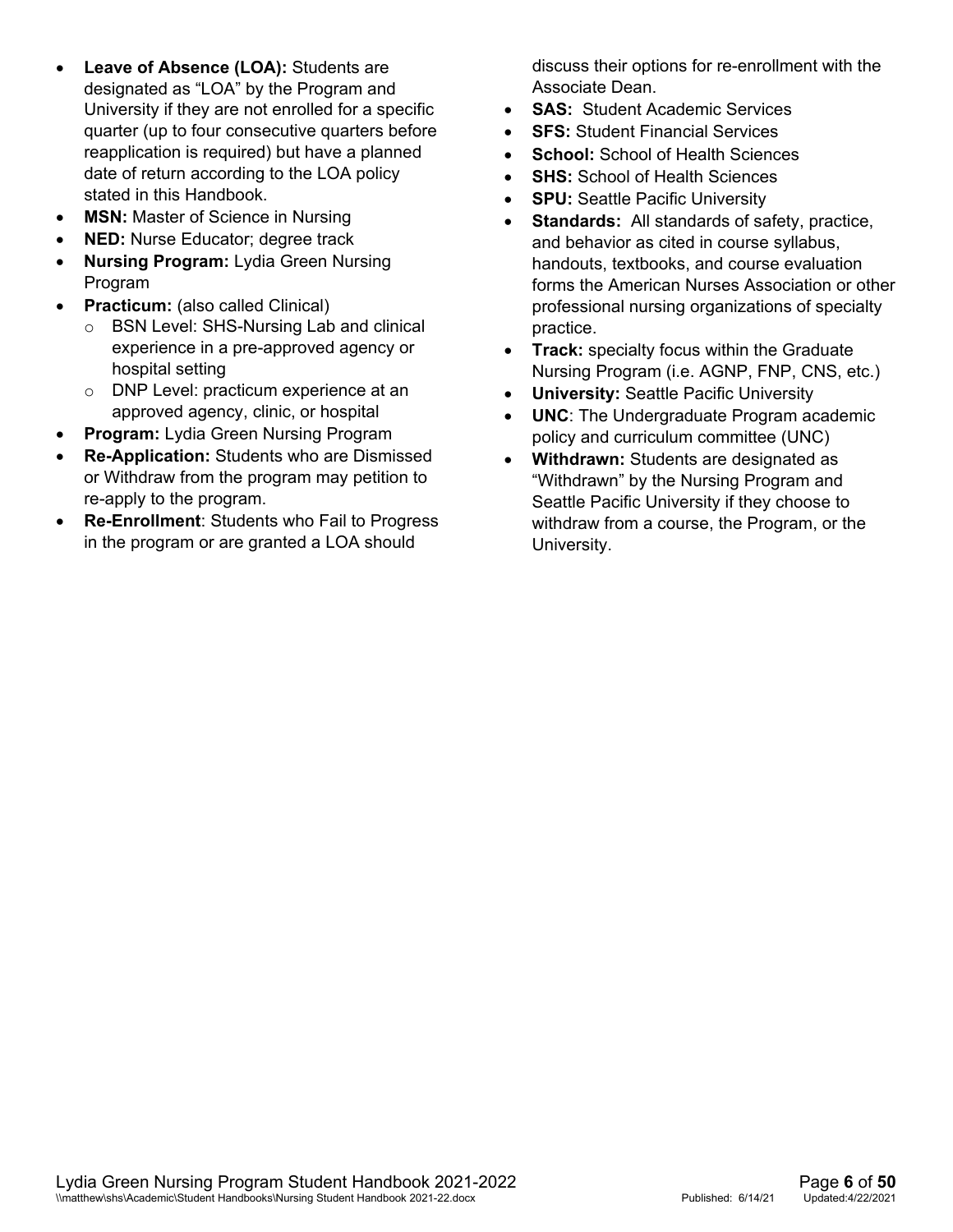## <span id="page-6-0"></span>1.0 The Lydia Green Nursing Program

#### <span id="page-6-1"></span>1.1 Accreditation

Seattle Pacific's [BSN](https://spu.edu/academics/school-of-health-sciences/undergraduate-programs/nursing) and [DNP](http://spu.edu/academics/school-of-health-sciences/graduate-nursing-program/dnp-pathways) are approved by the [Washington](http://www.doh.wa.gov/LicensesPermitsandCertificates/NursingCommission) State Nursing Care Quality Assurance [Commission.](http://www.doh.wa.gov/LicensesPermitsandCertificates/NursingCommission) The baccalaureate degree program in nursing and Doctor of Nursing Practice program at Seattle Pacific University are accredited by the Commission on Collegiate Nursing Education [\(http://www.ccneaccreditation.org\)](http://www.ccneaccreditation.org/).

#### <span id="page-6-2"></span>1.2 Foundational Statements

#### <span id="page-6-3"></span>1.2.1 Nursing Program Mission Statement

Based on our commitment to Christian values, we seek to partner with the community to develop graduates who engage the culture, change the world, and:

- Serve all people with the highest level of professional care
- Demonstrate competence in a diverse and changing environment
- Act with wisdom, character, and caring
- Demonstrate leadership in all aspects of their careers
- Promote optimum health of body, mind, and spirit

*10/1/10*

#### DNP Program Mission

The SPU DNP Program will prepare students to be transformational leaders who engage and foster global human flourishing with competence, character, and wisdom.

#### <span id="page-6-6"></span><span id="page-6-4"></span>1.2.2 Nursing Program Vision

We strive to create a community that functions within a culturally safe, creative, innovative, and healthy environment with our internal and external practice partners, and prepare students to practice the nursing profession with competence, character, and grace.

#### DNP Program Vision

The DNP Program at Seattle Pacific University: • Ensures robust academics and relationship centered learning,

• Guides students to advance their vocational calling,

• Cultivates excellent clinicians who promote human flourishing and build partnerships for patient centered care,

• Fosters reconciliation and social justice through Christian faith and values in a multicultural and complex world.

#### <span id="page-6-5"></span>1.2.3 Nursing Program Philosophy Statement

Within a Christ-centered environment, the School of Health Sciences faculty and staff commit themselves to mentoring students in both the art and science of nursing. These mentoring relationships help foster a passionate spirit of inquiry within the student that becomes the foundation for a practice grounded in competence, caring, and compassion.

Collaboration is at the heart of our pedagogy. Students and faculty work together to deliver holistic care that reflects grace and beauty to individuals, families, and communities.

Within a grace-filled and reflective practice, students and faculty seek to find beauty in all of humanity through a process of self-awareness and reflective practice. We see and honor both suffering and healing as fundamental human experiences.

The School of Health Science's climate of learning supports students in developing character, accountability, responsibility, and honesty.

A sense of greater calling through engagement is achieved as students learn to work collaboratively with communities of interest to promote health and wellness, as well as advocating for social justice. A commitment to social justice helps to create a foundation where individual and group diversity is appreciated and everyone works to create an environment that is culturally safe for all.

As the health needs of society and the health care delivery system continue to change, it is essential that nurses demonstrate leadership in advocating for individuals, families, and communities. Graduates of the School of Health Sciences are engaged in, and take initiative in, that leadership role.

#### Philosophy of Nursing Education

The best environment for learning is one in which learners can feel challenged, accepted, respected, and supported, and in which they can relate new learning to prior knowledge and life experiences.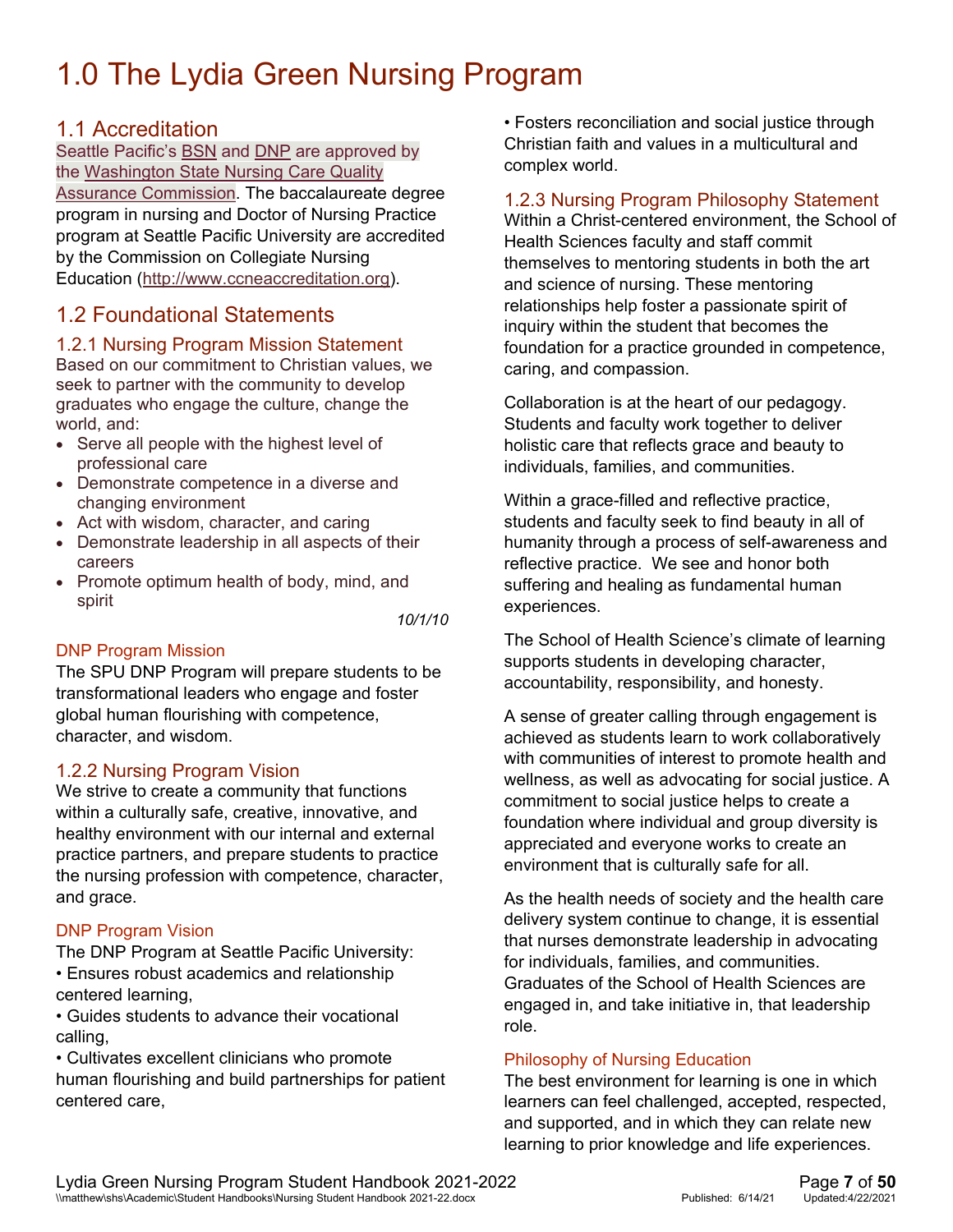The learning environment embodies a commitment to collaboration, creativity, and leadership. The faculty and students share responsibility for the development of each individual's potential. A variety of teaching and learning strategies are used. Teachers as role models demonstrate ethical decision making, love and concern for students, and their faith and commitment to the Christian goals of the institution.

#### <span id="page-7-0"></span>1.2.4 Purpose of the Nursing Program

The purpose of the School of Health Sciences, Lydia Green Nursing Program is to prepare graduates to meet the health needs of a community through promoting wellness and providing illness care for its members.

#### 1.2.4.1 Purpose of the Undergraduate Nursing Program

The purposes of the Undergraduate Nursing Program are to:

- 1. Provide a liberal and professional education that integrates the humanities, sciences, nursing theory, and nursing research with personal faith and values.
- 2. Foster an appreciation of the nursing profession's historical and future commitment to facilitate change in the service of health promotion.
- 3. Provide a theory and practice base for using the nursing process to provide primary, secondary, and tertiary preventive care.
- 4. Foster collaboration with other members of the health care team to provide holistic health care.
- 5. Provide a basis for graduate nursing study.

#### 1.2.4.2 Purpose of the Graduate Nursing Program

The purposes of the Graduate Nursing Program are to provide post-baccalaureate and graduate level nursing education that will prepare graduates to assume nursing practice positions, advanced practice, and leadership roles in a variety of settings keeping with the University model of scholar-servant. Our aim is to foster the development of graduates who will demonstrate increased personal, intellectual, spiritual, and professional maturity. Therefore, the goal for all graduates is to promote continued selfunderstanding, ethical behavior, critical thinking, evidenced based judgment, and scholarship in the true caring of others with integration of Christian faith with clinical expertise. Specifically, to:

- 1. Provide advanced professional education that integrates the humanities, sciences, nursing theory, and nursing research with personal faith and values.
- 2. Foster an appreciation of the nursing profession's historical and future commitment to facilitate change in the service of health promotion.
- 3. Provide advanced theory and practice base for implementing the nursing process to provide primary, secondary, and tertiary preventive care.
- 4. Foster collaboration with other members of the health care team to provide holistic health care.
- 5. Provide a basis for post-graduate nursing study and doctoral education.

#### 1.2.4.3 Core Values of the Doctor of Nursing Practice Program

The core values of the Doctor of Nursing Practice Program are excellence, respect, diversity, inquiry, and caring presence.

#### <span id="page-7-1"></span>1.3 Expectations for Nursing Students

#### <span id="page-7-2"></span>1.3.1 Civility in Nursing Education

The Nursing Program is a community of staff, faculty, and students that is committed to a respectful, safe, and protected environment, founded in civility, in which all can work and learn. The Nursing Program requires that all members of our community value and recognize the worth of each person. As a community, all members will make every effort to discourage incivility and protect its individual members from all forms of unacceptable interpersonal aggression including, but not limited to, verbal, written, and physical aggression. All members of the Nursing Program will strive to maintain an environment that is free from violence, threats of violence, harassment, intimidation, and other disruptive behavior from each other or from outside persons. All incidents will be taken seriously and will be dealt with promptly and appropriately. The Nursing Program will strive to ensure a safe and respectful environment.

Therefore, the following expectations are in addition to requirements listed in the [SPU Undergraduate or](https://spu.edu/catalog)  [Graduate Catalog:](https://spu.edu/catalog)

Students are expected to be on time for each class and clinical experience. Students are being prepared to transition to the professional world with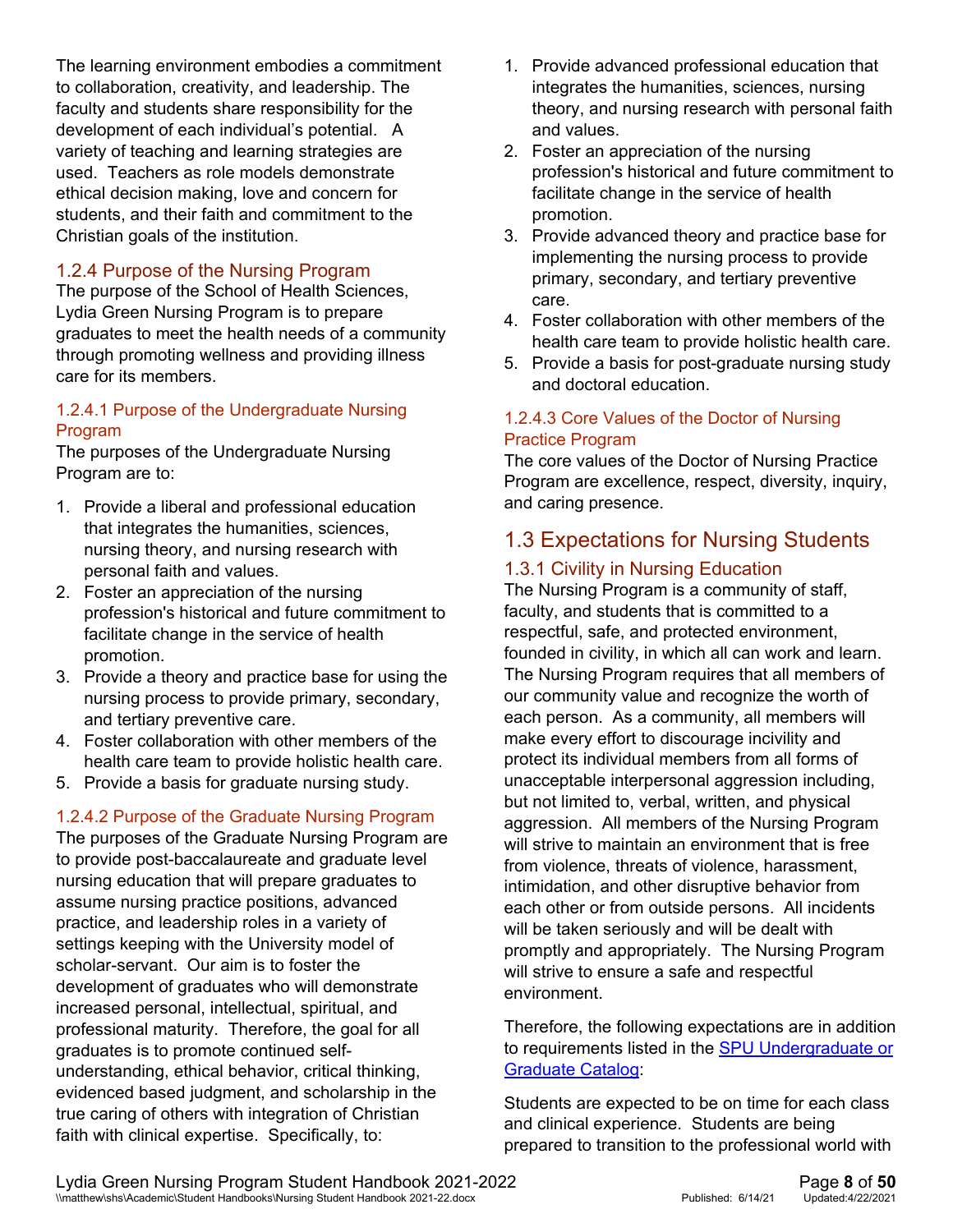new skills and knowledge. Tardiness is unacceptable within the academic and the health care setting in which colleagues and patients depend on the student's care.

Students are expected to remain in class, labs, and clinical experiences for the entire designated period and leave when the professor indicates the session is finished. Leaving class, lab, or clinical site prior to dismissal by faculty demonstrates disrespect, is extremely distracting to others in the class, and may be unsafe for patients. All students deserve to have the best environment in which to learn. Packing up books before the professor has finished is also a distraction and communicates a lack of respect. The professor may ask the student demonstrating such behaviors to leave the classroom setting.

Electronic devices should be muted to prevent noise disruption and distraction in the learning environment.

Disruptive students may be removed from class or clinical site at the discretion of the instructor. There may be consequences to the course grade or to the ability of the student to progress in the planned curriculum if removal occurs.

Students are expected to communicate any changes to existing schedules to their instructor(s). They should arrange to leave as unobtrusively as possible. At the discretion of the instructor, there may be consequences to the course grade for class absence.

Students are expected to refrain from talking during videos, lectures, guest lectures, or presentations. Active listening aids in retention and increases learning potential. At the discretion of the instructor, there may be consequences to the course grade for disruptive behavior.

Electronic devices being operated within the classroom must be used for direct classroom learning activities only and fall under the discretion of the instructor.

#### <span id="page-8-0"></span>1.3.2 Nondiscrimination Policy

If a student feels unlawful discrimination, the student should refer to and follow the Seattle Pacific University nondiscrimination policies laid out in the [Undergraduate and Graduate Catalogs.](https://spu.edu/catalog)

#### <span id="page-8-1"></span>1.3.3 Professional Behavior

Students are expected to maintain high standards of professional performance and behavior. Students must become familiar with the American Nurses Association (ANA) Professional Standards, the Code of Ethics for Nurses, and their own specialty national organization's standards. Regular feedback is provided to the faculty in regards to a student's behavior. If the behavior of the student is not in keeping with the standards of the profession and the Nursing Program, a student may be dismissed from the program. Nursing Program faculty may consider factors in addition to academic performance when determining whether a student may continue in the program, such as professional behavior, academic integrity, and safe clinical competence.

#### <span id="page-8-2"></span>1.3.4 Technology Resources

It is the responsibility of students to have working knowledge of electronic resources, including but not limited to Banner, Canvas, Library databases, word processing software, and internet-based training modules. Students are responsible to access these resources through personal devices, on and off campus. All use of technology systems, equipment, and resources on campus are subject to the [SPU Acceptable Use Policy.](https://wiki.spu.edu/display/CIS/Computer+Acceptable+Use)

Students are expected to be technology literate and access campus resources for guidance and instruction as needed.

#### <span id="page-8-3"></span>1.3.5 Changes in Current Address, Phone, or Name

It is essential that the SHS office have current contact information in order to maintain accurate records and to be able to contact the student quickly. Therefore, it is the student's responsibility to inform the University and the Nursing Program of any changes in name, address, or phone number.

See the [SPU Undergraduate or Graduate Catalog](https://spu.edu/catalog) for instructions to update personal information with the University. Students who have a change of personal information also must notify their clinical instructor(s) and SHS-Nursing via their program's Administrative Staff.

Students are responsible to check their records in Banner for accuracy.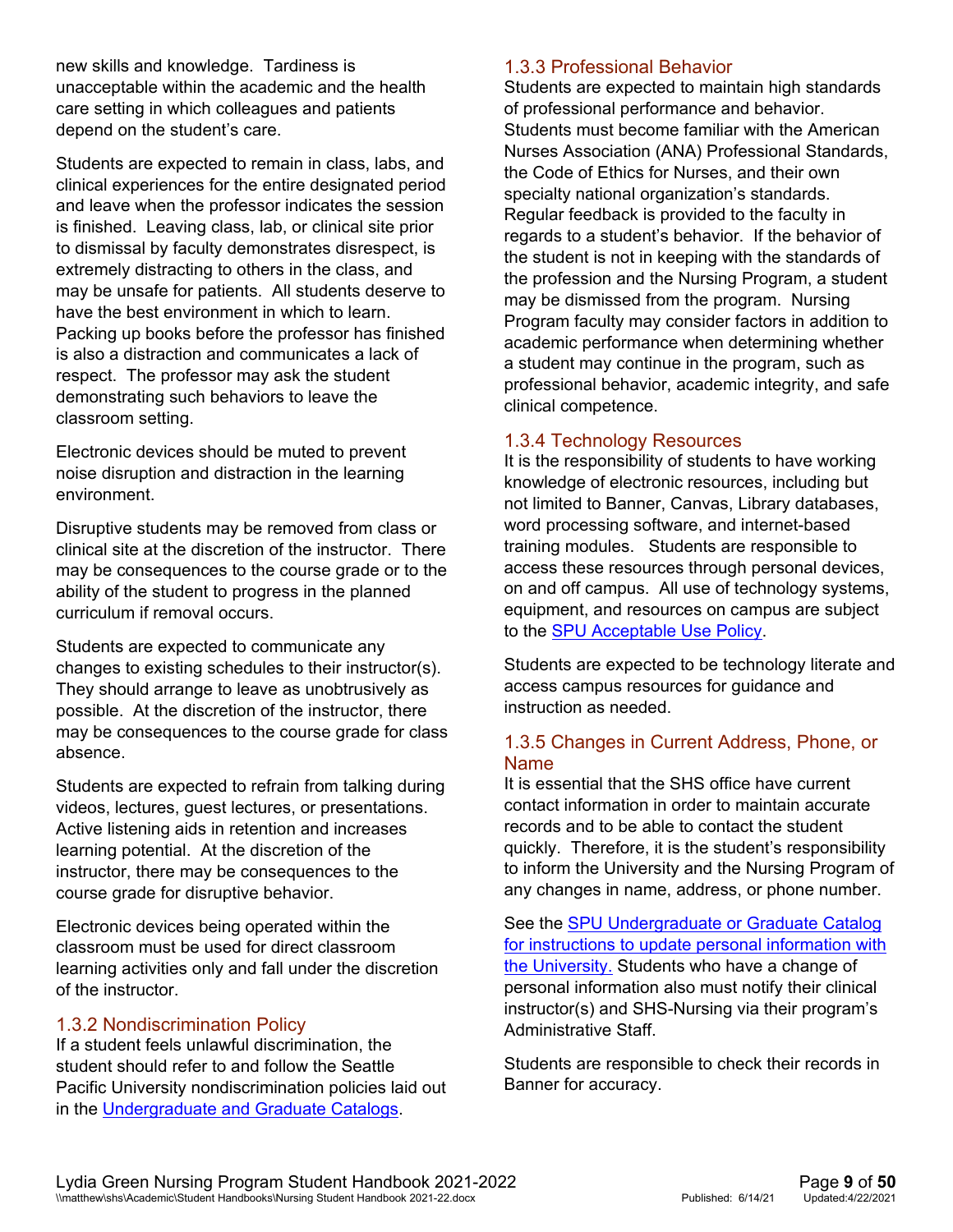#### <span id="page-9-0"></span>1.3.6 References and Letters of Recommendation

During academic study or upon graduation, the student may request a reference or letter of recommendation from faculty. All requests must be submitted by email.

Evaluations conducted during internship/practicum are not sent to prospective employers because these are educational documents whose purpose is to identify learning needs and are not an appropriate reference tool.

#### <span id="page-9-1"></span>1.4 Resources for Students

University Catalogs and Time Schedule: <https://spu.edu/catalog>

Student Life Policies and Procedures: [http://spu.edu/administration/office-of-student](http://spu.edu/administration/office-of-student-life/policies-and-procedures)[life/policies-and-procedures](http://spu.edu/administration/office-of-student-life/policies-and-procedures)

Computer Acceptable Use Policy: [https://wiki.spu.edu/display/CIS/Computer+Accepta](https://wiki.spu.edu/display/CIS/Computer+Acceptable+Use) [ble+Use](https://wiki.spu.edu/display/CIS/Computer+Acceptable+Use)

#### <span id="page-9-2"></span>1.4.1 Disability Support Services

The University provides a variety of services for eligible students with disabilities through **Disability** [Support Services.](http://spu.edu/administration/center-for-learning/disability-support-services) Any student with a documented physical, medical, psychological, or learning disability can schedule an intake interview with a staff person to determine the level of accommodation needed. To receive assistance, students must have diagnostic documentation according to documentation guidelines. This documentation should explain the nature and extent of the disability, and may include professional recommendations for support services.

#### <span id="page-9-3"></span>1.4.2 Laws related to Nursing Professions

Laws and Administrative Codes regarding the field of nursing can be found at [http://leg.wa.gov/.](http://leg.wa.gov/)

#### <span id="page-9-4"></span>1.5 Celebrations and Awards

#### <span id="page-9-5"></span>1.5.1 Undergraduate Consecration

The Undergraduate nursing experience at SPU begins with a worship service planned by nursing students and their faculty. It is a time set apart for prayer and praise, which is shared by family, friends, nursing faculty, and nursing students for God's blessing on nursing study. Students may be asked to serve on a planning committee. Nursing uniforms are worn for the service. A class picture is taken and individual portraits may also be available.

#### <span id="page-9-6"></span>1.5.2 Undergraduate Pinning

This graduation celebration service is a final quarter ceremony for graduating undergraduate students. It marks the passage from student to professional nurse. Family and friends are invited to share this occasion with the students.

It is the responsibility of the cohort president and Undergraduate Administrative Assistant to form a planning committee that will plan the celebration program. The focus of the celebration is the receiving of the SPU nursing pin, which represents completion of the Seattle Pacific University Nursing Program.

Special awards are given to graduating students and are announced at pinning. The award policies are as follows:

- Outstanding Academic Achievement in Nursing. The student(s) who have the highest GPA in the nursing major (80 credits) coursework.
- Outstanding Clinical Practitioner. The student demonstrating the highest level of performance in clinical settings is chosen by the faculty.
- Outstanding Student of Competence and Character. This award is given to the student who has demonstrated excellence in scholarship as well as exhibiting honesty and integrity and who values serving others. Student peers choose the recipient.
- DAISY Award. Awarded to a student who demonstrates commitment to compassionate care of patients and families, makes a connection with patients, families and peers by building trust and respect, and advocates strongly for patients and families. Selected by DAISY Award Committee.

#### <span id="page-9-7"></span>1.5.3 Graduate Commissioning

The Graduate Commissioning is a ceremony held by the School of Health Sciences for all students completing a graduate degree program. Family and friends are invited to share this occasion with the students.

Special awards are given to graduating students and are announced at Commissioning. The award policies are as follows:

• DAISY Award. Awarded to a student who demonstrates commitment to compassionate care of patients and families, makes a

Lydia Green Nursing Program Student Handbook 2021-2022<br>
\\matthew\shs\Academic\Student Handbooks\Nursing Student Handbook 2021-22.docx<br>
Published: 6/14/21 Updated:4/22/2021 \\matthew\shs\Academic\Student Handbooks\Nursing Student Handbook 2021-22.docx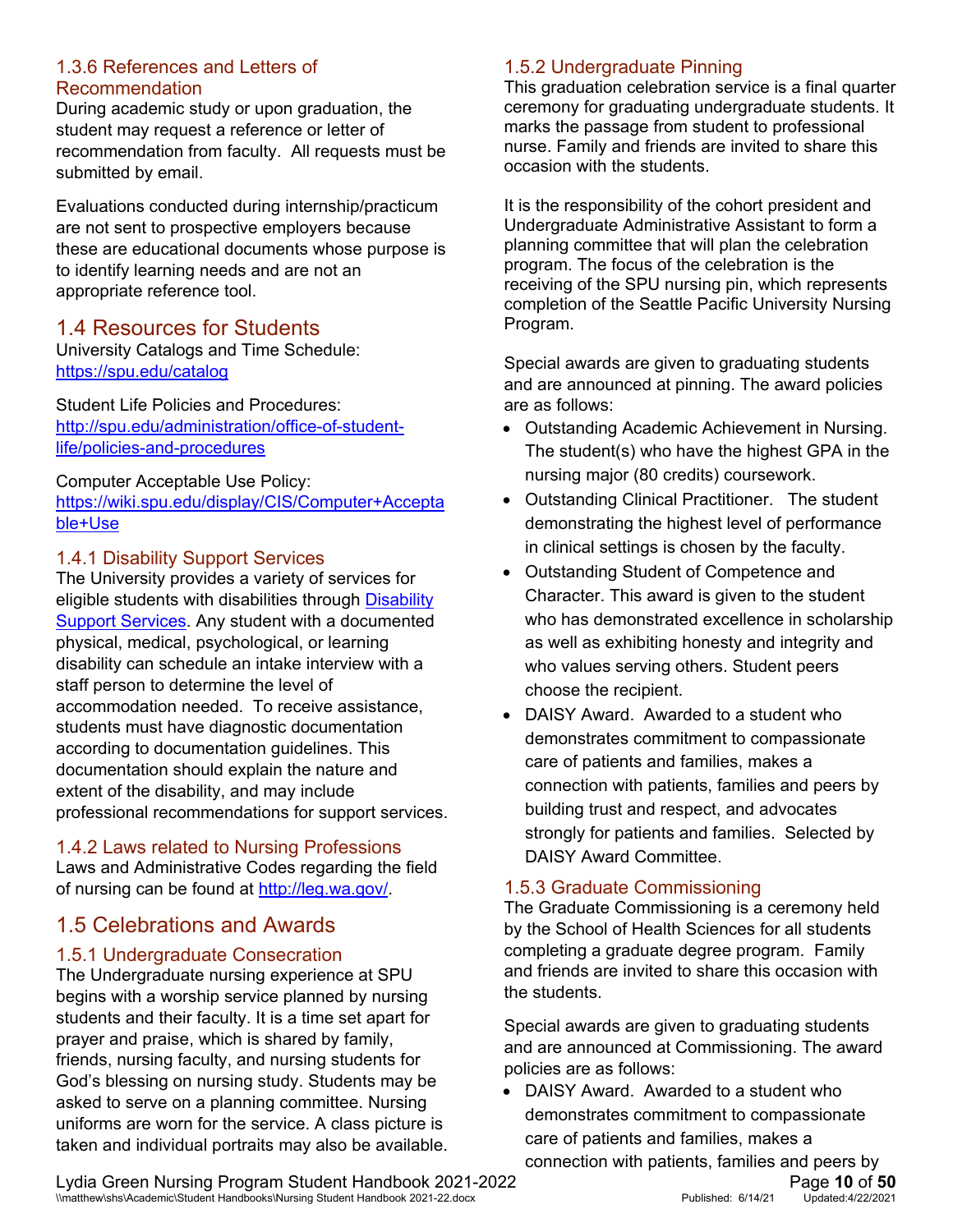building trust and respect, and advocates strongly for patients and families. Selected by DAISY Award Committee.

#### <span id="page-10-0"></span>1.5.4 Graduate Commencement

Graduate Commencement is a ceremony held by Seattle Pacific University for all students completing a masters or doctoral degree. Students earning a doctoral degree receive their hood at this event. Family and friends are invited to attend.

#### <span id="page-10-1"></span>1.5.5 Sigma

Sigma is the international honor society for nursing. Its purposes are to (a) recognize superior achievement, (b) encourage the development of leadership qualities, (c) foster high professional standards, (d) encourage creative work, and (e) strengthen commitment to the ideals and purposes of the nursing profession. Sigma is active at the local, regional, national, and international levels. [Psi-at-Large Chapter](http://psi.nursingsociety.org/home) is a collaborative chapter with Seattle Pacific University; Pacific Lutheran University; Northwest University; Olympic College; and the University of Washington's Seattle, Bothell, and Tacoma branches. Eligible candidates are recommended by the Graduate Nursing Program to the Eligibility Committee of Psi-at-Large Chapter who invites students for membership.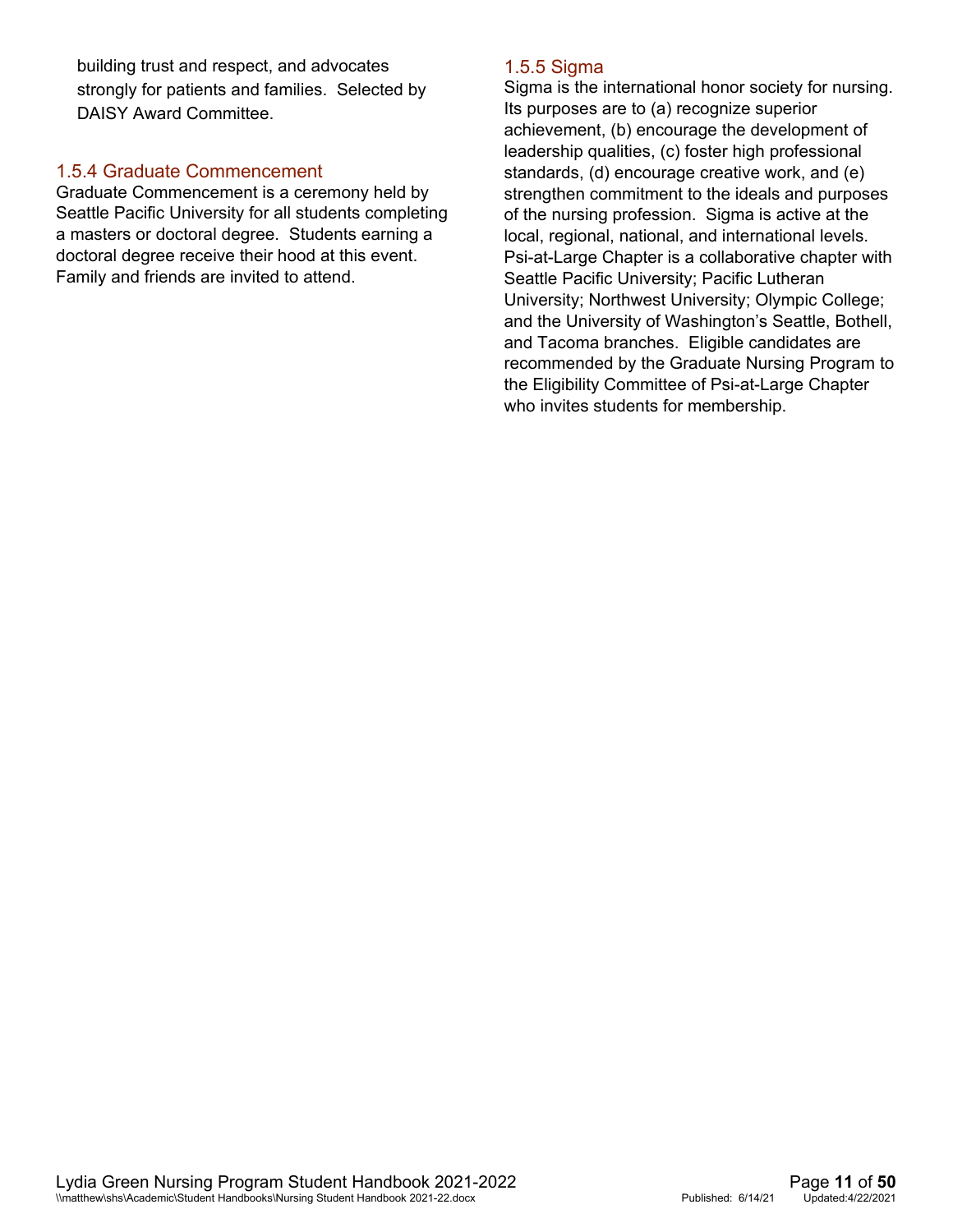## <span id="page-11-0"></span>2.0 Academics

#### <span id="page-11-1"></span>2.1 Academic Policies

#### <span id="page-11-2"></span>2.1.1 Academic Integrity

It is particularly important for nursing students to adhere to the highest ethical and moral standards, including exemplary standards of academic conduct. Any breach of generally accepted professional and academic standards is unacceptable. Both students and instructors have obligations to report and to prevent cheating, plagiarism or other academic misconduct. See the SPU policy on Academic Integrity in the [Undergraduate or Graduate Catalog.](https://spu.edu/catalog)

Students aware of academic dishonesty by others should be responsible in reporting this to the supervising instructor. Examples of academic dishonesty include sharing papers, test questions/answers, cheating on examinations, plagiarism, theft or alteration of another's work for the purposes of academic credit, or failure to give credit for ideas.

Nursing instructors are committed to the learner achieving the highest level of scholarly performance and will assist the student in this endeavor. The student is reminded that any language, ideas, or thoughts published or presented by another person must be appropriately cited and referenced according to the APA Publication Manual. Academic and professional integrity are considered seriously within SHS.

There are no exceptions to upholding integrity to the highest professional standard and fulfilling professional conduct, including all communication at the highest level. Cheating and plagiarism will not be accepted and may be cause for an Improvement Plan, immediate dismissal from the course, and/or immediate dismissal University depending on the severity of the offense.

Any alleged incident of academic dishonesty should be handled by the instructor and the student following the guidelines set forth in the Undergraduate or Graduate Handbook, found in the [Undergraduate or Graduate Catalog.](https://spu.edu/catalog)

#### <span id="page-11-3"></span>2.1.2 Class Attendance

Regular, continued attendance at all classes is expected. Presence in class is marked by active preparation prior to class and engaged participation in the activities of the class. The student must notify the course instructor(s) prior to the absence or as soon as possible afterward if illness or an emergency prohibits class attendance. Voice mail messages or email messages can be left 24 hours a day; however, the preferred communication is by email. The student is responsible for all knowledge and material covered during the absence and is responsible to obtain that information from peers.

Classes will begin promptly at the designated time and continue to the end of the scheduled class session. Repeated tardiness for start of class, late return from breaks, and leaving early from class is considered unprofessional and may result in a deduction of points.

Course syllabi may set forth additional attendance requirements. Instructors may reduce a course grade for any absence even when the instructor has been notified in advance of the student's absence.

Note: The Graduate Nursing Program operates on a year-round schedule which includes a ten week summer session. Students must plan vacations and other personal events carefully so as not to interfere with class attendance.

#### <span id="page-11-4"></span>2.1.3 Communication

Timely communication between instructors and students is critical for efficient and effective planning of classroom and internship/practicum activities, as well as for communication of matters of importance to students. Email, voicemail, and Canvas notifications are the primary forms of communication used in the School of Health Sciences.

While instructors commit to timely notification to students of any changes or important details, information may change at the last minute, especially in regard to internship/practicum activities. Therefore, students are expected to assume responsibility throughout the school year for continuous monitoring of electronic communication systems (including email and voicemail) and for maintaining communication with instructors. Monitoring email and voicemail during academic breaks is important, particularly related to clinical placements.

Lydia Green Nursing Program Student Handbook 2021-2022<br>
\\matthew\shs\Academic\Student Handbooks\Nursing Student Handbook 2021-22.docx<br>
Published: 6/14/21 Updated:4/22/2021 \\matthew\shs\Academic\Student Handbooks\Nursing Student Handbook 2021-22.docx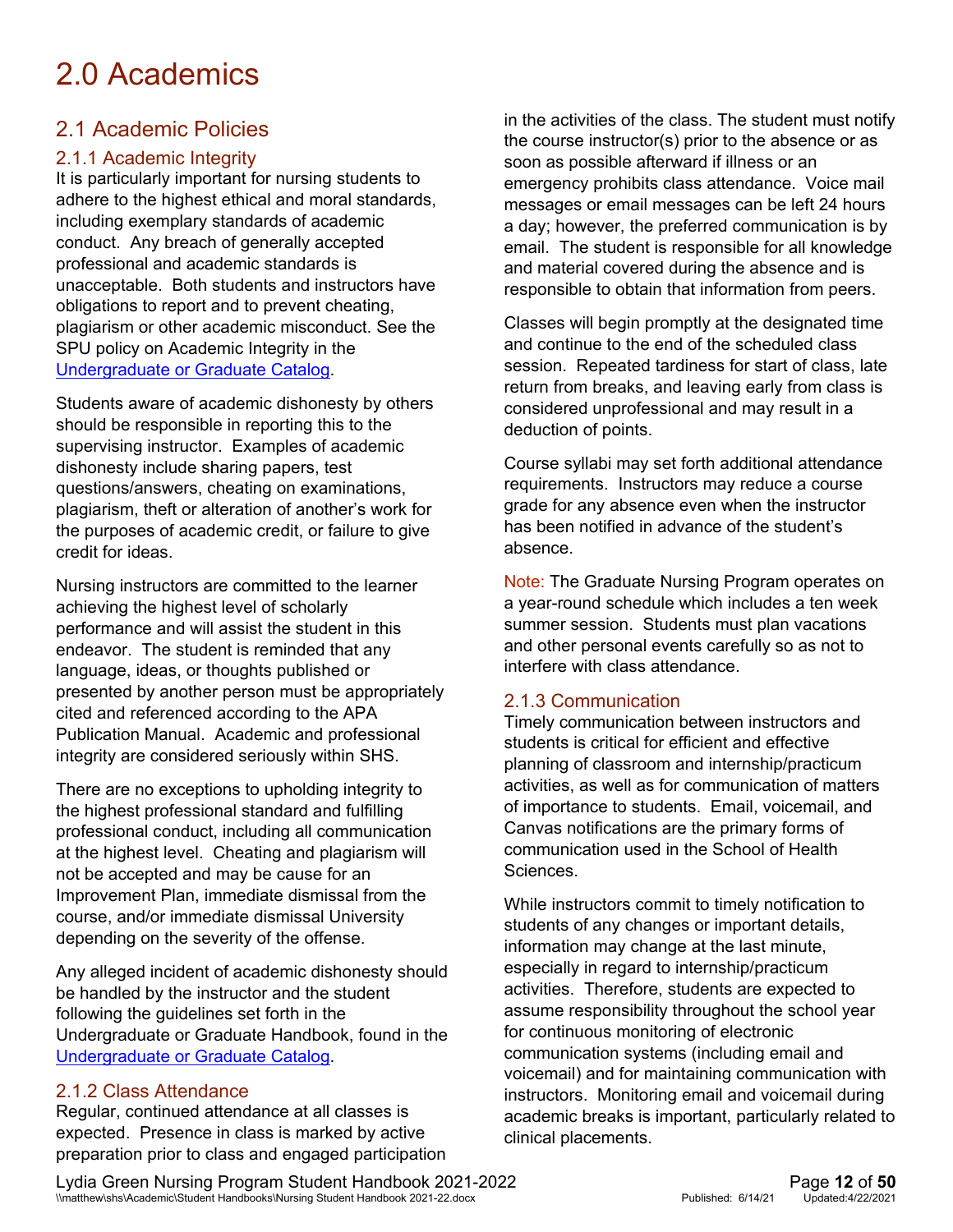#### 2.1.3.1 Email

It is the policy of the School of Health Sciences that students only use their SPU email address when communicating with the University, the School of Health Sciences, staff, course instructors, and clinical preceptors. Some external email addresses are excluded by virus protection therefore SPU users may not receive messages or attachments sent from those addresses. Students are responsible to ensure their email is functioning properly and that their email is handled appropriately such that messages are not rejected, for example if their inbox is full.

Instructors and staff endeavor to respond to students' emails in a timely fashion. However, many instructors are off-campus one or more days each week for clinical activities and may not access email those days. In general, instructors will respond to student emails within 72 hours, Monday through Friday. Instructors and staff are not expected to access email on weekends.

Students should communicate clearly with course instructors about their preference regarding contact outside of regular office hours.

#### 2.1.3.2 Canvas

Canvas is the online learning platform which is used as a learning platform for nursing courses. Canvas can be accessed via the SPU website and include course syllabi, program policies, assignments, and more. The student is responsible for the information distributed through their Canvas courses.

#### <span id="page-12-0"></span>2.1.4 Policy for Writing Papers

American Psychological Association (APA) style standards apply to all student papers using the most current manual published, unless otherwise specified. Student must refer to the required text, *Publication Manual of the American Psychological Association*, for specifics.

Generally, all formal papers are to be double spaced throughout. All papers should have a "face sheet" or "title page" and a reference list. The headings and subheadings are encouraged and will depend upon the length and complexity of the outline of the specific paper. Correct spelling, grammar, and punctuation are mandatory.

The SPU [Research, Reading, & Writing Studio](http://digitalobby.spu.edu/writingprogram/writing-center/) is a helpful resource to support students in their writing skills.

#### 2.1.4.1 Graduate Program Specific Criteria

Graduate instructors will use the "Graduate Competency Level & Graduate Writing Criteria for Graduate Assignments" in conjunction with specific criteria and/or a grading rubric for each assignment. Graduate instructors will return papers that are unacceptable in any of these categories to the student for mandatory revision and resubmission. Penalty points for resubmissions will be assessed by the instructor. See [Appendix A](#page-46-0) for complete criteria.

#### <span id="page-12-1"></span>2.1.5 Undergraduate Test Taking Policy

Exams (including the final) must be taken on the day/time scheduled as designated in the syllabus, unless arrangements for accommodations have been made. If students arrive to class late, they will be expected to take the exam with the class during the allotted time. If a student is ill and cannot take an exam at the designated time, they must notify the instructor before the examination time. Rescheduling is at the discretion of the instructor. The instructor may require a healthcare provider verification of illness.

In an attempt to limit distractions during exams:

- Students must stow belongings prior to beginning any exam.
- Other than those required for the exam, electronic devices (e.g. phones, tablets etc.) may not be used at any time while testing is in progress.
- Instructors may release students who have completed the exam in 15 minute intervals, with the first dismissal occurring at the halfway point of the exam.
- Students who complete the exam should sit quietly and wait for the next release time.
- Students are not to access or remove materials from their stowed belongings.
- Restroom breaks may be taken after the exam is completed.
- Students should remain quiet in the hallway outside the classroom, as they depart.

#### <span id="page-12-2"></span>2.1.6 Interventions for Student Improvement

The School of Health Sciences is committed to providing opportunities for the success of all its students. Faculty concerns regarding student academic performance or behavior (professionalism) will be addressed in a timely manner and a plan of improvement will be developed collaboratively with the student. Written

Lydia Green Nursing Program Student Handbook 2021-2022<br>
\\matthew\shs\Academic\Student Handbooks\Nursing Student Handbook 2021-22.docx<br>
Published: 6/14/21 Updated:4/22/2021 \\matthew\shs\Academic\Student Handbooks\Nursing Student Handbook 2021-22.docx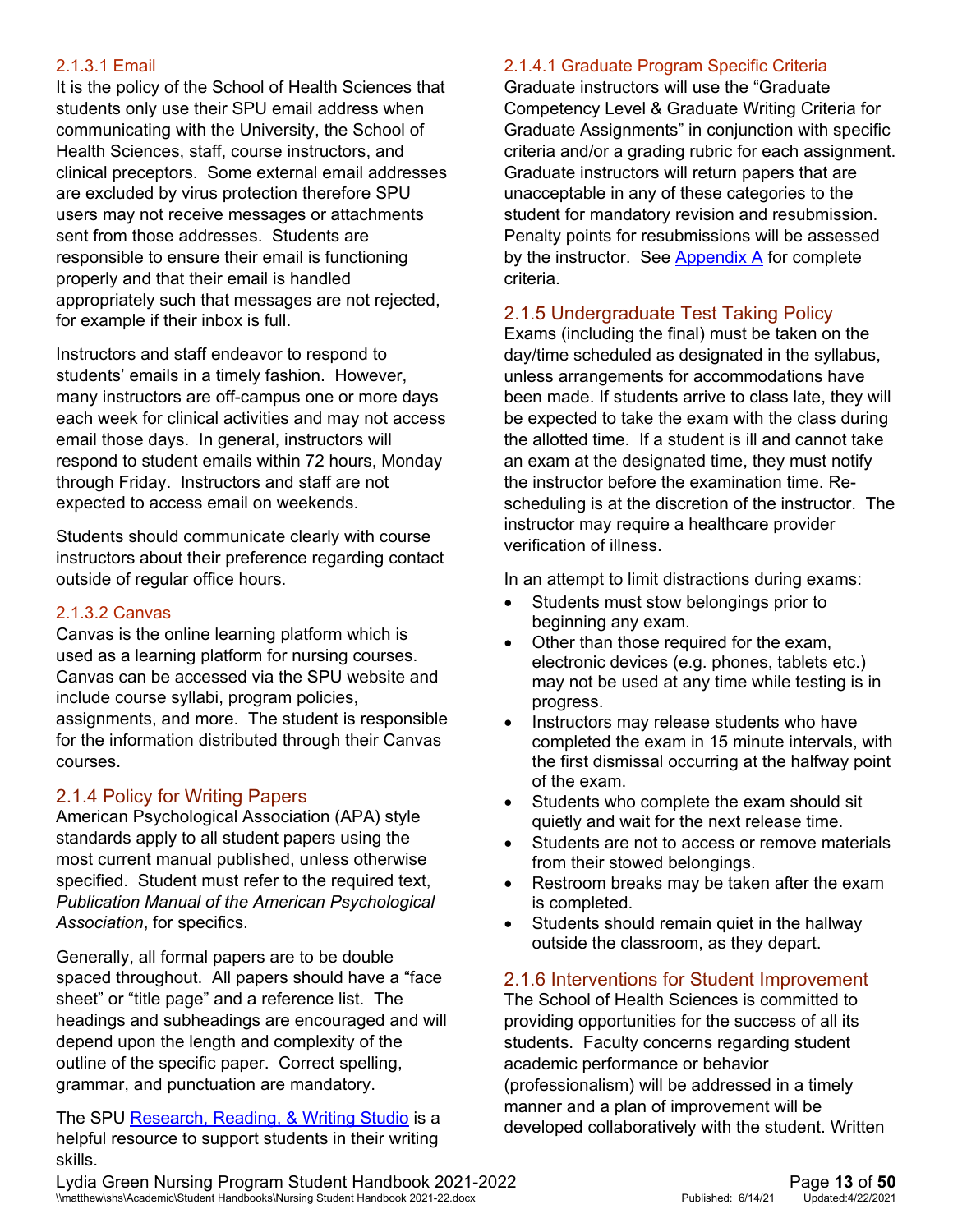documentation of concern becomes a permanent part of the student's file.

Examples of academic concerns may include (but are not limited to) low scores for assignments/exams/courses, poor writing skills, unsafe care in the clinical setting, or inadequate use of technology and other resources to engage in coursework. Examples of behaviors that are considered concerning include (but are not limited to) frequent lateness to class or clinical, absences, incivility, or other unprofessional behavior.

Students who exhibit concerning academic performance or professional behaviors will be supported through the following interventions. Faculty discretion regarding the seriousness of their concern will determine the level of intervention.

#### 2.1.6.1 Verbal Feedback

Instructors or faculty advisors will give verbal feedback to students following a modified [SBAR](https://www.ahrq.gov/professionals/systems/long-term-care/resources/facilities/ptsafety/ltcmod2ap.html)  communication, which include the following steps: 1. Verbal feedback from faculty to student (SBA)

- 2. Email confirmation from faculty to student (restate SBA)
- 3. Response from student to faculty (BAR)
- 4. Confirmation from faculty to student (R)
- 5. Email communications saved in student file

#### <span id="page-13-1"></span>2.1.6.2 Improvement Plan

Instructors or faculty advisors will initiate improvement plans to identify specific behavioral, professional, or academic concerns and direct discussion to outline a plan for success, including the needs of the student.

Faculty initiate a discussion regarding creation of an improvement plan using an Improvement Plan form, which includes the following steps:

- 1. Faculty statement
- 2. Student statement & plan for improvement
- 3. Student and faculty meeting to review and sign plan agreement
- 4. Finalized plan saved in student file
- 5. Student and faculty check in regarding progress toward stated goals

#### 2.1.6.3 Final Improvement Plan with Associate **Dean**

Associate Deans will initiate final Improvement Plans for behavioral or professional issues. Academic issues are not addressed in Final Improvement Plans as the consequence for failure to meet academic standards results in a [failure to](#page-31-1)  [progress](#page-31-1) in the Program.

Once a Final Improvement Plan is issued, the student will be designated as "At Risk" and may be dismissed from the Program if goals agreed upon in the Final Improvement Plan are not met.

The Final Improvement Plan is procedurally similar to the [Improvement Plan](#page-13-1) issued by faculty or faculty advisors. Associate Deans initiate a discussion regarding creation of a final improvement plan using a Final Improvement Plan form, which includes the following steps:

- 1. Associate Dean will discuss behavioral issue with appropriate stakeholders. Stakeholders may include instructors, faculty advisors, clinical staff, students, etc.
- 2. Associate Dean provides a statement of the issue and relevant findings to student.
- 3. Student prepares a reflection statement and written plan for improvement.
- 4. Student and Associate Dean meet to discuss relevant findings, students' perspective, proposed plan for improvement, and sign plan agreement. Other stakeholders may be invited as appropriate.
- 5. Finalized plan saved in student file
- 6. Student and Associate Dean follow up regularly to confirm progress toward stated goals and resolution of stated issue in a timeframe outlined in the plan.
- 7. In the event a student does not meet the goals agreed upon in the Final Improvement Plan, they may be [dismissed from the Program.](#page-33-0)

#### <span id="page-13-0"></span>2.1.7 Academic Probation

See the **SPU Undergraduate or Graduate Catalog** for details regarding the University academic probation policy.

Note for Graduate Nursing Students: If a graduate student is placed on Academic Probation they must make an appointment with the Associate Dean to plan for improving their GPA. The plan for improvement, including a specified time frame, is submitted to the Graduate Nursing Council (GNC), relevant instructors, and the Associate Dean. The improvement plan is approved by GNC and/or the Associate Dean and a copy is provided to the student and is also placed in the student's permanent file.

An additional 9 credits may be used to raise the total GPA over 3.0.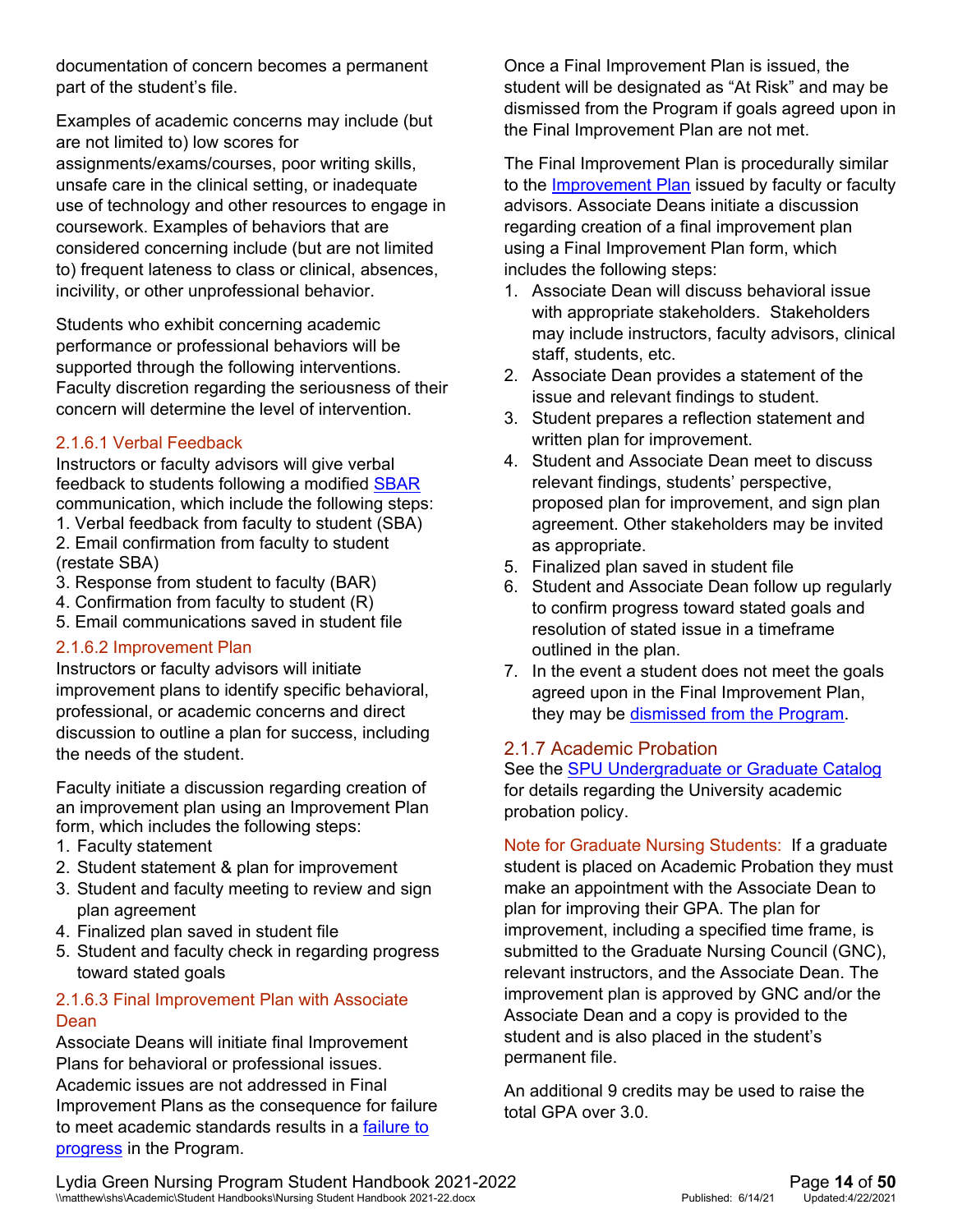#### <span id="page-14-0"></span>2.1.8 Policy Guidelines for Arranging an Independent Study

The School of Health Sciences offers the following courses for independent study (IS):

- Undergraduate level:
	- o HSC 4900 Independent Study (1-5 credits)
	- o NUR 4900 Independent Study (1-5 credits)
- Masters level:
	- o NUR 6900 Independent Study (1-5 credits)
- Doctoral level:
	- o NUR 7900 Independent Study (1-5 credits)

Guidelines are provided for the amount of work per credit and variability of requirements for each type of independent study. See the [Undergraduate or](https://spu.edu/catalog)  [Graduate Catalog](https://spu.edu/catalog) for more information.

#### Definition:

Independent study is a student-directed learning project. The student determines the particular area of study, and assumes responsibility for initiating the project, its progression and completion. The independent study must be approved by the School of Health Sciences instructor prior to the student engaging in the independent study.

#### Purpose:

The purpose of the School of Health Sciences' independent study option is to allow a self-directed student to explore, with guidance of a qualified instructor, an area of interest not offered as a course within the SPU Catalog.

#### Credits:

The course may be taken for 1-5 credits depending upon the study suggested and recommendation of the instructor.

#### Procedure:

The student is responsible to ask this instructor to serve in this capacity. The student must complete the independent study form and submit it to the instructor. The instructor and reviewers will make the decision regarding acceptability of the proposal and appropriate number of credits. When the study has received final approval by the instructor and reviewers, the independent study form will be routed to Student Academic Services for registration.

#### Registration:

Students are manually registered for Independent Studies using the independent study form, which

must include the signatures of the student, instructor, and Associate Dean for the program.

#### <span id="page-14-1"></span>2.1.19 Transcultural Experiences

#### Undergraduate:

Nursing study abroad experiences may be available through the School of Health Sciences. Consult the [SPU Study Abroad](https://studyabroad.spu.edu/) website for offerings.

#### Graduate:

While study abroad experiences are not sponsored by Seattle Pacific University for Graduate students, the Nursing Program supports transcultural learning and clinical experiences. Students are encouraged to use vacation breaks and times when classes are not scheduled to participate in transcultural experiences.

#### <span id="page-14-2"></span>2.2 Grading

Nursing courses with regular grading, are graded on the following scale:

| A  | 100%     | to 94%   |
|----|----------|----------|
| А- | $< 94\%$ | to 90%   |
| B+ | < 90%    | to 87%   |
| B  | $< 87\%$ | to 84%   |
| B- | $< 84\%$ | to 81%   |
| C+ | < 81%    | to 78%   |
| C. | < 78%    | to 75%   |
| C- | < 75%    | to 71%   |
| D+ | < 71%    | to 68%   |
| D  | <68%     | to 65%   |
| D- | < 65%    | to 61%   |
| E. | $< 61\%$ | to $0\%$ |

Numeric scores or grades in a course are not rounded up. For example, if a student earns a 74.8, the score shall be 74 whether this is an assignment score or the end of the course score.

#### <span id="page-14-3"></span>2.2.2 Required Grades for Progression

#### <span id="page-14-4"></span>2.2.2.1 Undergraduate Grades Required for **Progression**

Undergraduate Nursing students who earn a final score less than a C (75%) will not progress in the Nursing Program. (See individual course syllabi for specific application of this policy.)

Undergraduate Nursing practicum and internship courses are graded as Pass/No Credit. Students must pass each practicum and internship course in order to progress in the program and to graduate.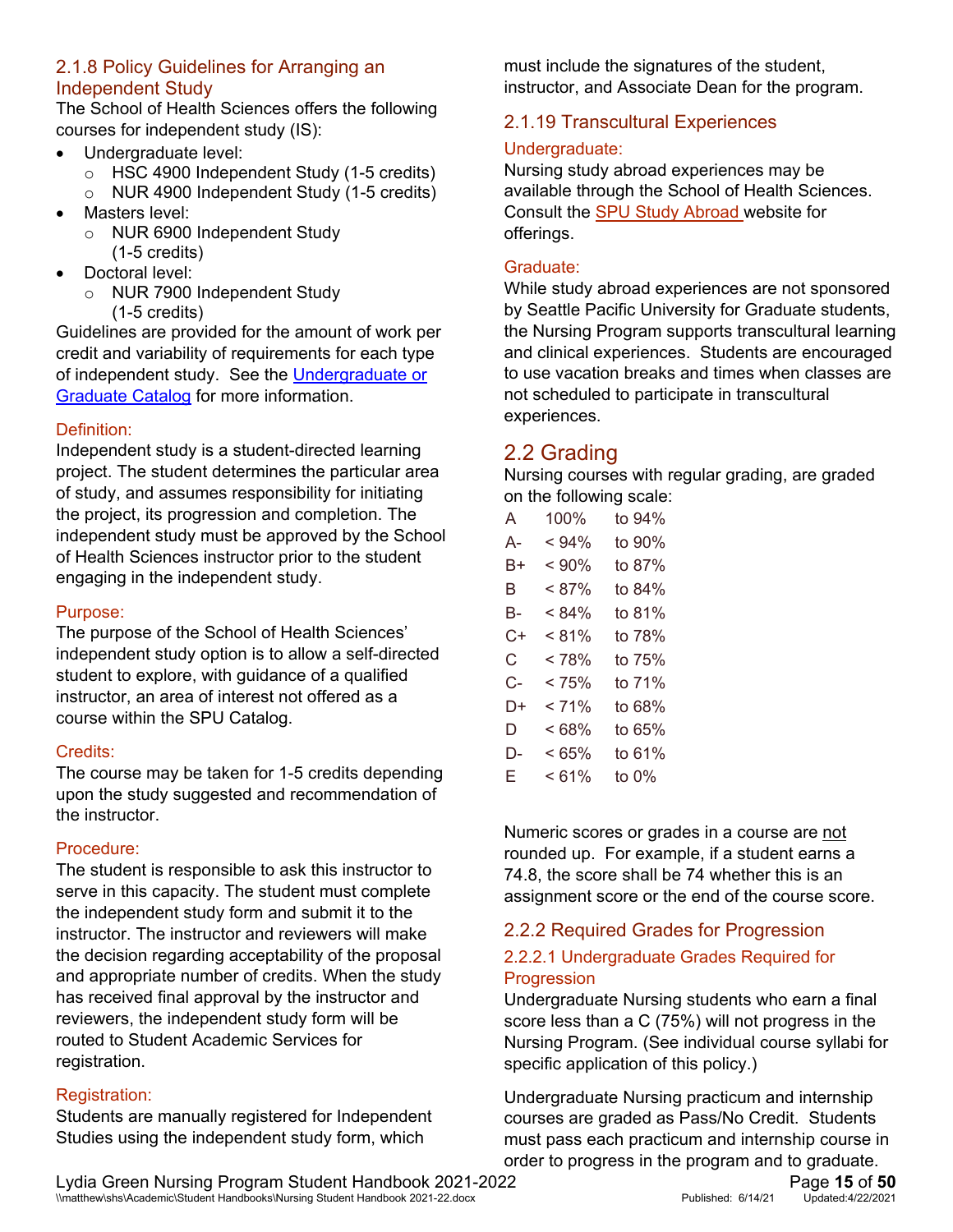A final course score of less than 75% (i.e., a C in theory courses or a "no credit" grade in practicum/internship) in any nursing course in the final quarter of the program will be awarded an E grade.

Any student receiving a final course grade of C- or below will be required to satisfactorily repeat that nursing course before progressing further in the Nursing Program. Because certain courses must be taken in sequence, failure to meet the 75% standard in any course may delay the student by one or more years.

#### <span id="page-15-1"></span>2.2.2.2 Graduate Grades Required for Progression

Graduate Nursing students who earn less than a C+ (78%) will not progress in the program. Additionally, in designated courses students must achieve a minimum grade of a B (84%) or greater signifying the importance of the content and knowledge needed to progress in the program. Failure to achieve the required minimum standard grade of 84% (B) or higher in the designated courses listed below will prevent the student from progression in sequential coursework when the course is a prerequisite.

It is the responsibility of instructors to ensure safe clinical practice in the clinical setting; in the following courses, a course grade below 84% (B) is considered unsafe practice for clinical practice nursing.

#### **DNP Program:**

- NUR 6211 Advanced Health Assessment
- NUR 7212 Clinical Reasoning and Advanced Health Assessment
- NUR 7213 Advanced Clinical Pathophysiology
- NUR 6214 Advanced Pharmacology 1
- NUR 7215 Advanced Pharmacology 2
- NUR 7710 Advanced Practice Nursing in Pediatric Primary Care
- NUR 7720 APN in Gerontology
- NUR 7730 APN of Adults in Acute Care
- NUR 7740 Advanced Clinical Management 1
- NUR 7741 Advanced Clinical Management 2
- NUR 7742 Advanced Clinical Management 3
- NUR 7930 Simulation and Field Experience Practicum for the Nurse Practitioner
- NUR 7931 Advanced Practice Clinical Practicum: Nurse Practitioner
- NUR 7932 Advanced Practice Clinical Practicum: Nurse Practitioner
- NUR 7933 Advanced Practice Clinical Practicum: Nurse Practitioner
- NUR 7934 Simulation and Field Experience Practicum for the Clinical Nurse Specialist
- NUR 7935 Advanced Practice Clinical Practicum: Clinical Nurse Specialist
- NUR 7936 Advanced Practice Clinical Practicum: Clinical Nurse Specialist
- NUR 7937 Advanced Practice Clinical Practicum: Clinical Nurse Specialist
- NUR 7995 DNP Scholarly Project Proposal
- NUR 7996 DNP Project
- NUR 7938 DNP Immersion Practicum
- NUR 7939 Advanced Practice Synthesis Practicum: Post-Masters APRN

#### <span id="page-15-0"></span>2.2.3 Incomplete ("I") Grade

SPU policies regarding Incomplete or "I" grades are outlined in the [Undergraduate and Graduate](https://spu.edu/catalog)  [Catalog.](https://spu.edu/catalog) In addition, for nursing students, requests for an incomplete grade will be considered if the following criteria are met:

- Request is due to unusual circumstances such as severe injury, illness or another emergency situation;
- Student is in academic good standing;
- At least 50% of the course requirements (as calculated by the instructor) have been completed at the time of the request.

To request an incomplete grade, the student must submit a written plan to the course instructor no later than the last 2 weeks of class instruction per the University academic calendar. The written plan must include a timeline for completion of the required work.

The Instructor may deny the request, grant the request, or refer the matter to the Associate Dean. Instructors have the right to ask the student for verification of the rationale for the request (e.g. medical documentation). A copy of the written plan is to be kept by the student, the instructor, and in the student's permanent file.

Although the University grants up to one year to complete the requirements for the approved incomplete (I) grade, to facilitate the progression graduate nursing students are encouraged to complete requirements by the end of the subsequent quarter. Per University policy, if the student does not complete the coursework according to the approved written plan, the grade

Lydia Green Nursing Program Student Handbook 2021-2022<br>
\\matthew\shs\Academic\Student Handbooks\Nursing Student Handbook 2021-22.docx<br>
Published: 6/14/21 Updated:4/22/2021 \\matthew\shs\Academic\Student Handbooks\Nursing Student Handbook 2021-22.docx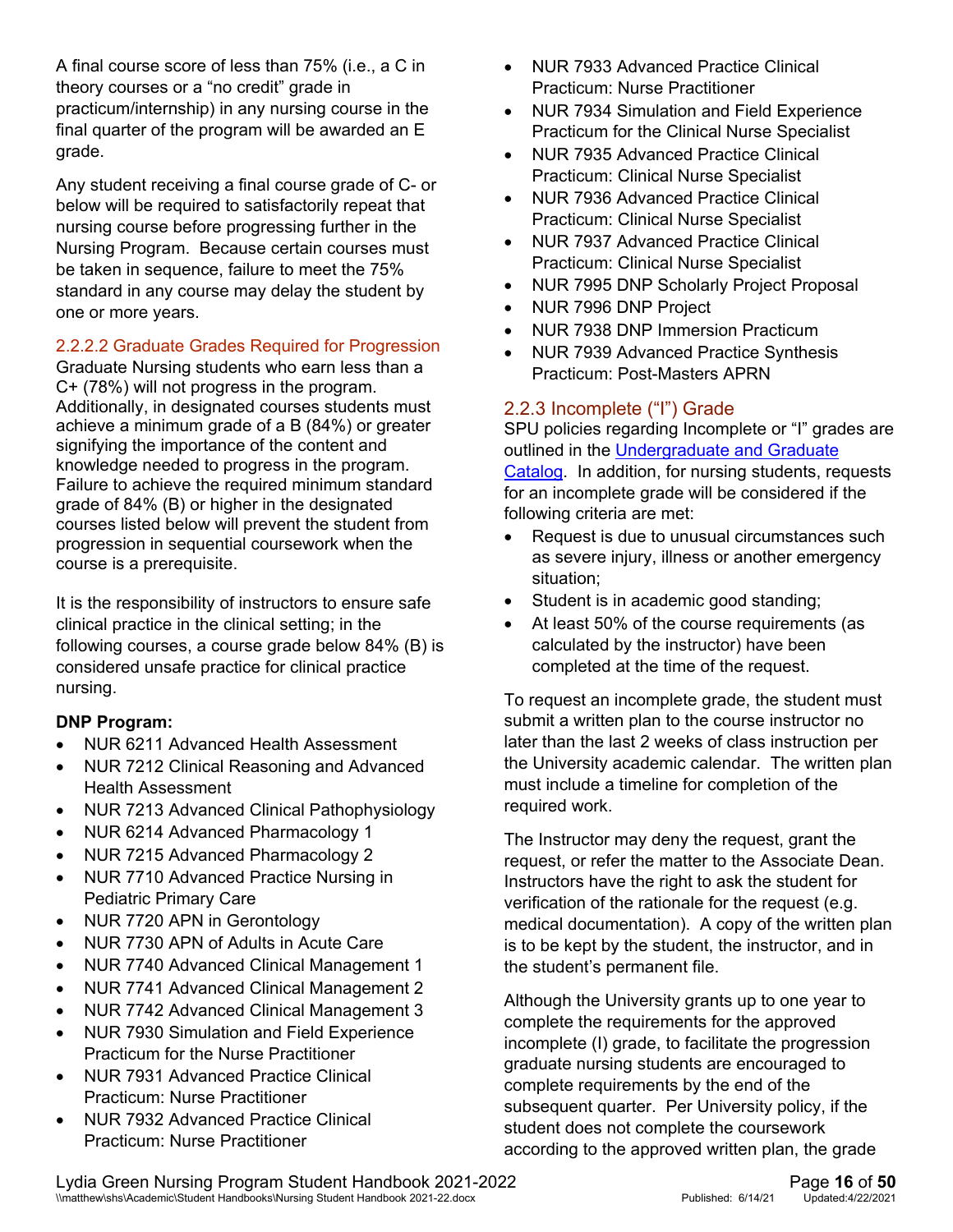will be submitted based on coursework completed and may result in a failing grade.

Instructors must be granted adequate time to grade the work submitted within the timeframe set forth in the University Catalog. If the "I" grade is not changed, the University will automatically change the grade to "E" after one year.

#### <span id="page-16-0"></span>2.3 Graduation

#### <span id="page-16-1"></span>2.3.1 Degree Requirements

Students must carefully review, understand, and meet all degree requirements listed in the SPU [Undergraduate or Graduate Catalog.](https://spu.edu/catalog) The School of Health Sciences faculty advisor and Student Academic Services staff endeavor to assist the student, however, the student remains responsible to follow through and complete all graduation requirements.

Note: The individual Curriculum Agreement signed by graduate students specifies the sequence of all required coursework and can be used to assist the student in fulfillment of degree requirements.

#### <span id="page-16-2"></span>2.3.2 Graduation Terms

Per the Undergraduate and Graduate Catalog, to be eligible to participate in Commencement ceremonies, a student must be able to complete all degree requirements during the calendar year in which Commencement ceremonies take place. See the [SPU Undergraduate or Graduate Catalog](https://spu.edu/catalog) for more details.

<span id="page-16-3"></span>2.3.3 Transcripts for Licensure or Certification

Transcripts documenting completion of a degree or certificate program will not be released to the Washington State Nursing Commission, certifying bodies, or other jurisdictions until all holds, for whatever reason, have been removed from the student's account. The student is responsible to take actions necessary to remove holds.

#### <span id="page-16-4"></span>2.4 Student Academic Appeals Process

The purpose of the academic appeals process is to provide guidelines for a timely and equitable resolution of problems or complaints of an academic nature when reasonable direct discussions between the parties have failed to do so. Academic appeals may be made only on the grounds of unfair treatment against stated standards, and not against the professional judgment or personality of the instructor.

Personality conflicts should be dealt with quickly and in private, and not as a part of an academic appeal, unless the complaint involves unfair treatment against stated standards.

See the [SPU Undergraduate or Graduate Catalog,](https://spu.edu/catalog) Academic Policies section for details regarding policies and procedures related to unlawful discrimination and the University's Academic Appeals Policy.

#### <span id="page-16-5"></span>2.4.1 Filing an Appeal

Failure to follow the procedures outlined below may result in the dismissal of the student's Appeal, meaning the original decision will remain in effect.

1. An effort should be made to resolve the situation between the parties involved. If the situation cannot be resolved between the two parties, the student may file an Appeal.

Any Appeal filed by the student must be in writing using the Academic Appeal Form ("Appeal"). This form is available via the [Current Students page](https://spu.edu/academics/school-of-health-sciences/current-students) of the School of Health Sciences website or by emailing [shsstaff@spu.edu.](mailto:shsstaff@spu.edu)

- 2. Submitted Appeals must be:
	- a. filed within five (5) calendar days after the student was informed of the decision verbally or in writing by the instructor or committee
	- b. completed entirely, including:
		- i. current and accurate contact information
		- ii. student signature and the date signed
	- c. submitted as a PDF to [shsstaff@spu.edu](mailto:shsstaff@spu.edu?subject=Academic%20Appeal)
- 3. The date an Appeal is received by the School of Health Sciences staff is the date of filing ("Filing Date").
- 4. The student may submit, as part of the Appeal, the names of persons who have information relevant to the Appeal. Those persons with information may submit written statements to the Chair of the Appeals Committee, and such statements must be based on direct involvement or observation (not hearsay).
	- Written statements shall be provided to the Chair of the Appeals Committee at least 48 hours prior to the Appeals Committee meeting.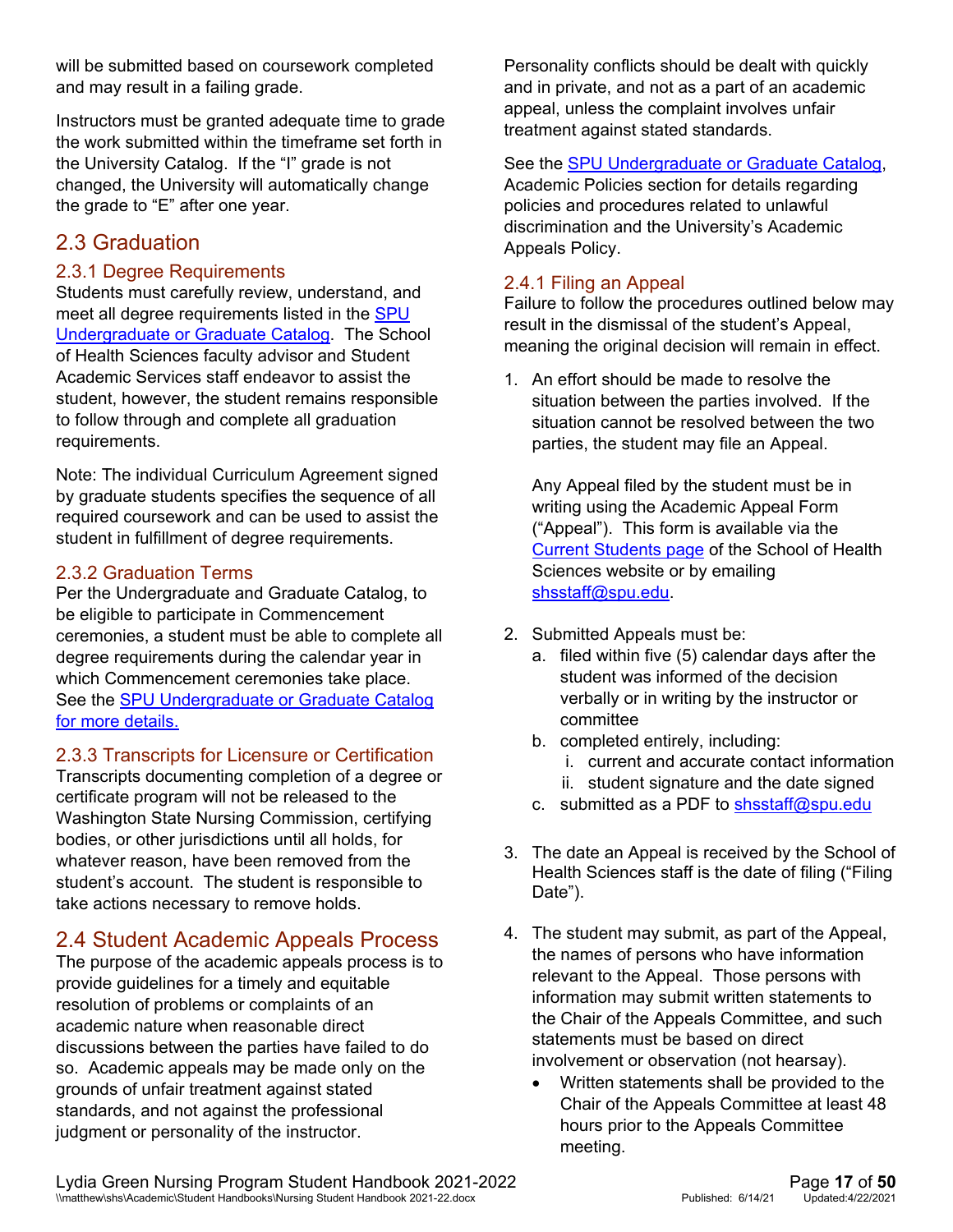- The Chair of the Appeals Committee shall determine the relevance and appropriateness to the Appeal of the persons and their statements and shall decide whether to make such statements available to the rest of the Appeals Committee.
- 5. If the student believes clinical site staff may have information relevant to the student Appeal, the student will provide the Appeals Committee with the names of the clinical site staff. The Chair of the Appeals Committee (**not the student**) will then contact the clinical agency to determine whether the agency will provide the student and University access to the clinical site staff member(s). The Chair of the Appeals Committee will contact the student and inform the student how to proceed.

Staff members at clinical agencies are not obligated to participate in student Appeals. Some clinical agencies may not allow their staff to participate in such matters.

#### <span id="page-17-0"></span>2.4.2 During an Appeal

The student and witnesses are expected to keep the Appeal confidential.

While an Appeal is under review, the student will not continue in internship/practicum classes regardless of the nature of the appeal. Decisions regarding continuation in didactic/theory courses will be made by the course instructor and this professional decision is not subject to review or appeal.

The student is responsible to monitor email daily throughout the Appeals process.

#### <span id="page-17-1"></span>2.4.3 Appeal Review Procedures

The Appeals Committee will take all reasonable steps to keep confidential the names of involved parties, and the nature and content of the Appeal.

Upon receipt of an Appeal the following steps will occur:

- 1. The Dean of the School of Health Sciences will appoint an Appeals Committee. The Appeals Committee will:
	- a) Consist of at least three members.
	- b) Be selected from the membership of the SHS faculty.
	- c) Not include SHS faculty directly involved in the Appeal issue.
- d) Be Chaired by a faculty member designated by the Dean.
- 2. The Chair of the Appeals Committee will notify all parties directly involved of the:
	- a) Receipt of the Appeal,
	- b) Nature and content of the Appeal,
	- c) Date, time, and place of the Appeals Committee meeting, and
	- d) Names of Appeals Committee members and Chair.
- 3. The Appeals Committee will meet and render a decision within ten (10) business days of the filing date. The Committee may schedule a meeting beyond that date if necessary or deemed appropriate.
- 4. The Chair of the Appeals Committee will have broad discretion in setting the procedures for the conduct of the meeting, including but not limited to deciding:
	- whether the student will have the opportunity to appear before the Committee
	- the number of persons to be heard (if any)
	- reasonable time limits for statements
	- the inclusion of additional information
	- the exclusion of persons who are not witnesses to the student event

Participants who are disrespectful or disruptive may be asked to leave.

5. The Appeals Committee will forward their written, final decision to the Dean within two (2) business days of the decision.

The Dean will review the Appeals Committee decision and supporting materials related to the appeal. Within two (2) business days, the Dean will forward the Appeals Committee decision letter to the student electronically; the date of the Dean's letter shall be the date from which any additional appeal rights for the student commence.

6. If a resolution is not obtained at this level, the student may Appeal to the next level in the school or University administrative structure. See the [SPU Undergraduate or Graduate](https://spu.edu/catalog)  [Catalog](https://spu.edu/catalog) regarding Appeals Process and Levels of Appeal.

Lydia Green Nursing Program Student Handbook 2021-2022<br>
\\matthew\shs\Academic\Student Handbooks\Nursing Student Handbook 2021-22.docx Published: 6/14/21 Updated:4/22/2021 \\matthew\shs\Academic\Student Handbooks\Nursing Student Handbook 2021-22.docx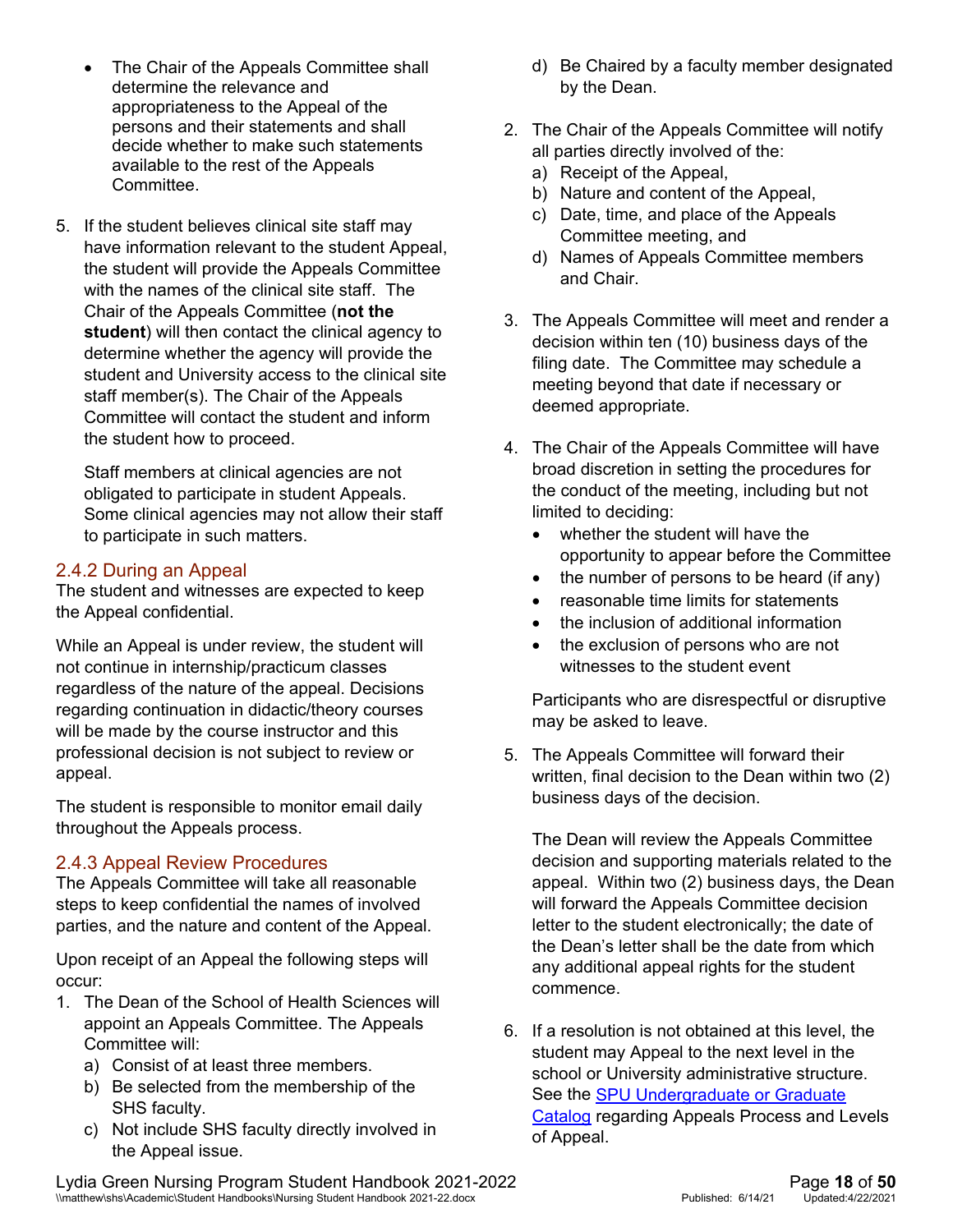## <span id="page-18-0"></span>3.0 Internship/Practicum

The following requirements and protocols have been established to maximize the student's learning opportunities, to comply with professional standards and to assure safe care. If the student does not comply with the requirements and protocols found in this handbook, the instructor may remove the student from internship/practicum. This may result in the student's dismissal from the program or delay in the student's progress through the program.

#### <span id="page-18-1"></span>3.1 Internship/Practicum Preparations

Requirements for internship/practicum preparation include:

#### <span id="page-18-2"></span>3.1.1 Program Orientation to Internship/Practicum

Each student who is scheduled to complete a clinical internship or practicum is required to attend a mandatory Program Orientation prior to their clinical experience. (For Undergraduate Students, this will be at their New Student Orientation and for Graduate Students, this will be a separate meeting closer to the start of their clinical practicum.)

Students are notified in advance of this meeting by SHS Staff. Failure to attend or comply with program or clinical agency requirements in a timely fashion will prohibit progression in the nursing program.

#### <span id="page-18-3"></span>3.1.2 Subscription to Typhon Group

Every nursing student is required to subscribe to the appropriate Typhon Group system and complete all required training: It is the student's responsibility to check expiration dates of practicum requirements in Typhon.

#### <span id="page-18-4"></span>3.1.3 Subscription to ImmuniTrax

It is the student's responsibility to submit and enter all Immunization, TB Testing, Basic Life Support card, and Insurance cards to ImmuniTrax, according to the guidelines distributed in the Program Orientation process, in addition to keeping a copy for their personal records.

#### <span id="page-18-5"></span>3.1.4 Clinical Passport

All nursing students are required to complete the requirements for the Clinical Placements Northwest (CPNW) Clinical Passport by the stated deadline, usually 4-6 weeks prior to beginning the internship/practicum experience. Internship/practicum facilities may have additional requirements that students must meet.

Internship/practicum placement assignments are not negotiable. Students who have not submitted requirements for the Clinical Passport and other site-specific requirements, by the stated deadline will not be permitted to attend Clinical Site Orientation or internship/practicum, which may result in failure in the course.

- 1. Background Checks: The following background checks are required upon admission into clinical experiences as dictated by the Clinical Placements Northwest Collaborative:
	- a. Criminal History Questionnaire (WAC Chapter 446-20): All students must complete, sign, and return the Criminal History Questionnaire when requested. Students must return and include date of signing. If answering "yes" to any criminal history question, the student must provide a written explanation, along with a copy of the signed and completed questionnaire. Answering "yes" to any question on the questionnaire will not necessarily disqualify the student from participation in internship/practicum. However, the University or clinical agency reserves the right to bar students from participating in a clinical experience based on the Criminal History Questionnaire.
	- b. National and State Background Checks: Students must submit a request for a national background check through the process indicated in Program Orientation materials and are responsible for any fees incurred. Once reviewed and cleared by the Nursing Program, clinical agencies will be notified that the student has a "clear" record. The clinical site has the right to refuse entry of students into the clinical setting based on criminal history.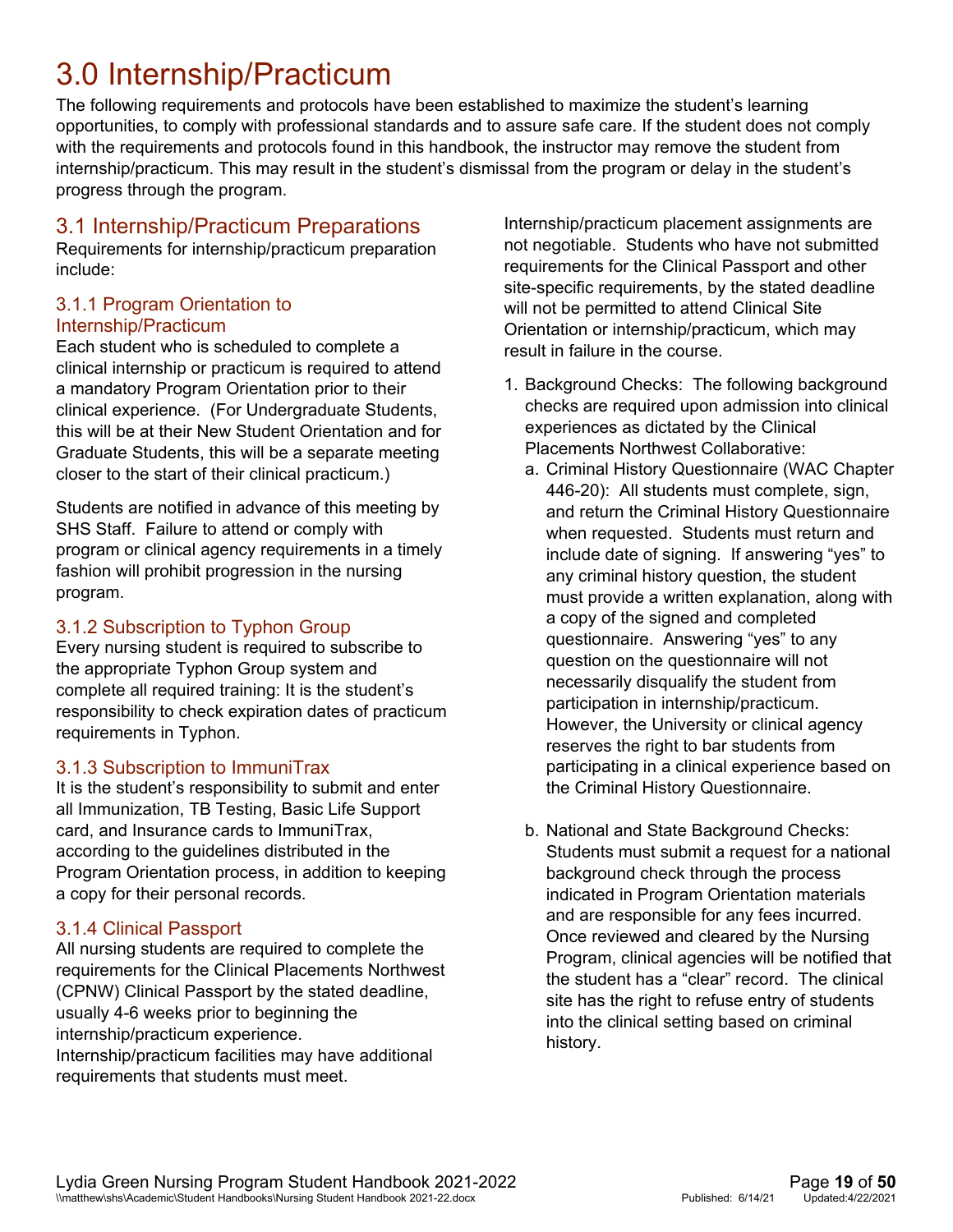- c. Additional Background Checks: In addition, if a clinical agency requires other or additional background check information about the student, the student must comply. The clinical site has the right to refuse entry of students into the clinical setting based on criminal history.
- 2. Professional Liability Insurance: The University's general liability insurance includes coverage for claims against students arising from nursing activities that are part of an authorized instructional program.
	- a. Graduate Program: Graduate Nursing Students **must** obtain their own malpractice insurance to supplement the coverage provided by the University. The appropriate level and type of liability must be attained and the Graduate Programs Manager can provide additional instructions.
	- b. Undergraduate Program: Undergraduate Nursing Students **may** opt to purchase supplemental coverage in addition to the University's general liability insurance. One source of such coverage is the National Student Nurses Association.
- 3. Current BLS for Health Care Providers: All students must acquire and maintain current certification for Basic Life Support/Cardiopulmonary Resuscitation (CPR) for Healthcare Providers prior to and throughout their internship/practicum. The cost of the certification course is the responsibility of the student. Certification must be received from American Heart Association (AHA), in person training. (Note: ACLS certification does not supersede or fulfil the BLS requirement.
- 4. Proof of Personal Health Insurance: Students must maintain current health insurance throughout the program. Plans with "co-op" coverage are not acceptable. The student is financially responsible for all costs of diagnosis and treatment of any illness or injury incurred during internship/practicum experiences.

5. Immunizations and TB Testing: According to guidelines distributed in Program Orientation process, immunizations and TB testing must be documented and submitted. A clinical site/agency may have other additional requirements which students must meet. Compliance with all requirements must be maintained throughout the internship/practicum experience for all clinical settings. Assignment to alternate facilities to avoid requirements is not an available option.

#### <span id="page-19-0"></span>3.1.5 Other Required Preparations

1. Mandatory Clinical Site Orientation: Prior to attending internship/practicum, students must complete all required specific clinical site requirements and training as instructed by the clinical site and nursing faculty. Re-scheduled clinical site orientations may not be available.

Students who have not completed these requirements as instructed may not attend class, internship/practicum, or clinical site orientation and will not be permitted to progress in the program.

- 2. Signed and completed "Clinical Internship-Risk and Release" Form
- 3. Release of Information: Required to allow SPU to release information regarding the student's health history, immunization record, and/or TB test to clinical sites for the express purpose of ensuring the student is eligible to enter the site.
- 4. Drug Screening: Students may be required to undergo drug screening at selected agencies as a pre-requisite to internship/practicum. Positive test results may result in a student's exclusion from internship/practicum and dismissal from the program. Assignment to alternate facilities to avoid requirements is not an available option.
- 5. Consent to Placement: (*Graduate Nursing Students, only)* By signing a Consent to Placement, Graduate Nursing Students agree that they:
	- commit to continually keep their contact information (including their cellphone number) up to date in the Personal Menu of the Banner Information System.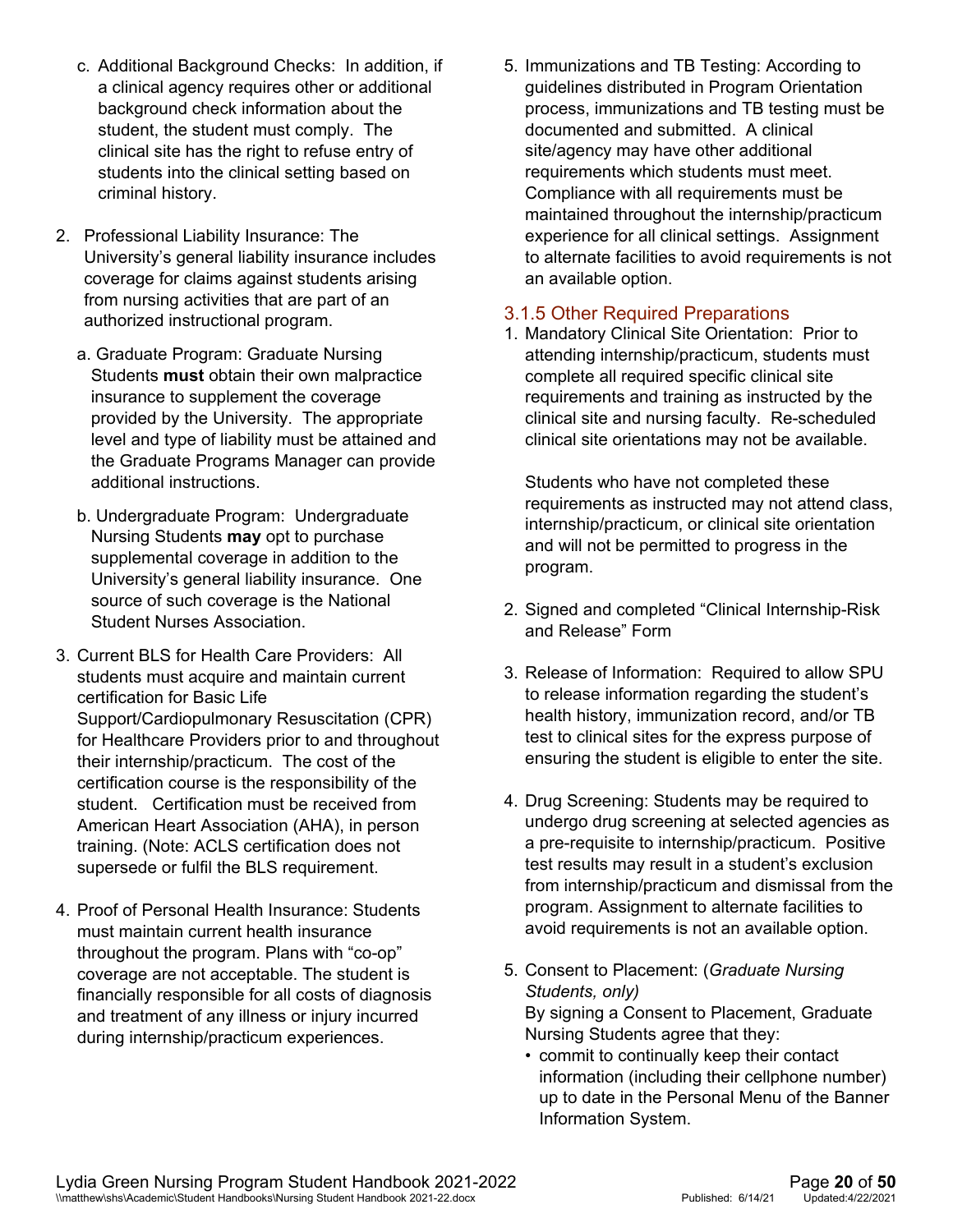- commit to use exclusively their SPU email address for written communications related to their internship/practicum and to respond promptly to all emails.
- commit to keep their schedule on Typhon up to date, including the preceptor & site they will be working with.
- understand all placements for internship/practicum are at the discretion of the School of Health Sciences.
- understand that they must be prepared to travel distances of up to 100 miles from Seattle Pacific University for their internship/practicum.
- understand that SHS cannot guarantee requests of days of the week, location, or confirmation of placements before a specific date.
- 6. Brief Resume/Profile: For use in the placement process. *(Graduate Nursing Students, only)*
- 7. Placement Information, as requested *(Graduate Nursing Students, only)*
- 8. Current and unencumbered Washington State RN License *(Graduate Nursing Students, only)*

#### <span id="page-20-0"></span>3.2 Internship/Practicum Placement

Clinical placement decisions are the exclusive responsibility of the School of Health Sciences and are made with concern for the best learning experience for the student according to the student's past performance.

When making clinical assignments, the fit between student needs and available clinical opportunities are considered. In addition, instructors take into consideration the conditions, needs, and requirements of the practicum agency as well as the "fit" between learner needs and unit/agency capabilities.

#### <span id="page-20-1"></span>Graduate Program

Faculty will assist students in determining the number of credits for which they should register.

- Students must complete the minimum number of days and hours contracted and agreed upon over the 10 weeks of the quarter.
- Students are expected to register for 7 credits for the DNP Immersion Practicum. Any request for an alternate number of credits must be reviewed and approved by the faculty advisor.

#### <span id="page-20-2"></span>3.2.1 Changing Placements

Once a student is placed with a clinical site, there will be no student-initiated change of placement due to the complexity of meeting specific agency and student requirements.

If issues with a particular placement arise, a student should contact their instructor in writing to describe the issues. Students should not discuss a wish to change placements with any clinical preceptor, site, or agency. All requests for site changes are made by the School of Health Sciences with the site/agency- not by the student.

In the event that a preceptor requests to the student a change of site is needed, the student must immediately phone and email the faculty and the faculty will assume primary communication about changing the preceptor and site.

#### <span id="page-20-3"></span>3.2.2 Graduate Student Involvement in Placement

Each site has a specific clinical placement policy that needs to be followed or the site will not allow placement. Typically, the clinical site wants only to work with a single designated person from the academic site.

Graduate students can assist in the clinical placement process in collaboration with faculty but faculty retain the final decision in their placement. To be involved, students are to follow these steps; this is the extent of student involvement in the placement process:

- 1. An initial conversation may be initiated by the student with a potential preceptor or clinical site. This conversation is informational, brief in nature, and elicits availability from the preceptor. This is only used when a student already knows of a preceptor they want to work with.
- 2. Collect all contact information for the preceptor and site, a record of contact made, and hopes for placement.
- 3. Suggestions are forwarded by the student to the designated instructor by email or by using the "suggest a site" feature on Typhon. Suggestions are taken into consideration, but placement with a preceptor is not guaranteed.

Lydia Green Nursing Program Student Handbook 2021-2022<br>
\\matthew\shs\Academic\Student Handbooks\Nursing Student Handbook 2021-22.docx Published: 6/14/21 Updated:4/22/2021 \\matthew\shs\Academic\Student Handbooks\Nursing Student Handbook 2021-22.docx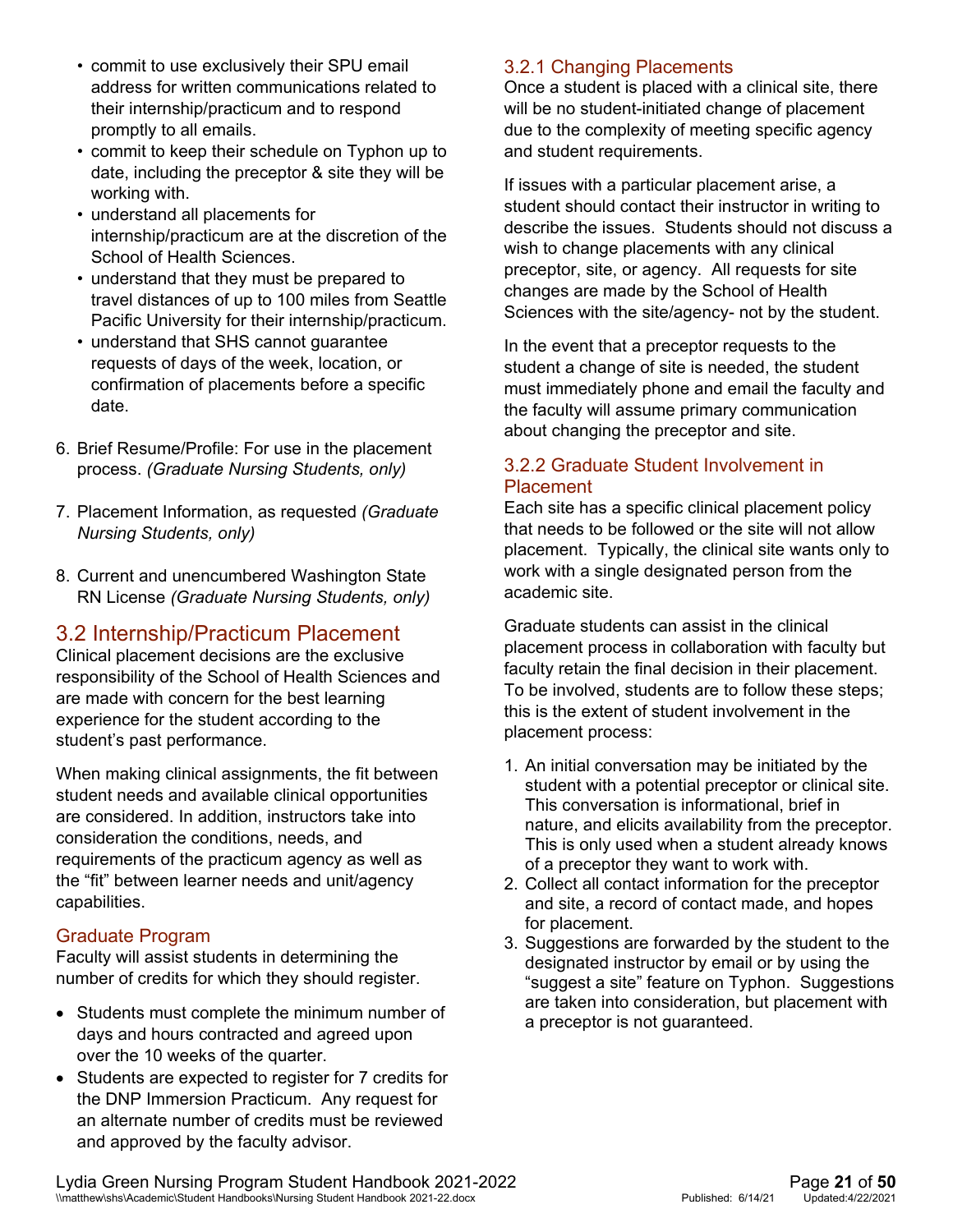After potential preceptor information is provided to the graduate program, the following administrative negotiations and legal steps will be conducted.

- 1. An educational agreement/contract will be negotiated between SPU and clinical sites through the legal and managerial staff of the clinical site and SPU. Preceptors are not involved in this process and are often unaware of their site's procedures. This process requires signatures specific to the clinical site that only an assigned legal representative can authorize. This can be a lengthy or quick process depending on the site.
- 2. Preceptors, clinic managers, or supervisors, in addition to the legal representative, must agree to accept the student during a specified time frame.
- 3. Confirmed sites are conveyed to students by instructors (by email, Typhon, or phone). Until the majority of students are placed, students are not generally notified of their placement because changes often need to be incorporated at the discretion of SPU faculty.

It is not likely that a graduate nursing student will hear any report of progress until the majority of sites are confirmed. Students should not intervene in this process as this will delay its completion. Each site has a specific clinical placement policy that needs to be followed or the site will not allow placement. Typically, the clinical site wants only to work with a single designated person from the academic site.

#### <span id="page-21-0"></span>3.3 Dress Standards

Professional dress and appearance is the expectation for clinical practice.

The professional nurse should always demonstrate a healthy lifestyle with a neat, clean appearance:

- Clothing is to be freshly laundered and pressed. No jeans. No athletic wear.
- Shoes are to be kept clean. Open-toed and open-heeled shoes are prohibited. For the safety of patients and students, heels should be stable and should not be excessively tall.
- Hair is to be clean, neat, and fastened away from the face with discrete clips rather than bows. Hair should be off the front of shoulders so that it does not interfere with patient care.
- Facial hair should be neatly trimmed and conservative in appearance.
- Bare midriffs are not acceptable.
- Every attempt should be made to cover visible tattoos.
- Fingernails longer than  $\frac{1}{4}$  inch, artificial fingernails, nail polish, and excessive makeup are prohibited.
- Jewelry should not interfere with patient care. Limited jewelry that is conservative in style, size, and color may be worn.
- Due to allergies and odor sensitivity, use of perfume or scented products is prohibited.
- Chewing gum is prohibited.
- Students must wear their SHS Nursing internship/practicum identification badge when in the clinical setting unless otherwise required by the clinical agency.
- Whether in uniform or street clothes, professional attire is required at all times.
- No logos or insignias of institutions other than SPU may be worn.

#### 3.3.1 SHS Nursing Student Identification Badges

SHS Staff distribute nursing identification badges prior to the student's first clinical experience. This required nursing ID badge is in addition to the University Student ID card (Falcon Card). The student account will be charged a small fee for this badge and photos will be taken as directed by University Services.

The nursing student identification badge must be displayed prominently on the outside of clothing. Patients, families, and other health care workers recognize a student by the approved uniform and identification badge.

Nursing student badges will display the student's photo, name, and one of the following, applicable designations:

- **Nursing Student**
- Nurse Practitioner Student
- Clinical Nurse Specialist Student

#### 3.3.2 Undergraduate Uniform

The nurse's uniform is both symbolic and practical. The uniform creates an image of who the student is and what the student represents. Wearing the uniform is also related to the safety of patients and the student.

The dress code, unless otherwise notified, is full, complete uniform as described below. Failure to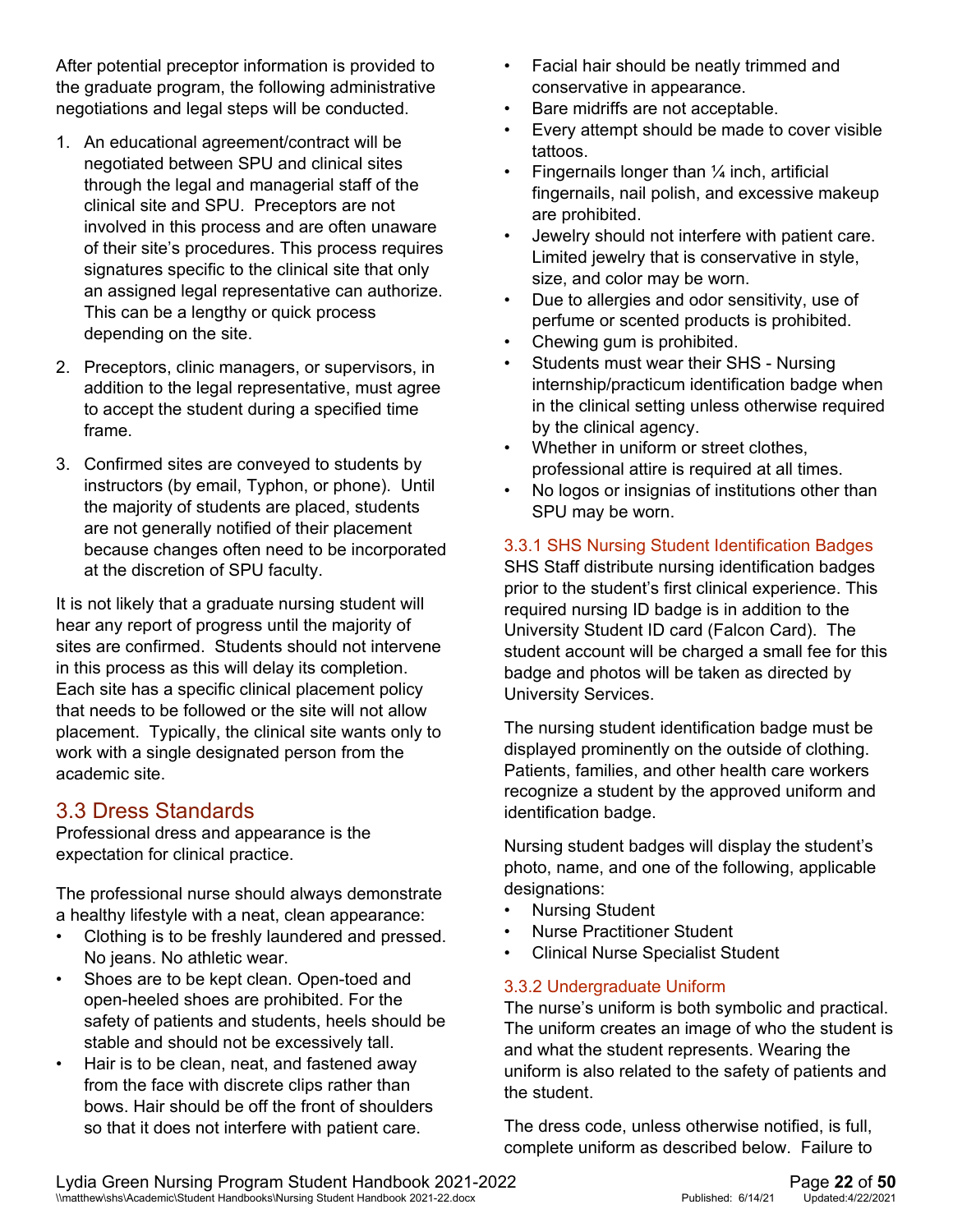follow the Undergraduate Nursing Student dress code could be grounds for being sent home from internship/practicum and could result in not meeting required internship/practicum contact hours of the course, which could result in failure of the course, delay of program completion or dismissal from the program.

The complete nursing student's uniform is as follows:

- Crimson top and grey scrub pants
- Approved matching scrub jacket or a plain longsleeved, white or black t-shirt or turtleneck may be worn under the scrub shirt.
- Skin-toned, white, or black socks
- White or black clinic style shoes or plain white or black athletic-type shoes with no color or brand name insignia; no open-toed or openheeled shoes.
- SHS-Nursing internship/practicum identification badge.
- **Stethoscope**
- Watch with sweep second hand
- Penlight

School of Health Sciences has adopted the following procedures for Undergraduate Nursing Students:

- The complete student uniform will be worn when caring for patients in a health care agency setting as directed by the course instructor.
- Students may only wear the SPU uniform when they are assigned to be in an internship/practicum site agency that requires the uniform, or for specified on-campus internship/practicum sessions.
- Students should never wear jeans or other casual clothing to internship/practicum sites at any time, even if changing into facility scrubs on arrival.

Some internship/practicum experiences will require clothing different than described above. In these instances, course instructors will discuss appropriate attire with the students prior to entering the internship/practicum site.

#### 3.3.3 Graduate Dress Code

- For men: trousers/khakis and a shirt with a collar.
- For women: trousers/knee-length skirt and a blouse or shirt with a collar or a knee-length dress.
- Conservative shoes; no open-toed, openheeled, or athletic shoes.
- SHS nursing student identification badge.
- Stethoscope.
- Lab coat, required when acting in the role of APRN (on or off campus) and per clinical agency policy in Practicum (for example, oncampus in NUR 6211 and off-campus in NUR 7930-7938).

Some clinical experiences will require clothing different than described above. Students should consult with their preceptor and course faculty if other attire is required.

#### **In all cases, students are to project a professional image in dress and in behavior.**

#### <span id="page-22-0"></span>3.4 Site Specific Rules, Protocols, and **Procedures**

Each clinical site has unique rules, protocols, and procedures relating to conduct, procedures, and documentation. The student is responsible to review and fully comply with the specific site/agency rules, policy, and procedures in addition to those listed in the course syllabus for specific expectations or requirements for the internship/practicum.

If requirements are unclear, students should seek clarification from the course instructor and/or assigned preceptor.

#### <span id="page-22-1"></span>3.4.1 Guest Status

Students in clinical experiences are guests in the clinical site. Therefore:

- Students are not to criticize or question practices, observations, or feedback of agency or hospital personnel or offer unsolicited advice or criticism to preceptor, agency, or hospital personnel without the explicit permission from the SPU instructor.
- Students are not to challenge hospital/clinical agency personnel or preceptors about their care delivery, policy, practice, or any personal or personnel/staffing issues.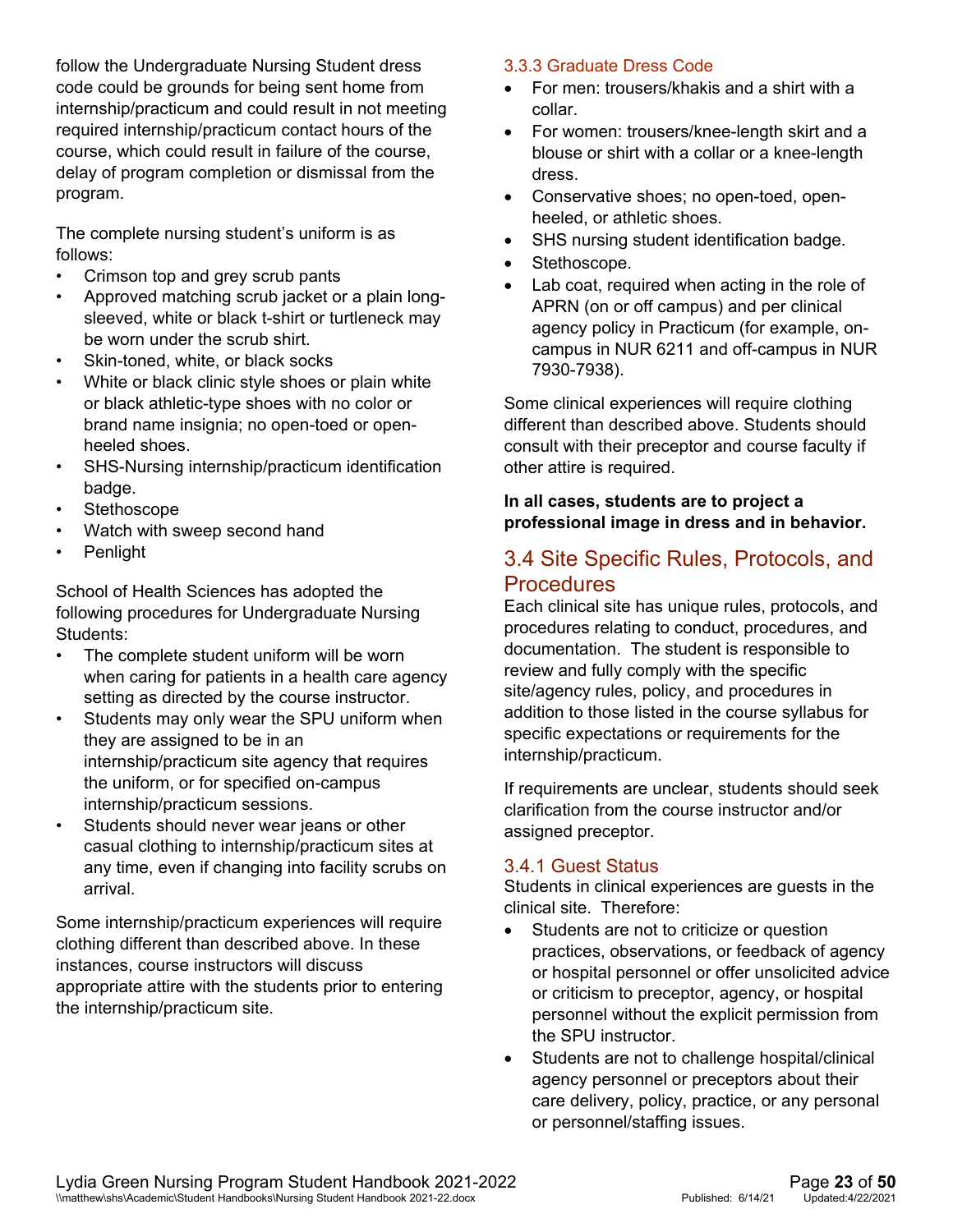Students must inform the course instructor (by phone or email) if the student has any changes in personal circumstances or any conditions that may adversely affect the student's performance during internship/practicum.

#### <span id="page-23-0"></span>3.4.2 Procedures and Documentation

Each student must follow all policies of the agency regarding procedures and documentation. When performing a procedure, students cannot assume that because a procedure has been performed safely in one agency, student performance of the same procedure will be approved in another due to differing policies among practicum sites.

#### <span id="page-23-1"></span>3.5 Protocol for Attendance

Attendance at all internship/practicum experiences, including clinical site orientation to each practicum agency, presentations, scheduled supervised practice groups, clinical sessions, and scheduled conferences with the instructor is required. It is the responsibility of the student to know the specific agency and preceptor requirements related to attendance/absence and to follow those requirements.

Students are expected to arrive at the practicum site promptly and prepared prior to the start of their experience. If expectations are not clear, it is the student's responsibility to seek clarification of all requirements from the course instructor.

Absence in an internship/practicum rotation is difficult to make up. No student may attend or schedule any clinical experience without the written expressed permission of the course instructor.

#### 3.5.1 Leaving the Unit or Clinical Site

Students are expected to report to the appropriate agency personnel (preceptor, etc.) and their instructor before leaving the unit or agency for any reason. Failure to do so is a form of patient abandonment, causing possible jeopardy of patient safety and is grounds for dismissal. (Graduate students may notify their instructor by email or phone.)

#### <span id="page-23-2"></span>3.5.2 Illness or Injury Protocol

If the student is exposed to or has a communicable disease, such as influenza, herpes, varicella, hepatitis, streptococcal pharyngitis, etc., the student must notify the instructor as soon as possible to determine if it is safe to be in a clinical area.

Students who become ill or are injured during or on the way to the internship/practicum experience must immediately notify the SPU instructor as directed in the course syllabus, and then follow the procedures outlined below:

#### *Undergraduate Nursing Students:*

- The student must not leave the clinical agency without notifying the instructor as to their destination, contact information, and a general plan for safe transportation, if possible.
- Under the direction of the instructor, notify the unit/agency personnel (e.g., preceptor, charge nurse, supervisor, nurse manager).
- The instructor will identify agency forms to complete.
- On-unit make-up for missed practicum experiences is not available. (Students who are unable to attend clinical due to illness or injury may have the option to complete a facultyapproved alternate assignment.)

#### *Graduate Nursing Students:*

- The student must not leave the clinical agency without first notifying the preceptor.
- The student is expected to complete any relevant agency forms for illness/injury.

#### 3.5.3 Return to Internship/Practicum

Students are responsible to know the specific agency requirements related to absence and to follow those requirements.

If a student has been ill or suffered an injury, the instructor or agency may require written documentation from a healthcare provider stating that they can safely provide care to patients and reenter their internship/practicum experience.

Instructors reserve the right to decide a student may not return to their internship/practicum based on the nature of their injury or illness, the restrictions required by a care provider, or the condition of patients, regardless of release authorization has been provided by the student's health care provider.

If documentation of a student's readiness for internship/practicum from a healthcare professional is required, a list of any restrictions must be included in the provider's note. While all efforts will be made to accommodate students with restrictions, some restrictions may limit the student's ability to meet the course objectives.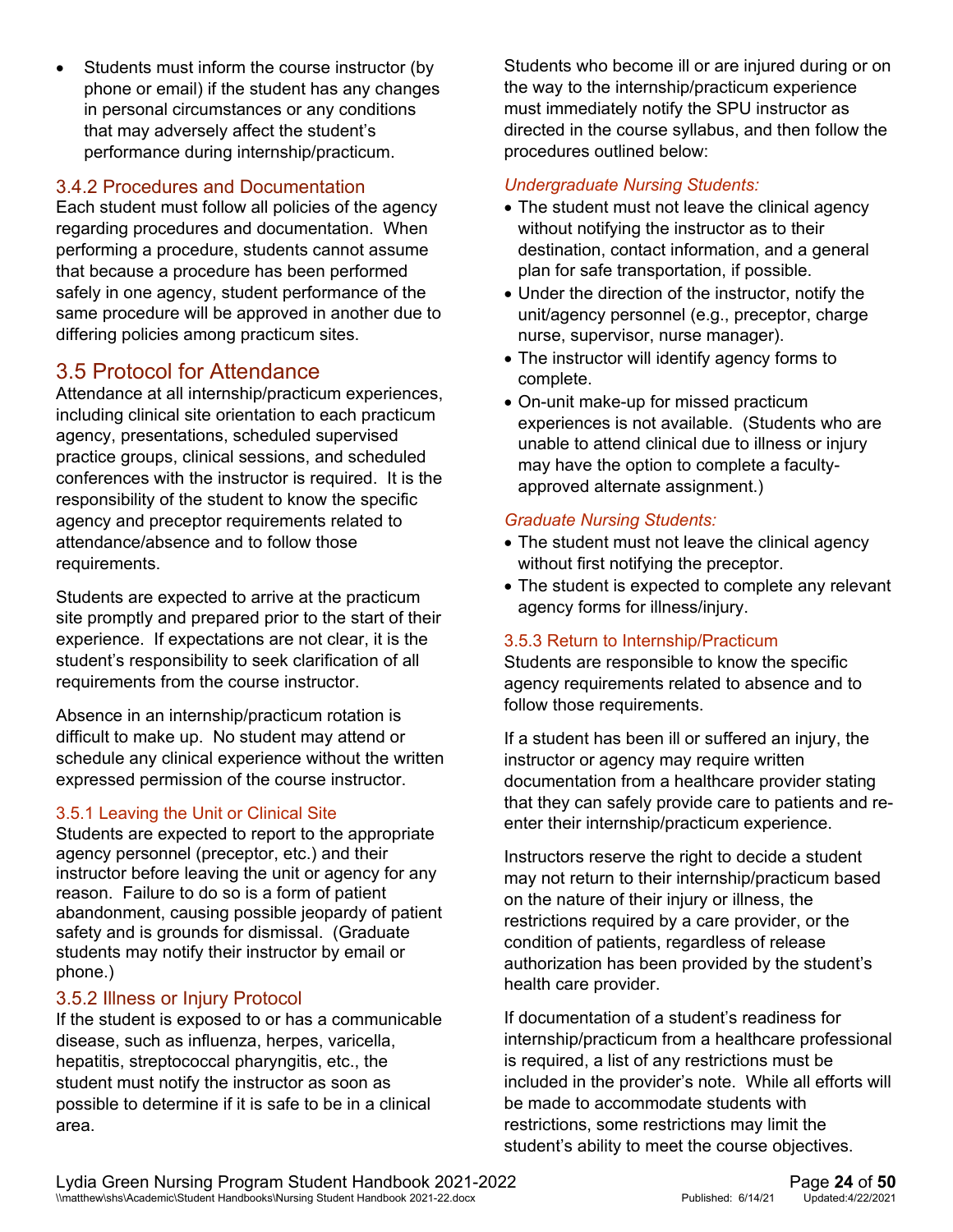#### <span id="page-24-0"></span>3.6 Documentation Signature

When documenting on patient records, the student should sign as follows. No other credentials or abbreviations are allowed.

#### <span id="page-24-1"></span>3.6.1 Undergraduate Nursing Students

"Name, NS, SPU", e.g., J. Smith, NS, SPU

#### <span id="page-24-2"></span>3.6.2 Graduate Nursing Students

"Name, RN, SPU Track Student", e.g., J. Smith, RN, SPU AGNP student or J. Smith, RN, SPU CNS student

#### <span id="page-24-3"></span>3.7 Safety Protocols

#### <span id="page-24-4"></span>3.7.1 Infection and Injury Prevention

All students should follow clinical site policies for infection control. See the Centers for Disease Control quidelines for additional information regarding infection control.

#### Standard Precautions

Students must practice Standard Precautions during every patient contact. Health agencies provide personal protective equipment such as gloves and gowns.

#### Percutaneous, Non-Intact Skin, and Eye-Splash Exposure Protocol

Exposures are defined as:

- needle-stick injuries with a contaminated needle or other sharp;
- blood or \*body fluids sprayed or splashed in the eyes, nose or mouth;
- blood or \*body fluids on open cuts or sores;
- or human bites with broken skin.

\*Body fluids include blood, semen, vaginal secretions, saliva, urine, stool, peritoneal, pleural, amniotic, pericardial, synovial, cerebrospinal, or any other body fluid containing visible blood.

The following protocol is to be followed:

- Gloves for all contact with blood, body fluids, and moist body surfaces.
- Gowns if soiling of clothing is likely.
- Masks and eye protection if spraying the face is likely.
- Sharps safety, not recapping used needles, and prompt disposal in the sharps box.
- All suctioning, irrigating, and intubation procedures require face and eye protection.

#### <span id="page-24-5"></span>3.7.2 Protocol for Near Miss or Accident at Clinical Site

For any incident involving a near miss, potential/actual injury of the student, or potential/actual injury of the student's patient, the student must immediately:

- report the occurrence to the staff nurse or preceptor.
- inform the course instructor as soon as emergency measures have been taken.
- consult with health care providers at the site to take measures to reduce or reverse any injury or potential injury.
- file a written report, using the clinical agency protocol, before leaving the site, and give a signed and dated copy of the report to the course instructor. Do NOT include patient identifiers. If possible, the student should ask agency/site for a copy for their records.
- write a report, using the same information that the clinical agency requires and give a signed and dated copy to the course faculty and the SHS Dean. Do NOT include patient identifiers.

The course faculty will:

- Within 24 hours prepare a written summary of all the relevant data about the injury or potential injury and discussions of these data with the nursing student. Include a statement of corrective action taken and the current health status and stability of the patient and student. Immediately notify the SHS Dean about the injury or incident.
- Within 48 hours of the incident:
	- o submit a copy (without patient identifiers) of the agency report referred to above, signed by both student and faculty, to the Associate Dean.
	- o submit the written summary referred to above, to the Associate Dean.

#### Percutaneous Injuries

All students who experience a percutaneous injury (e.g., contaminated needle-stick, cut with sharp object) or mucous membrane, non-intact skin, or eye contact with a patient's body fluids in which there is visible blood must report this exposure immediately to the preceptor and course instructor.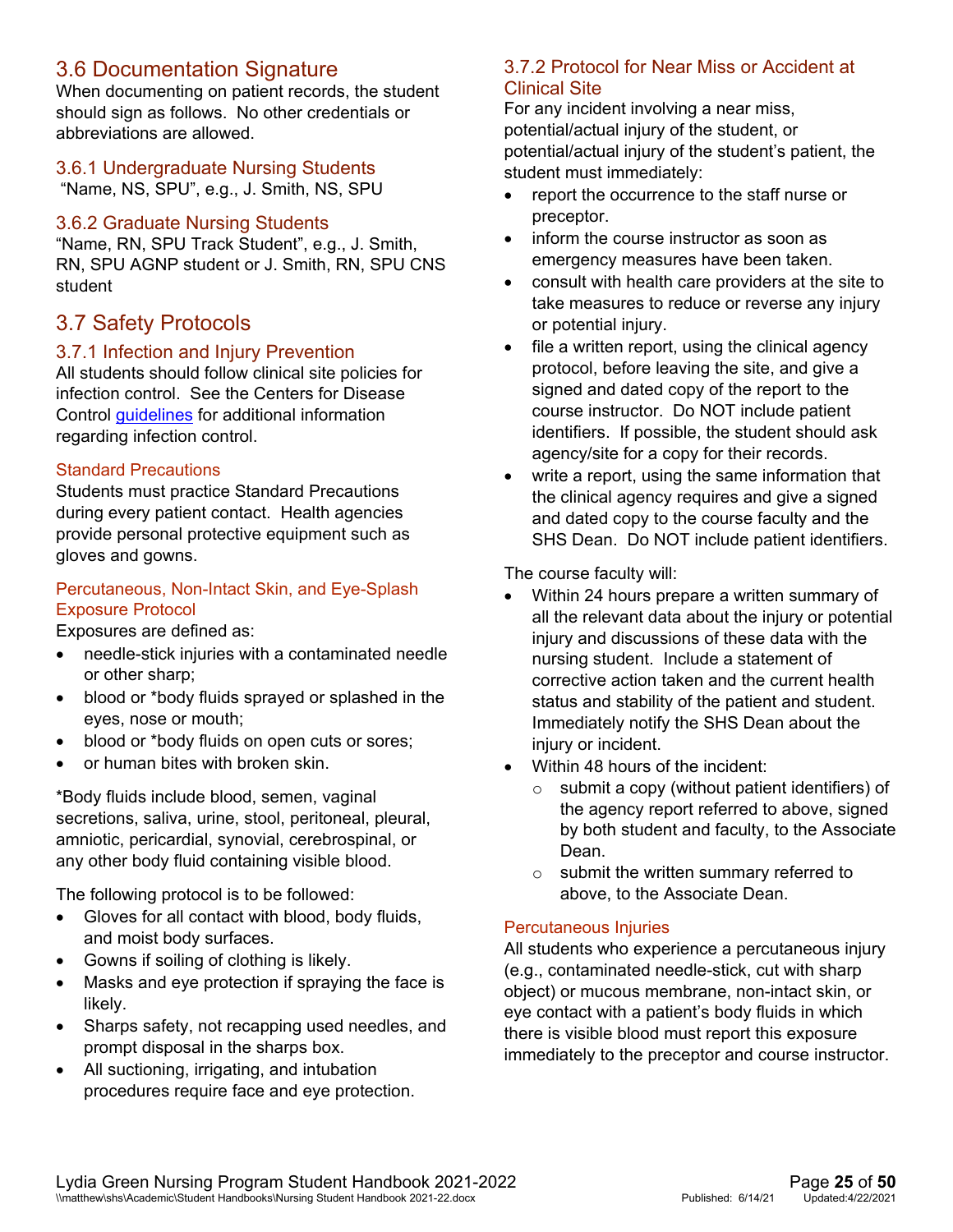Non-contaminated needle sticks need to be written up by the student for the instructor, even if the agency does not require it. The instructor should submit a written report to the Associate Dean containing name, date, agency, unit, a description of how the needle-stick happened, precautions that had been taken to prevent the needle-stick, and how the protocol had or had not been

If exposure occurs:

- Perform usual wound care, following agency/site protocol.
- Complete written quality assurance report or other form(s) per agency/site protocol.
- With preceptor/agency staff, evaluate patient's risk status for HIV, hepatitis B, and hepatitis C. Following agency procedures, obtain as much information as possible about the patient, e.g., diagnosis and pertinent lab data (HIV status, HBsAG status). Confidentiality of the patient's identity and information should be maintained at all times. (For further information, consult the CDC guidelines at

[https://www.cdc.gov/healthcommunication/tools](https://www.cdc.gov/healthcommunication/toolstemplates/entertainmented/tips/HIVprevention.html) [templates/entertainmented/tips/HIVprevention.h](https://www.cdc.gov/healthcommunication/toolstemplates/entertainmented/tips/HIVprevention.html) [tml](https://www.cdc.gov/healthcommunication/toolstemplates/entertainmented/tips/HIVprevention.html) and

[https://www.cdc.gov/hepatitis/hbv/pep.htm\)](https://www.cdc.gov/hepatitis/hbv/pep.htm)

- Inquire if HIV and Hepatitis B and C screens are available for the student through the clinical agency.
- Take all available information to student's health care provider. All care and/or treatment is the financial responsibility of the student.

#### <span id="page-25-0"></span>3.7.3 Safe Conduct

Students cannot practice "while affected by alcohol or drugs or by a mental, physical or emotional condition to the extent that there is an undue risk that he or she, as a nurse, would cause harm to him or herself or other persons" [\(WAC 246-840-710](http://app.leg.wa.gov/wac/default.aspx?cite=246-840-710)   $[5][b]$ ).

<span id="page-25-1"></span>3.7.4 Patient and Clinical Site Confidentiality Patients and clients are entitled to confidentiality of their medical information. Federal legislation, the [Health Insurance Portability and Accountability Act](https://aspe.hhs.gov/report/health-insurance-portability-and-accountability-act-1996) (HIPAA) mandates that no personally identifiable patient information be released without the patient's permission.

While students may share non-identifiable information for course and learning purposes, no patient, preceptor, or site information of any kind should be shared outside confidential settings in the practicum site or classroom.

- Absolutely NO reference to a patient, even if de-identified, should ever be shared electronically via email or social media (e.g., Facebook, Instagram, Snapchat, etc.)
- The instructor may direct students to share select de-identified patient information via Canvas or by email to the instructor for course preparation or learning purposes. Otherwise, no reference to patients, even if de-identified, may be sent or shared via email.
- Pictures of patients or patient information (i.e. charts, whiteboards) must never be taken, whether a patient gives permission or not. If patient pictures are being considered for an educational purpose, the student must check with the instructor who will determine policies at the clinical site.
- No facility or facility staff information should be shared via email, social media, or by other means outside the learning environment.

#### <span id="page-25-2"></span>3.7.5 Agency Property

If the student leaves the agency with keys or other equipment, the student has the responsibility to inform the agency immediately, return the items immediately, and keep them secure until returned.

#### <span id="page-25-3"></span>3.7.6 Undergraduate Specific Protocols

#### 3.7.6.1 First Performance of a Procedure

When the student is performing a procedure for the first time, the instructor or a designee appointed by the instructor must be present. When the student has mastered the skill, the instructor will inform the student when they may perform the skill unsupervised. Until then, the instructor or their designee must be present when the student performs procedures.

In order to ensure patient safety, the instructor has the right at any time in the entire program to ask the student to demonstrate the ability to perform procedures, even if other instructors have approved the student's skill performance.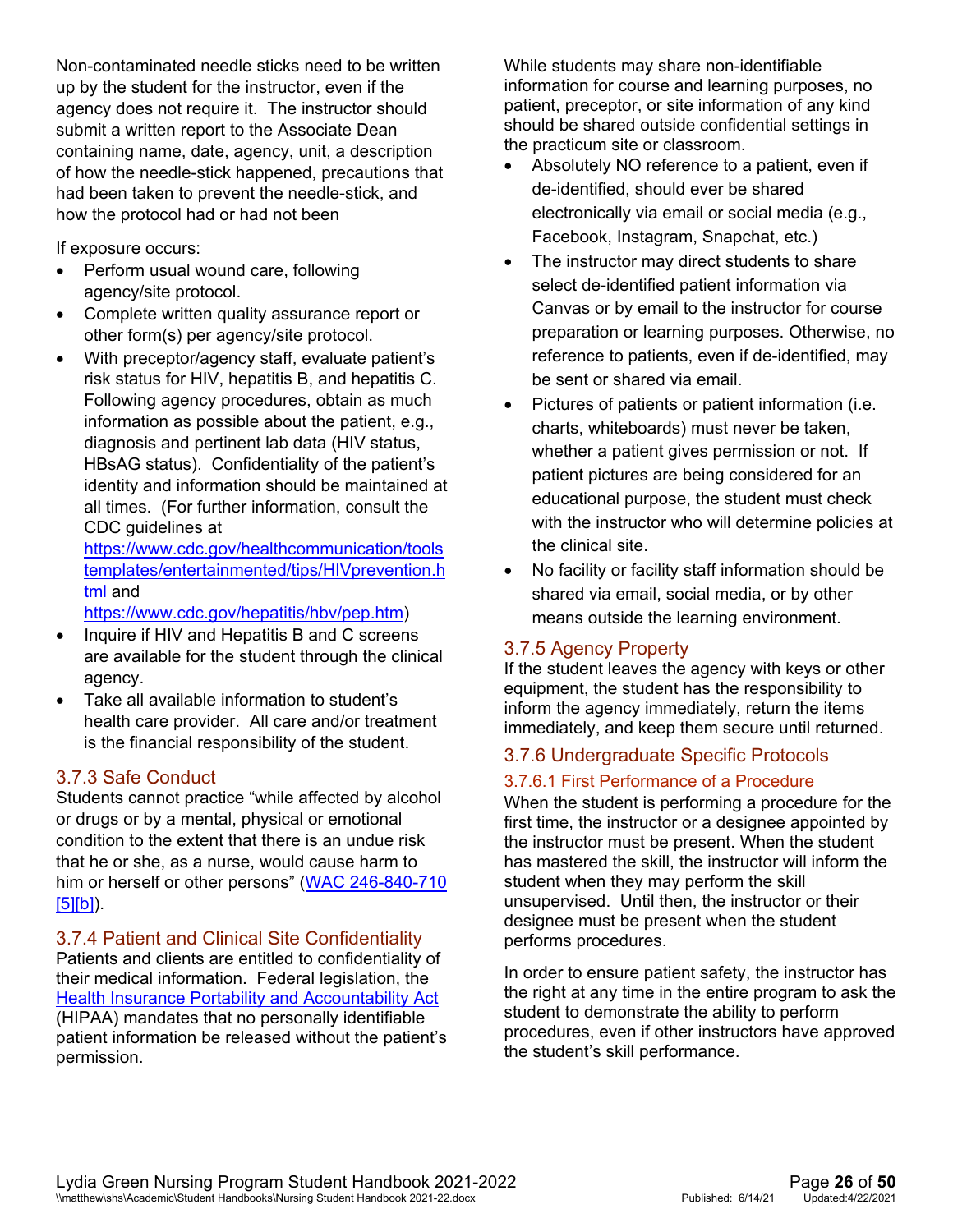#### 3.7.6.2 Administering Medication

The student is expected to know the appropriate and complete information for each medication that is ordered and administered to each patient assigned to the student's care. This includes action, dose, route of administration, side effects, contraindications, and patient teaching points. A student who does not know the information may be determined to be unsafe and dismissed from the practicum setting and from the course. See **[Appendix B](#page-49-0)** for policy on Automated Drug Dispensing Unit.

#### <span id="page-26-0"></span>3.8 Competencies

The student must demonstrate satisfactory completion of internship/practicum learning objectives and safe practice as determined by the instructor (and preceptor as relevant).

#### Undergraduate Students:

Students who complete less than 80% of practicum hours, excused or otherwise, may be required to retake the course before progressing on to the next course(s) in the sequence and may result in delayed completion of or dismissal from the program.

#### Orientation to the Clinical Agency

All students are required to attend and complete clinical site orientations in their entirety, which may include completion of learning modules, electronic medical record instruction and training, and other on-site training sessions.

#### <span id="page-26-1"></span>3.9 Clinical Learning Lab Policies and **Procedures**

The SHS Clinical Learning Lab includes the Skills Training Lab (SHS 305), Flex Classroom (SHS 308), Exam Room (SHS 310), and Simulation Suite (SHS 314, SHS 313, and SHS 317). Any CLL use must be approved by the CLL Coordinator.

#### <span id="page-26-2"></span>3.9.1 Use and Hours

The Clinical Learning Lab (CLL) is available to all undergraduate and graduate nursing students and faculty for hands-on practice of nursing skills and clinical-related teaching and learning.

The lab is available to nursing students for independent practice anytime it is not reserved for a course-related activity; it is not necessary to make a reservation for independent practice. SHS staff will post a weekly calendar at the entrance to each CLL room.

#### <span id="page-26-3"></span>3.9.2 Visitors

All visitors to the lab must be arranged ahead of time with the CLL Coordinator; this includes all prospective students, non-nursing students, family members, and friends.

#### <span id="page-26-4"></span>3.9.3 Access to the Lab

The CLL is only accessible via card key using a SPU Student ID card. SHS Administrative Staff submit student names to Safety and Security for programming key card access. If your card does not work during an academic term (see SPU Academic Calendar), please call Safety & Security at 206-281-2992.

#### <span id="page-26-5"></span>3.9.4 Clinical Learning Lab Safety

All CLL users must adhere to the following safety standards:

- Be aware of your surroundings, including other people, especially when performing skills including any kind of sharps.
- Dispose of all sharps in the designated containers.
- Operate only the equipment that you have been trained to use. If you are unfamiliar with a piece of equipment, seek assistance from the CLL Coordinator or course faculty.
- Observe proper body mechanics.
- Store all personal items in the lockers outside Room 305; do not leave any personal items on the floor.
- Take note of the nearest exits as well as the designated evacuation check-in location.

#### <span id="page-26-6"></span>3.9.5 General Guidelines

All CLL users must adhere to the following guidelines when using lab space and equipment:

- Check the lab calendar prior to entering to ensure it is not already reserved.
- Thoroughly clean up after yourself.
- Turn off and store personal electronic devices (including cell phones and laptops), unless otherwise directed by course faculty.
- Promptly notify the CLL Coordinator if any equipment is damaged or broken.
- Conduct yourself in a professional manner treating the CLL as a simulated patient care area.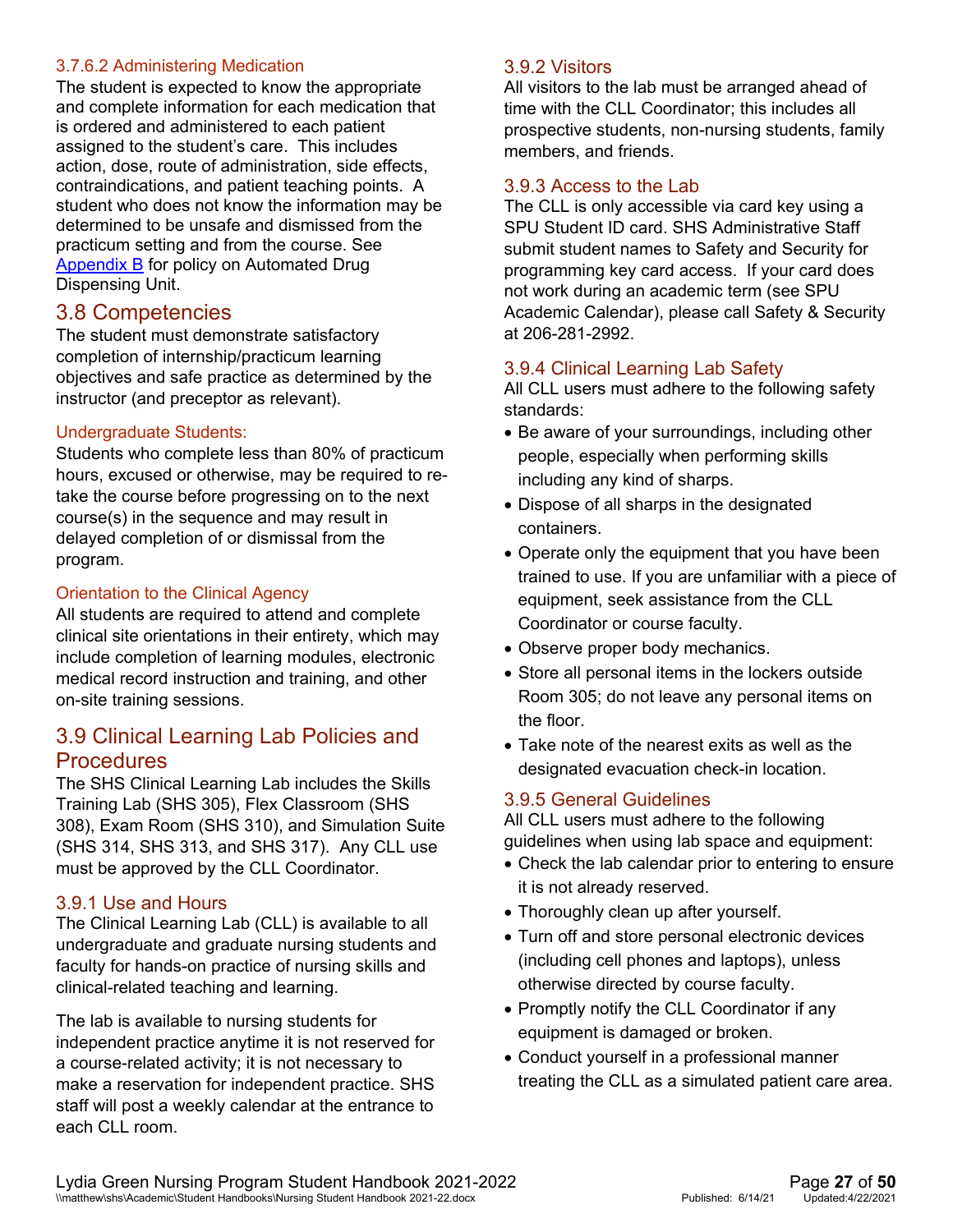#### <span id="page-27-0"></span>3.9.6 Food and Drink

Food and drink is only allowed in designated areas within the CLL. Please pay attention to signage within the CLL indicating where food and drink is and is not allowed. The CLL is a simulated clinical environment, and as such we follow the guidelines used by local healthcare facilities in which food and drink is prohibited in patient care areas.

#### <span id="page-27-1"></span>3.9.7 Equipment Checkout

Various medical equipment and supplies are available for checkout. Students should email the CLL Coordinator with requests a minimum of one week in advance of the desired checkout date.

It is the student's responsibility to review that all the items are in working order prior to check out.

- Student is responsible for all of the equipment.
- Student is responsible to clean the equipment before its return.
- If equipment is lost or damaged, the student will be expected to replace it or pay a replacement fee. A registration hold will be placed on the student's account until the item is replaced or payment is received.

#### <span id="page-27-2"></span>3.9.8 Lost and Found

Items left in the CLL will be brought to the Lost and Found in the Student Staff office, Room 105.

Please email [shsstaff@spu.edu](mailto:shsstaff@spu.edu) for inquiries about personal items left in the CLL.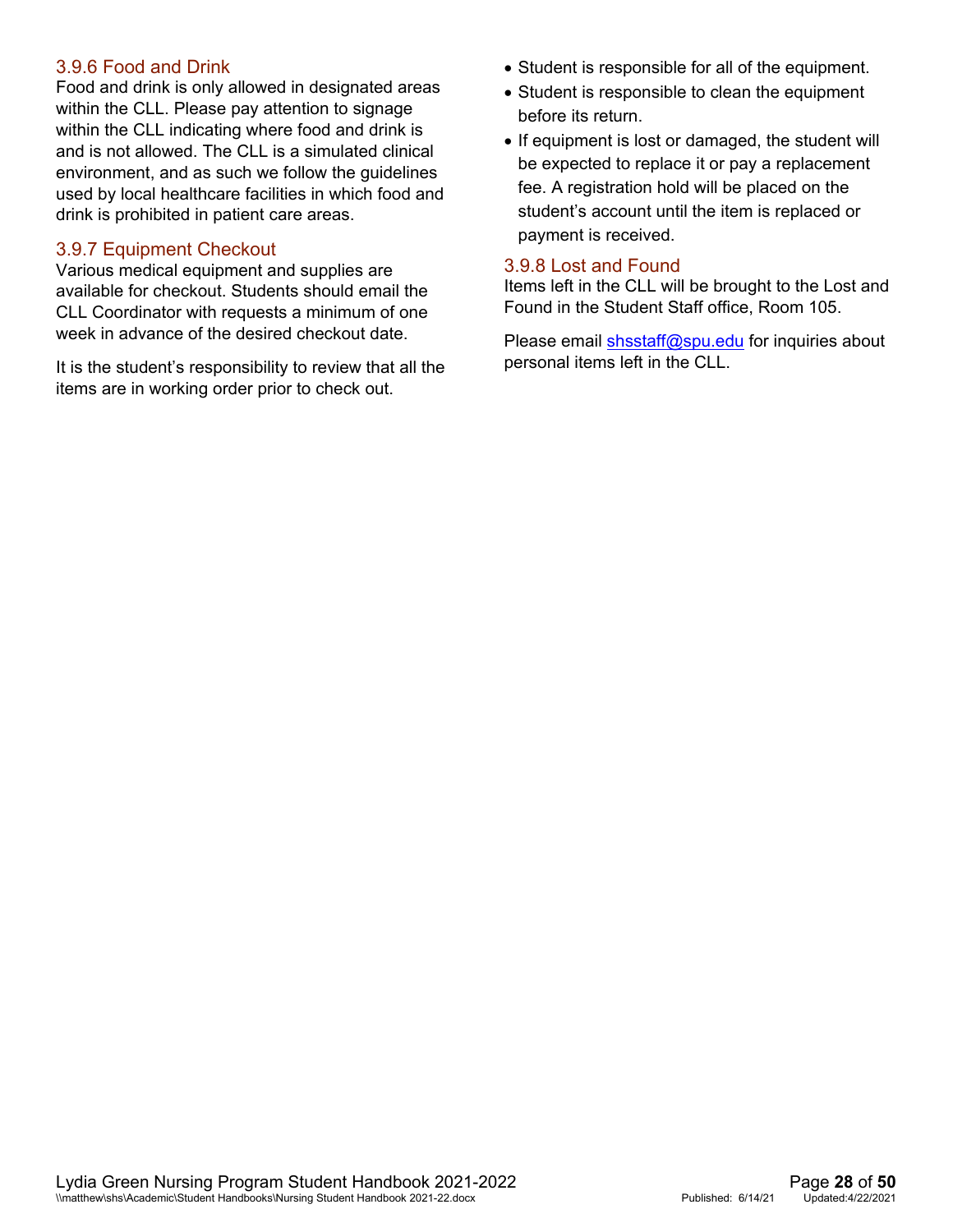## <span id="page-28-0"></span>4.0 Student Services

#### <span id="page-28-1"></span>4.1 Employment

It is important that employment not become such a high priority that it interferes with the educational process. While employment may provide invaluable supplemental learning, the student must also remember that their learning at this time will have a major influence on success later.

If finances are the major issue behind employment, the student should inquire about tuition reimbursement programs, scholarships, and student loans. Students are encouraged to apply for as many scholarships as possible for which they are qualified.

#### <span id="page-28-2"></span>4.1.1 Leisure and Self-care

Good physical and mental health require consistent physical and recreational activity. While studying is essential to succeed in this challenging program, the student should schedule sufficient time to "get away from it all" and enjoy life. This will help build the student's resilience.

#### <span id="page-28-3"></span>4.1.2 Maximum Employment

#### Undergraduate Program

It is recommended that the student work no more than 16 hours per week.

#### Graduate Program

In general, 1 credit of coursework requires 3 to 4 hours per week of preparation outside the classroom. Therefore, it is recommended that the student work no more than 24 hours per week while registered for a full-time course load.

#### <span id="page-28-4"></span>4.1.3 Work Before Clinical Experiences

The student may not work the shift before any assigned internship/practicum activity. For example, if the student is scheduled for a daytime internship/practicum experience, the student may not work the night shift on the day prior.

If the student appears to be unprepared or unsafe to care for patients, the student will be asked to leave the site. Make up sessions are not available and program completion could be delayed.

#### <span id="page-28-5"></span>4.1.4 Dress Standards for Employment or Volunteer Experiences

Students should not wear any part of the SPU nursing student uniform when participating in healthcare activities outside those arranged

through Seattle Pacific University. For example, the SPU identification badge and/or scrubs should not be worn when working as an employee or volunteer.

#### <span id="page-28-6"></span>4.1.5 Nursing Assistant Certification

BSN students may achieve this status after successful completion of one quarter of the BSN Program. Consult the [Department of Health](http://www.doh.wa.gov/LicensesPermitsandCertificates/ProfessionsNewReneworUpdate/NursingAssistant) website information.

#### <span id="page-28-7"></span>4.1.6 Nursing Technician

The nursing technician is a BSN nursing student employed for pay in facilities that use this job classification, as outlined by Washington State law. This allows nursing students currently enrolled in a nursing program to gain work experience within the limits of their education, which is at or beyond the scope of nursing assistants. Nursing technician qualifications are listed under [RCW 18.79.340](https://app.leg.wa.gov/rcw/default.aspx?cite=18.79.340) and [WAC 246-840-860.](https://app.leg.wa.gov/wac/default.aspx?cite=246-840-860) Students will be requested by their employer/recruiter to submit a Nurse Tech Skills Checklist signed by the Associate Dean. After they are hired, the student will send a Nurse Tech Education Verification form to the Department of Health (DOH). This form requires the Associate Dean's signature. You can find more information about the Nurse Tech application process on the [DOH website.](https://www.doh.wa.gov/Portals/1/Documents/6000/669426.pdf)

To initiate the education verification process, students will contact the UG Administrative Assistant. The UG AA will prepare the forms to be approved/signed by the Associate Dean.

If a student withdraws from the program, they will no longer be eligible to apply for the program as stated in the [WAC.](https://app.leg.wa.gov/wac/default.aspx?cite=246-840-860)

#### <span id="page-28-8"></span>4.2 Support and Resources

#### <span id="page-28-9"></span>4.2.1 Faculty Advisors

Although the main function of nursing faculty advisors is to give academic counsel, they also serve as a resource person. The advisor can refer the student to other support services available on campus.

#### Undergraduate Program

Upon entry to the nursing program, all students will be assigned to a nursing faculty advisor. If not already assigned, the student should select a

Lydia Green Nursing Program Student Handbook 2021-2022<br>
\\matthew\shs\Academic\Student Handbooks\Nursing Student Handbook 2021-22.docx<br>
Published: 6/14/21 Updated:4/22/2021 \\matthew\shs\Academic\Student Handbooks\Nursing Student Handbook 2021-22.docx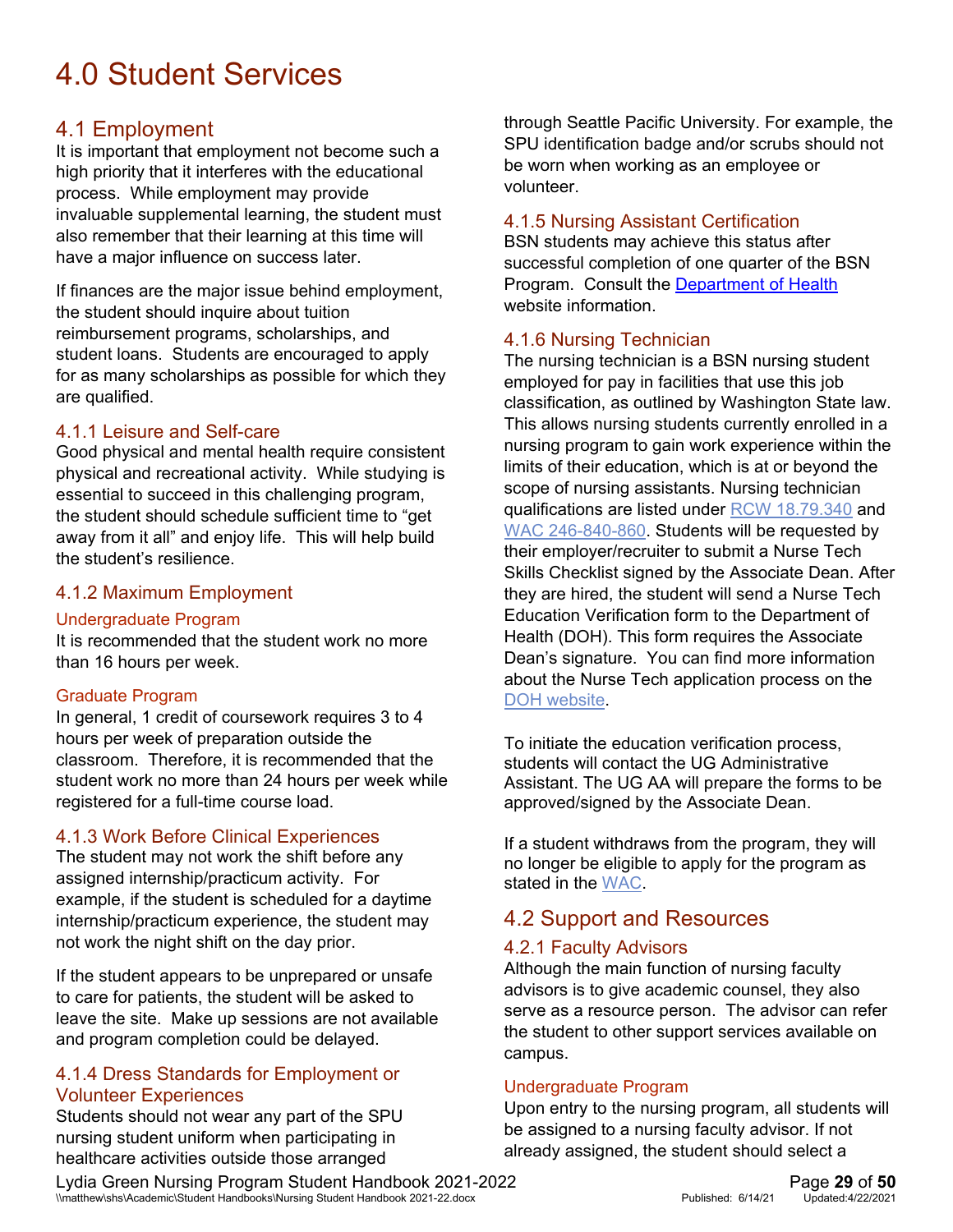nursing faculty advisor through Banner in the School of Health Sciences.

It is wise for students to plan ahead and schedule advising appointments so that registration occurs in a timely manner. The student is responsible to make an appointment to meet with their nursing faculty advisor to discuss course plans and registration matters prior to registration.

#### Graduate Program

Advisors are assigned to Graduate Nursing Students on admission to the program

#### <span id="page-29-0"></span>4.2.2 Scholarships

Nursing scholarship information is posted online on the [Current Nursing Students](https://spu.edu/academics/school-of-health-sciences/current-students) website. Additionally, the [American Nurses Association](https://www.nursingworld.org/) website may be helpful.

The Program will distribute information regarding applications for endowed scholarships when available.

#### <span id="page-29-1"></span>4.2.3 Counseling

Students are encouraged to seek help with decision-making, personal problems, or dealing with the rigors and demands of the Program.

Undergraduate students may access resources through the [SPU Student Counseling Center](https://spu.edu/depts/scc/)  [\(SCC\).](https://spu.edu/depts/scc/) Graduate and post-baccalaureate students may access resources through [My SSP.](https://spu.edu/graduate-admissions/resources/counseling-services)

<span id="page-29-2"></span>4.2.4 Research, Reading, & Writing Studio The SPU [Research, Reading, & Writing Studio](http://digitalobby.spu.edu/writingprogram/writing-center/)  serves current students seeking to read, write, and research better. They support students at any stage of the writing process, offering strategies for how to move forward with their own projects.

#### <span id="page-29-3"></span>4.2.5 Center for Learning

For students who desire support in developing study habits and skills, the [Center for Learning](https://spu.edu/administration/center-for-learning) offers resources and services to support the student.

#### <span id="page-29-4"></span>4.3 Recommendations and Verifications

Students may request a professional reference from a specific nursing instructor. Clinical evaluation forms are not sent as references.

Verification of a student's enrollment or completed degree can be obtained through **Student Academic** [Services.](https://spu.edu/student-academic-services/student-resources/enrollment-verification)

Verification of a student's clinical hours or the details of their educational experience may be requested through the Associate Dean.

#### <span id="page-29-5"></span>4.4 Participation on Committees

#### <span id="page-29-6"></span>4.4.1 Student Responsibilities as Committee **Members**

Student input will be brought to the faculty through the structure of student representatives to the Undergraduate or Graduate Nursing Council (UNC/GNC).

Student members of committees are responsible to protect anonymity and privacy of individuals and topics and content discussed. Unless specified otherwise, all committee discussions are confidential.

- Student representatives are advisory members and are expected to actively participate in committee discussion and activities.
- Student members represent their cohort and the entire Undergraduate/Graduate nursing student body in committee deliberations. Therefore, open communication channels must be maintained between the committee representative and other students.
- Student committee members should discuss communication plans and processes with the committee chair to ensure that they are appropriate and well timed.
- If the student representative cannot attend a committee meeting, the student must contact the committee chair. It may not be appropriate to find a substitute, so this should be discussed with the committee chair.

#### <span id="page-29-7"></span>4.4.2 Undergraduate Nursing Council

Each cohort will elect one Undergraduate Nursing Council (UNC) Representative annually, at the beginning of Quarter 1 and Quarter 4. UNC Representatives will serve one-year terms. If a student who served as a UNC Representative wishes to serve for an additional year, they will need to run for re-election.

This committee serves as an advisory group for undergraduate students and to the Associate Dean for Undergraduate Nursing. This committee also reviews and evaluates learning resources and needs, recommends policies related to the undergraduate nursing degree program, admission, progression (and reviews exceptions), and serves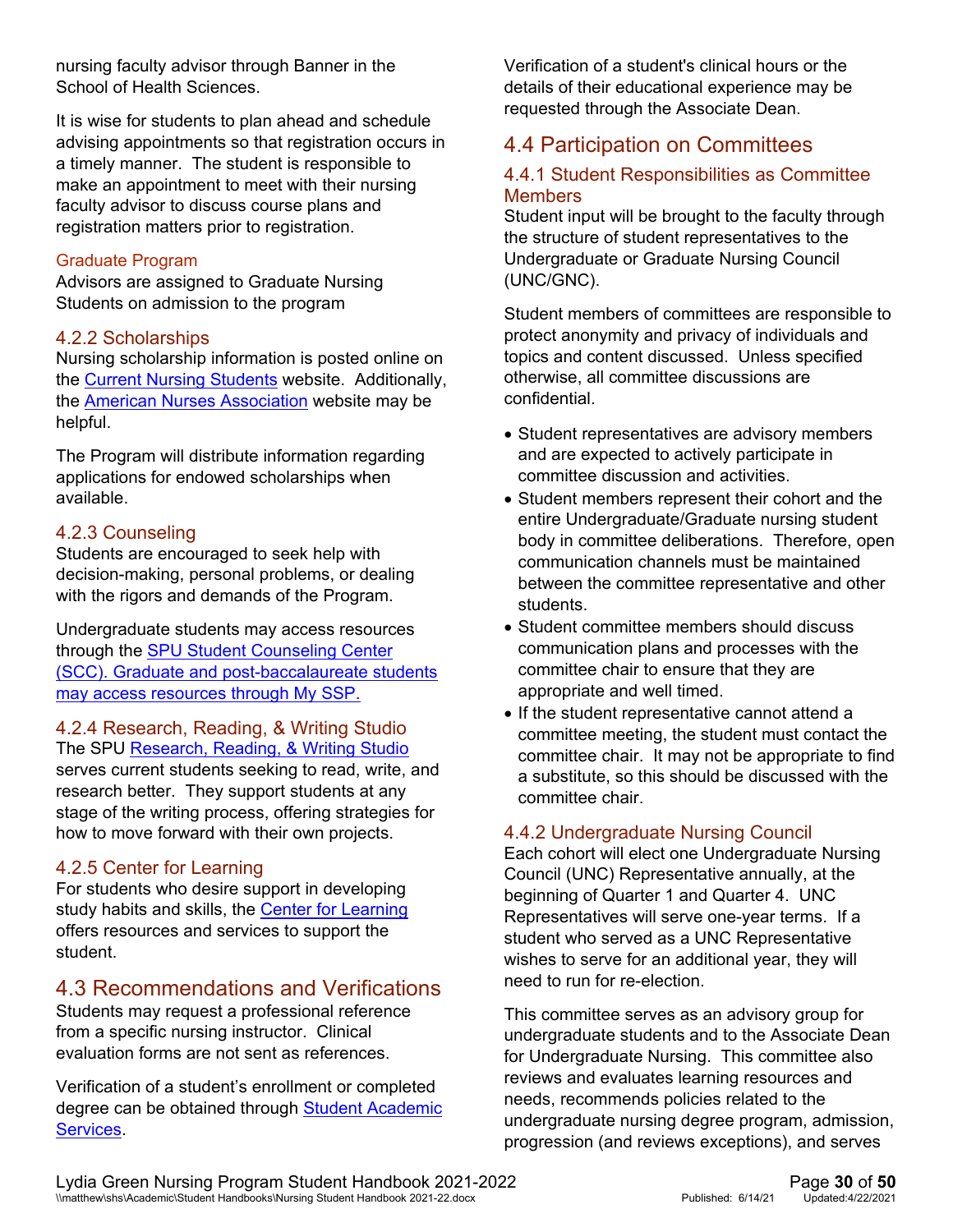as the review committee for any undergraduate student petition or appeal.

#### <span id="page-30-0"></span>4.4.3 Graduate Nursing Council

Each cohort will elect one Graduate Nursing Council (GNC) Representative annually, at the beginning of Autumn Quarter. GNC Representatives will serve one-year terms. If a student who served as a GNC Representative wishes to serve for an additional year, they will need to run for re-election.

This committee serves as an advisory group for graduate students and to the Associate Dean for Graduate Nursing. This committee also reviews and evaluates learning resources and needs, recommends policies related to graduate nursing degree programs, admission, progression (and reviews exceptions), and serves as the review committee for any graduate student petition or appeal.

#### <span id="page-30-1"></span>4.4.4 Task Groups

Throughout the year, various task groups are formed to plan student activities or carry out work assigned by the Undergraduate or Graduate Nursing Council. Students are strongly encouraged to participate in these opportunities.

#### <span id="page-30-2"></span>4.5 Involvement Opportunities

#### <span id="page-30-3"></span>4.5.1 Nursing Student Ambassadors

Nursing Student Ambassadors represent the School of Health Sciences and aid with student recruitment, public relations, and marketing efforts with a positive presence at SHS events.

Undergraduate and Graduate Nursing Student Ambassadors are selected by the Undergraduate and Graduate Nursing Faculty, respectively.

Student Ambassadors serve through their graduation.

#### <span id="page-30-4"></span>4.5.2 Undergraduate Class Officers

Each cohort will elect one Class President annually, at the beginning of Quarter 1 and Quarter 4. Presidents will serve one-year terms. If a student who served as a Class President wishes to serve for an additional year, they will need to run for reelection.

Class Presidents will:

• Serve as liaison to the ASSP Health Sciences Senator.

- Serve as liaison to NAPS (the Nursing and Pre-Nursing Students club), attending at least one meeting per quarter.
- Coordinate activities across all cohorts.
- Assist with student activity committees: Consecration, Pinning, etc.
- Serve as liaison between SHS-Nursing and class members upon graduation.

#### <span id="page-30-5"></span>4.5.3 Nursing and Pre-nursing Students Club

The Nursing and Pre-nursing Students Club (NAPS) is an Associate Students of Seattle Pacific (ASSP) sponsored club that seeks to serve the prenursing and nursing students of Seattle Pacific University and the community at large.

Monthly meetings offer a wide variety of helpful topics and information including:

- Volunteer opportunities
- Learning more about the nursing role from alumni
- Learning about what it is like to be in the nursing program from current students
- Nursing program application question and answer sessions
- Interview preparation workshop questions
- Community charitable event sponsorship
- Camaraderie with nursing and pre-nursing students

#### <span id="page-30-6"></span>4.5.4 Living Well

The [Living Well Initiative,](http://spu.edu/depts/health-sciences/special/livingwell/index.asp) Dickinson Fellowship Program provides specialized training for students pursuing vocations in nursing, psychology, and theology who are interested in learning about severe and persistent mental health issues. Students work collaboratively under the guidance of faculty scholars. Generous financial support is available to individuals selected as Fellows.

#### <span id="page-30-7"></span>4.5.5 Nurses' Christian Fellowship

[Nurses' Christian Fellowship](http://ncf-jcn.org/) (NCF) is a department of Inter-Varsity Christian Fellowship, which endeavors to reach men and women in the nursing profession.

At SPU, NCF is a small group called Nursing Cadre designed to meet the spiritual needs of pre-nursing and nursing students as they grow and increase awareness of their potential as Christian nurses. Nursing Cadre is open to all nursing and prenursing students and leadership is facilitated by nursing faculty.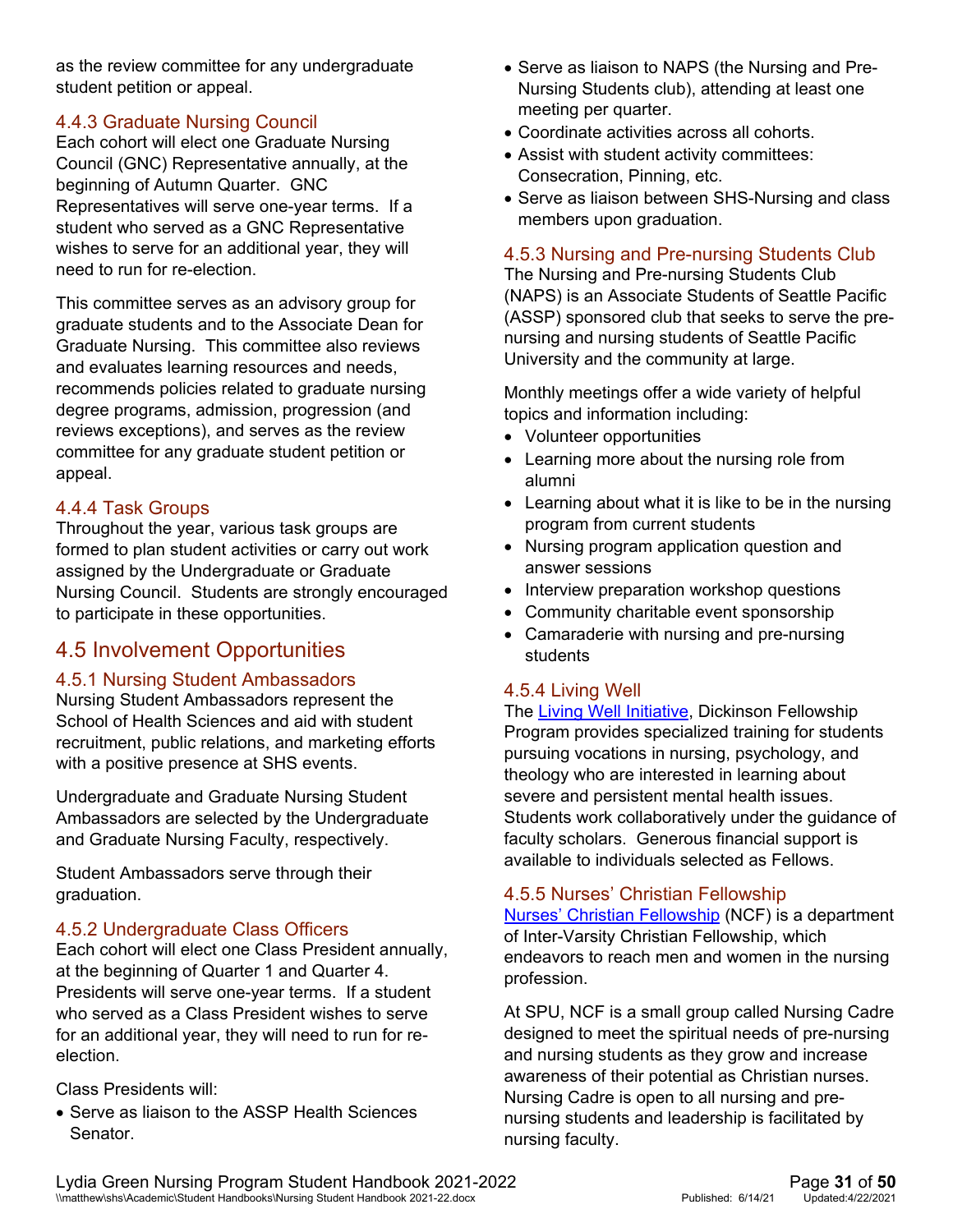## <span id="page-31-0"></span>5.0 Progression, Withdrawal, Dismissal, & Re-Admission

#### <span id="page-31-1"></span>5.1 Progression in the Program

The programs of study leading to a BSN or DNP degree in the Lydia Green Nursing Program are designed to facilitate professional growth and development of nurses who will lead nursing practice. Students assume responsibility for their own progress as well as to respect and support their colleagues' learning environment. Attendance and supportive participation at all classes and related activities are required to maintain good standing in the Program.

Student progression is dependent upon meeting the course requirements as outlined in the course syllabi, maintaining academic performance according to this Handbook and the [Undergraduate](https://spu.edu/catalog)  [or Graduate Catalog,](https://spu.edu/catalog) and maintaining high standards of professional behavior. See Section [2.2](#page-14-2) for specific information and policies regarding grading.

The Program may consider factors in addition to academic performance when determining whether a student may continue in the program. These factors include, but are not limited to, class and clinical attendance, respect for others, safety concerns, and unprofessional behavior.

Instructors have the right and responsibility to determine whether the student will be allowed to attend class or internship/practicum based on generally accepted standards of nursing practice, agency policies, and standards of safe practice, as well as the well-being of others in the classroom or clinical setting.

#### <span id="page-31-2"></span>5.1.1 Progression in the Undergraduate Program

See [Section 2.2.2.1](#page-14-4) for specific information regarding standards for progression.

The Plan of Study published by the Undergraduate Nursing Program dictates the courses, sequence, and co-requisites for completion of a BSN degree.

Any student who fails to meet minimum grade requirements for a specific course will be required to repeat that course and any co-requisites, as stated in the Plan of Study. In this case, the student must meet with the Associate Dean or Dean's designee to discuss remediation and repetition of coursework.

Failure to progress in the program does not equate to dismissal from the Undergraduate Nursing Program, but repetition of coursework and reenrollment are subject to space available.

#### <span id="page-31-3"></span>5.1.2 Progression in the Graduate Program See **Section 2.2.2.2** for specific information regarding standards for progression.

The individual Curriculum Agreement (signed by the student) specifies the sequence of all required coursework. Progression in the Nursing Program is dependent on satisfactory completion of coursework.

Any student who fails to meet minimum grade or other course requirements for a specific course will be required to repeat that course and will void the existing, signed Curriculum Agreement. In this case, the student must meet with the Associate Dean or Dean's designee to discuss remediation and revise their Curriculum Agreement.

Failure to progress in the program does not equate to dismissal from the Graduate Nursing Program but repetition of coursework and re-enrollment are subject to space available.

#### <span id="page-31-4"></span>5.1.3 Prerequisite & Corequisite Coursework

## 5.1.3.1 Prerequisite Coursework

#### **BSN Program:**

Because the BSN program is sequenced strategically, progression through the program is dependent upon successful completion of prior coursework. Pre-requisite and co-requisite courses are specified in the official Plan of Study and cannot be taken out of order or separately.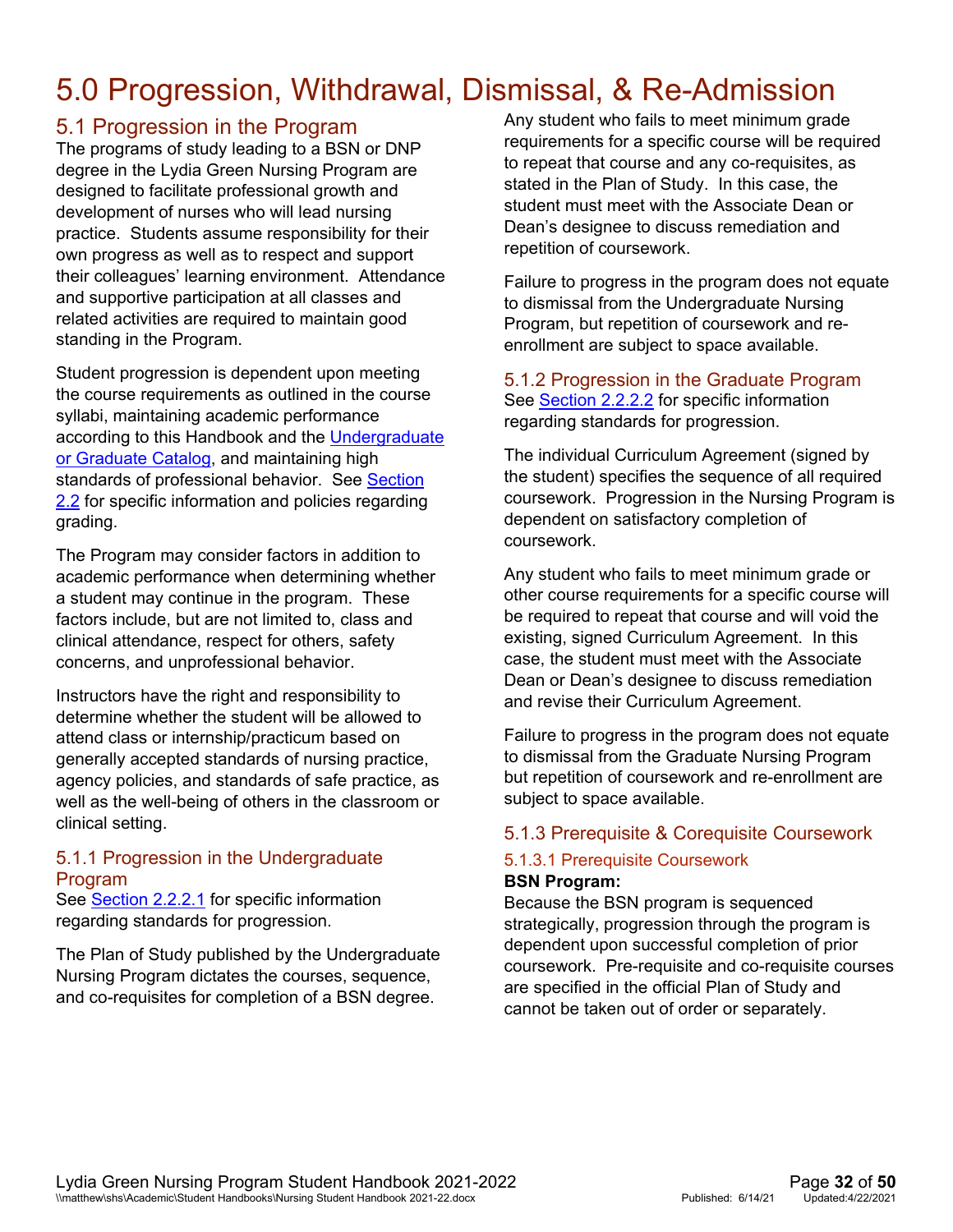#### **DNP Program:**

DNP students must successfully complete the following pre-requisite courses prior to beginning their Practicum experience:

- NUR 6211: Advanced Health Assessment
- NUR 7209: Advanced Health Promotion for Population Health
- NUR 7213: Advanced Clinical Pathophysiology
- NUR 7212: Clinical Reasoning and Advanced Health Assessment
- NUR 7215: Advanced Pharmacology 2
- NUR 7740: Advanced Clinical Management 1 (Nurse Practitioner only)
- NUR 7930/7934: Simulation and Field Experience Practicum for the NP/CNS

#### 5.1.3.2 Corequisite Coursework

#### Undergraduate:

Co-requisite courses are indicated in the [Undergraduate Catalog and Time Schedule](https://spu.edu/catalog) as well as the official Plan of Study.

#### Graduate:

Students are responsible for checking the [Graduate](http://www.spu.edu/catalog)  [Time Schedule](http://www.spu.edu/catalog) for prerequisite listings for all courses.

The internship/practicum experience is sequenced with co-requisite coursework and students cannot split the co-required courses or complete the courses out of the designated order.

#### <span id="page-32-0"></span>5.2 Leave of Absence from the Program

On occasion, students are faced with personal circumstances that make progression in the Nursing Program difficult. Students are encouraged to seek counsel or advice from their nursing faculty advisor as soon as possible so that there is opportunity to plan how to best meet their educational goals. (See the Leave of Absence policy in the [Undergraduate or Graduate Catalog](https://spu.edu/catalog)  for more details.) Note: University policy dictates that a student will be required to re-apply to SPU if not enrolled for four or more consecutive quarters.

A leave of absence is only granted by the Nursing Program for exceptional circumstances. Students needing a second leave of absence (LOA) will need to withdraw from the program; only in rare, extreme instances, will a second request for leave of absence be granted.

Students must request a leave of absence (LOA) with the intent to continue at a later date by completing the following:

- 1. Submit a written request for LOA to the Undergraduate or Graduate Nursing Council that summarizes statement of the need.
- 2. Meet with the Associate Dean or designee to discuss length of time anticipated for the leave and to discuss a tentative plan for completion of coursework.
- 3. Ensure that current contact information is on file through the Banner Information System.
- 4. Maintain regular monitoring of SPU email for notices of program information throughout leave.

For approved LOA requests, the student will be responsible for the following:

- Sign an agreement for all conditions set forth by the Program for re-enrollment, which may include satisfactory retesting of theory and practicum skills
- Complete a SPU Admissions re-admission form, as instructed
- Sign an agreement outlining their coursework for the completion of their degree, based on course availability, prerequisites, and program requirements
- Register for required coursework

#### <span id="page-32-1"></span>5.3 Withdrawal

#### <span id="page-32-2"></span>5.3.1 Dropping Individual Courses

Because coursework is carefully sequenced, withdrawal from any course will inhibit a student's progression and cause delays in program completion. For this reason, a student should consult with their faculty advisor and/or the Associate Dean to discuss the reasons for withdrawal.

As a courtesy, students should notify course faculty if they plan to drop a course.

To withdraw entirely from the Program and the University, follow the [Complete Withdrawal p](#page-32-3)olicy.

<span id="page-32-3"></span>5.3.2 Complete Withdrawal from the Program Due to sequencing and registration capacity readmission cannot be guaranteed.

To withdraw from the Program for any reason it is necessary for the student to:

1. Schedule an appointment with the Associate Dean for a meeting in which the student will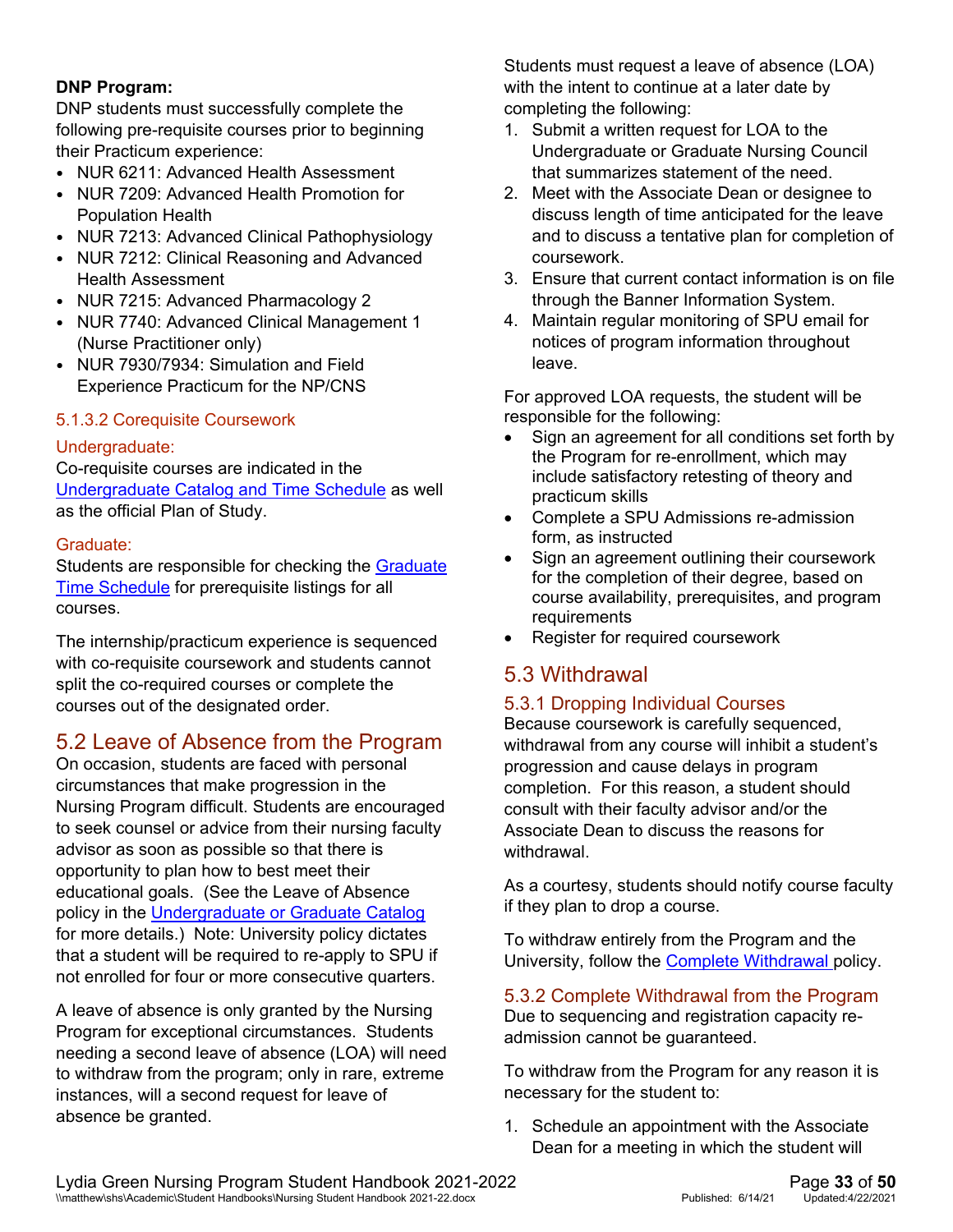discuss plans including possible re-admission at a future date. At the time of this meeting, the student will be given a copy of the Handbook policy regarding re-admission. (See section on [Re-Admission.](#page-33-1))

- 2. Complete the [Withdrawing from the University](https://spu.edu/depts/sas/students/documents/WithdrawingfromtheUniversity_000.pdf) form and submit to Student Academic Services.
- 3. As a courtesy, the student should notify instructors in all courses for which they are registered that they are leaving the University.

#### <span id="page-33-0"></span>5.4 Dismissal from a Course or the Program

While nursing instructors may dismiss a student from a course at their discretion, the decision to dismiss a student from a course or the program is made carefully.

Examples of behaviors that may result in dismissal from a course or the Nursing Program include, but are not limited to, any of the following:

- Violation of standards of nursing conduct or practice (See [WAC 246-840-710; RCW](http://app.leg.wa.gov/wac/default.aspx?cite=246-840-710)  [18.130.180.](http://app.leg.wa.gov/wac/default.aspx?cite=246-840-710))
- Unethical or unprofessional conduct or behavior as outlined in the [International Council Code of](https://www.icn.ch/sites/default/files/inline-files/2012_ICN_Codeofethicsfornurses_%20eng.pdf)  [Ethics,](https://www.icn.ch/sites/default/files/inline-files/2012_ICN_Codeofethicsfornurses_%20eng.pdf) [ANA Code of Ethics for Nurses,](https://www.nursingworld.org/coe-view-only) ANA Scope and Standards of Practice, National Student Nurses Association Code of Professional Conduct, and National Student Nurses Association Code of Academic and Clinical Conduct.
- Academic or other dishonesty.
- Lack of safety in internship/practicum or lab experiences, including failure to:
	- o fulfill internship/practicum preparations (See section on [Clinical Internship/Practicum.](#page-18-0))
	- o maintain appropriate boundaries with patients and staff.
	- $\circ$  adequately prepare for safe patient care.
- Pattern of behavior or a single incident of serious misconduct that reflects poorly on SPU, the School of Health Sciences, or clinical agencies, including:
	- o Speaking negatively about SPU, clinical agencies, or anyone affiliated with either.
	- o Aggressive, intimidating, or disruptive behavior to others, including patients, staff, faculty, and peers.
- Failure or refusal to follow agency or syllabus requirements, standards, or guidelines.
- Failure to advance skill development or clinical reasoning.
- Lack of participation in remediation or nonadherence to learning plans.
- Dismissal from the University for failure to adhere to policies and procedures stated in the SPU Student Handbook.

If a student is dismissed from a course for any reason:

- The course faculty will submit a grade of E.
- Tuition will be refunded based on the schedule of tuition refunds (see [Undergraduate or](https://spu.edu/catalog)  [Graduate Catalog\)](https://spu.edu/catalog).
- The student must withdraw from all Nursing courses as dismissal from a nursing course results in dismissal from the Nursing Program.
- The School of Health Sciences will retract any notification of good standing.
	- o Students who leave the program for any reason are no longer eligible to work as nursing technicians.
	- o Washington State law [\(WAC 246-840-900\)](https://apps.leg.wa.gov/wac/default.aspx?cite=246-840-900), requires that the Nursing Program notify the Nursing Commission of any student working as a nursing technician who is no longer in good standing in the program.
	- o Eligibility for nursing technician resumes if a student re-enrolls and meets all eligibility requirements as outlined in [WAC 246-840-](https://apps.leg.wa.gov/WAC/default.aspx?cite=246-840-860) [860.](https://apps.leg.wa.gov/WAC/default.aspx?cite=246-840-860)

#### <span id="page-33-1"></span>5.5 Re-admission to the Nursing Program

Students who withdrew or were dismissed from Seattle Pacific University, for any reason, and wish to re-enroll are required to apply for re-admission per University policies. In addition to the policies laid out in the **SPU Undergraduate and Graduate** [Catalog,](https://spu.edu/catalog) the following policies apply to students wishing to re-enroll in the Nursing Program:

- Re-admission to the Nursing Program is dependent upon space available.
- [Petitions for Re-application](#page-34-2) are reviewed and considered by the Undergraduate or Graduate Nursing Council. UNC/GNC's decisions regarding re-admission are final.
- Re-admission is contingent upon strong potential for successful completion of the program.
- Re-admission will be allowed only one time. If a student is re-admitted after leaving the program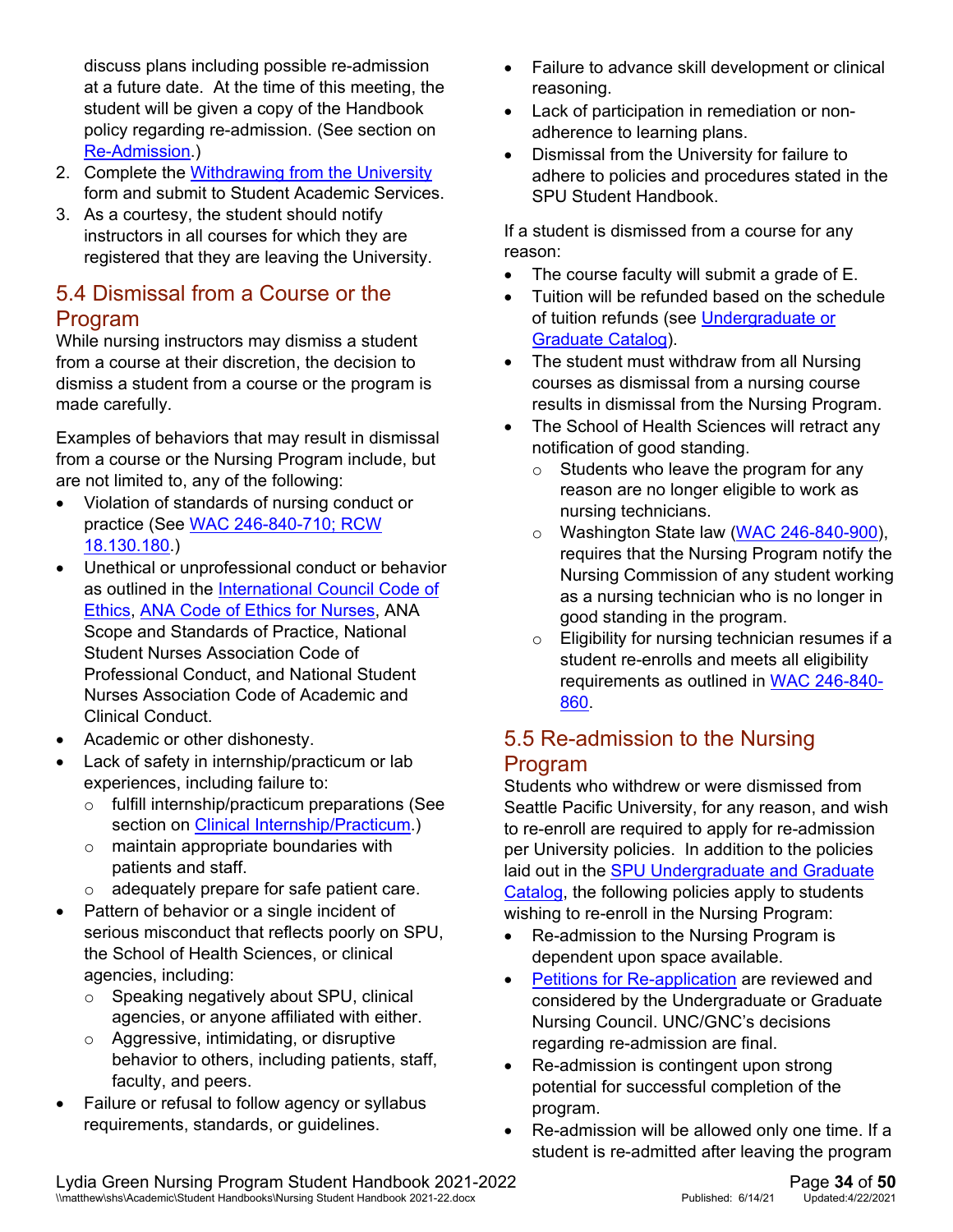for any reason, and does not successfully complete the program, re-admission will not be allowed a second time.

#### <span id="page-34-0"></span>5.5.1 Re-application Following Withdrawal

Students who have withdrawn from the program who wish to pursue a degree program different from the one they were pursuing at the time of their withdrawal must apply using the standard admissions process for that program.

Students who wish to re-apply to complete the degree they were previously pursuing must submit a **Petition for Re-application** to the Undergraduate or Graduate Associate Dean.

Unless otherwise determined by the Dean or Dean's designee, [Petition for Re-application](#page-34-2) from withdrawn students must be submitted in their entirety by the following deadlines:

- Return for Autumn enrollment: July 1st
- Return for Winter enrollment: October 1st
- Return for Spring enrollment: January 15th
- Return for Summer enrollment: April 1st

Students who submit a Petition for Re-application will be notified of the Undergraduate or Graduate Program's decision in writing. Re-admission decisions are final.

For approved petitions, the student will be responsible for the following:

- Complete a SPU Admissions re-admission form, as instructed.
- Sign an agreement for all conditions set forth by the Program for re-admission, which may include:
	- o probationary admission status
	- o remedial coursework
	- o satisfactory retesting of theory and practicum skills
	- $\circ$  the generation of a learning plan
- Sign an agreement outlining their coursework for the completion of their degree, based on course availability, prerequisites, and program requirements.
- Register for required coursework.

Failure to meet any of the conditions above may result in the offer of re-admission being rescinded immediately and the student may be dismissed from the program.

Note: See sections on [Complete Withdrawal from](#page-32-3)  [the Program](#page-32-3) for additional information.

#### <span id="page-34-1"></span>5.5.2 Re-admission Following Dismissal

Students who have been dismissed and wish to reapply to the Nursing Program must seek approval from the Undergraduate/Graduate Nursing Council using the process outlined in the [Petition for Re](#page-34-2)[application](#page-34-2) section below, prior to submitting an application for admission through SPU Admissions.

Students who have been dismissed and seek permission to re-apply to the program must submit a petition at least 90 business days prior to the application due date for the program to which they wish to apply. *Applications from dismissed students will not be accepted without an approved petition.*

Students who submit a petition for re-application will be notified of the Undergraduate or Graduate Nursing Council's (UNC/GNC) decision in writing. UNC/GNCs' decisions regarding re-admission are final.

For petitions approved by UNC/GNC, the student will be eligible to apply to their desired degree within the Lydia Nursing Program. Pending their admission to the program, they will be responsible to:

- Sign an agreement for all conditions set forth by the Program for re-admission, which may include:
	- $\circ$  probationary admission status<br>  $\circ$  remedial coursework
	- remedial coursework<br>○ satisfactory retesting
	- satisfactory retesting of theory and practicum skills
	- $\circ$  the generation of a learning plan
- Sign an agreement outlining their coursework for the completion of their degree, based on course availability, prerequisites, and program requirements.
- Register for required coursework.
- Attend and engage in all activities required of newly admitted students in their cohort.

Failure to meet any of the conditions above may result in the offer of re-admission being rescinded immediately and the student may be dismissed from the program.

Note: See section on [Dismissal from a Course or](#page-33-0)  [the Program](#page-33-0) for additional information.

#### <span id="page-34-2"></span>5.5.3 Petition for Re-application

Petitions for Re-application must include all of the required items and be submitted to the Undergraduate or Graduate Administrative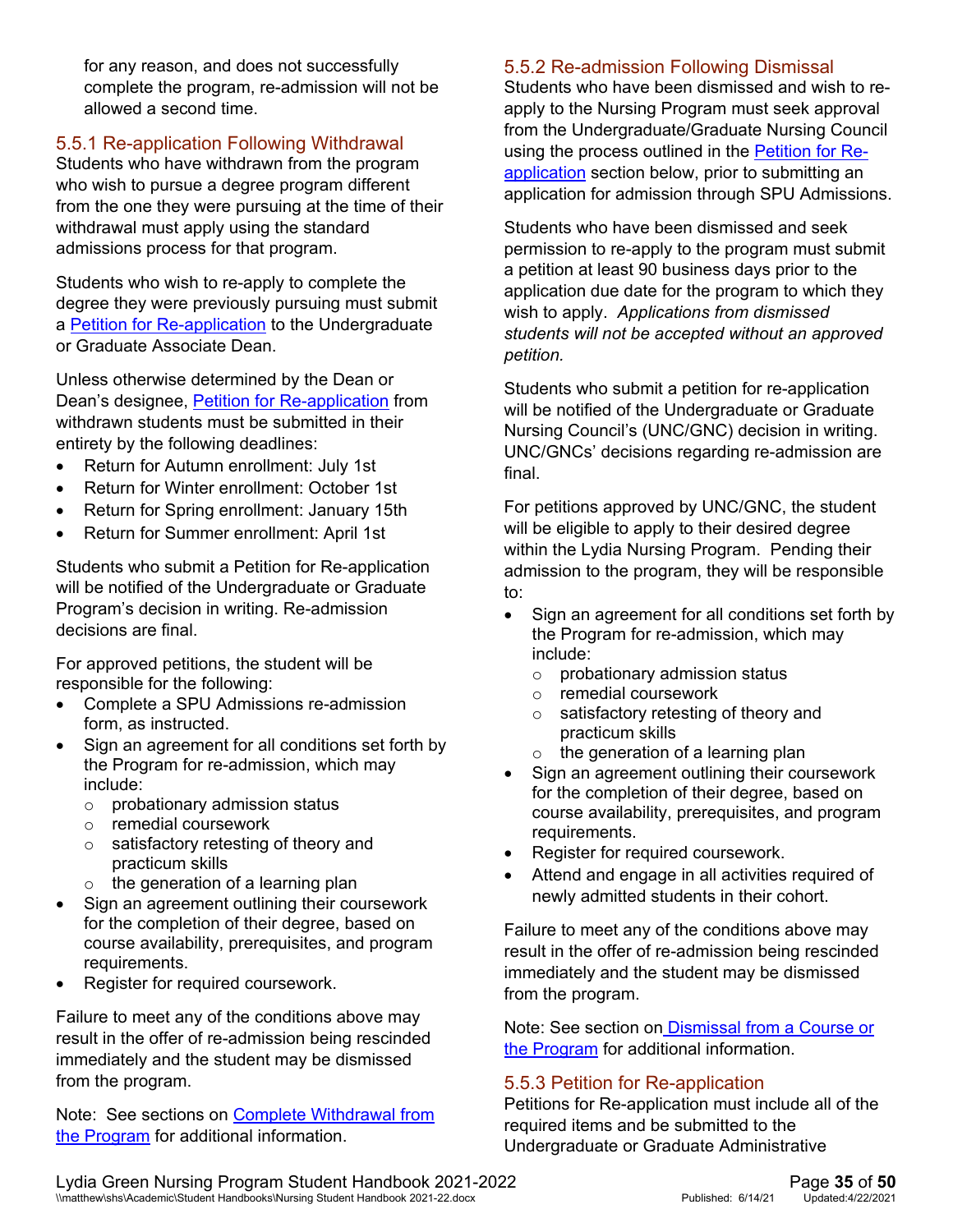Assistant by mail or by email, to be routed to the Undergraduate or Graduate Nursing Council (UNC/GNC).

The following items are required for Petitions for Re-application:

#### a. Written Personal Statement

The statement should address the circumstances that led to the student's withdrawal or dismissal, how those issues have been resolved, and their plan for improved academic success. The student should include information on outside work, academic advising, and any relevant information that would aid the UNC/GNC in considering the petition. Documentation to support the statement must be included, as applicable.

If applicable, a written timeline (pending readmission) for completion of any courses with "Incomplete" grades should be included in this statement, with course faculty approval noted by the faculty member's signature.

#### b. Supporting Documentation

The student must attach supporting documentation indicating resolution of the precipitating

circumstances and readiness to return to academic study. The student should keep copies of these documents for their records. For example documentation may be requested in circumstances such as:

- a. Death in the family
- b. Disabling illness or injury to the student
- c. Disabling illness or injury to an immediate family member
- d. Emotional or mental health issue (for the student) that required professional care
- e. Other unusual circumstances beyond the student's control. Provide any documentation needed to support the claim, if possible. Examples:
	- If a fire or natural, disaster occurred at the student's home, provide a statement from the insurance agent.
	- If involving a legal matter, provide a statement from the student's attorney or the police report.
	- If the problem is related to work or childcare, provide a supporting letter from the employer or childcare provider.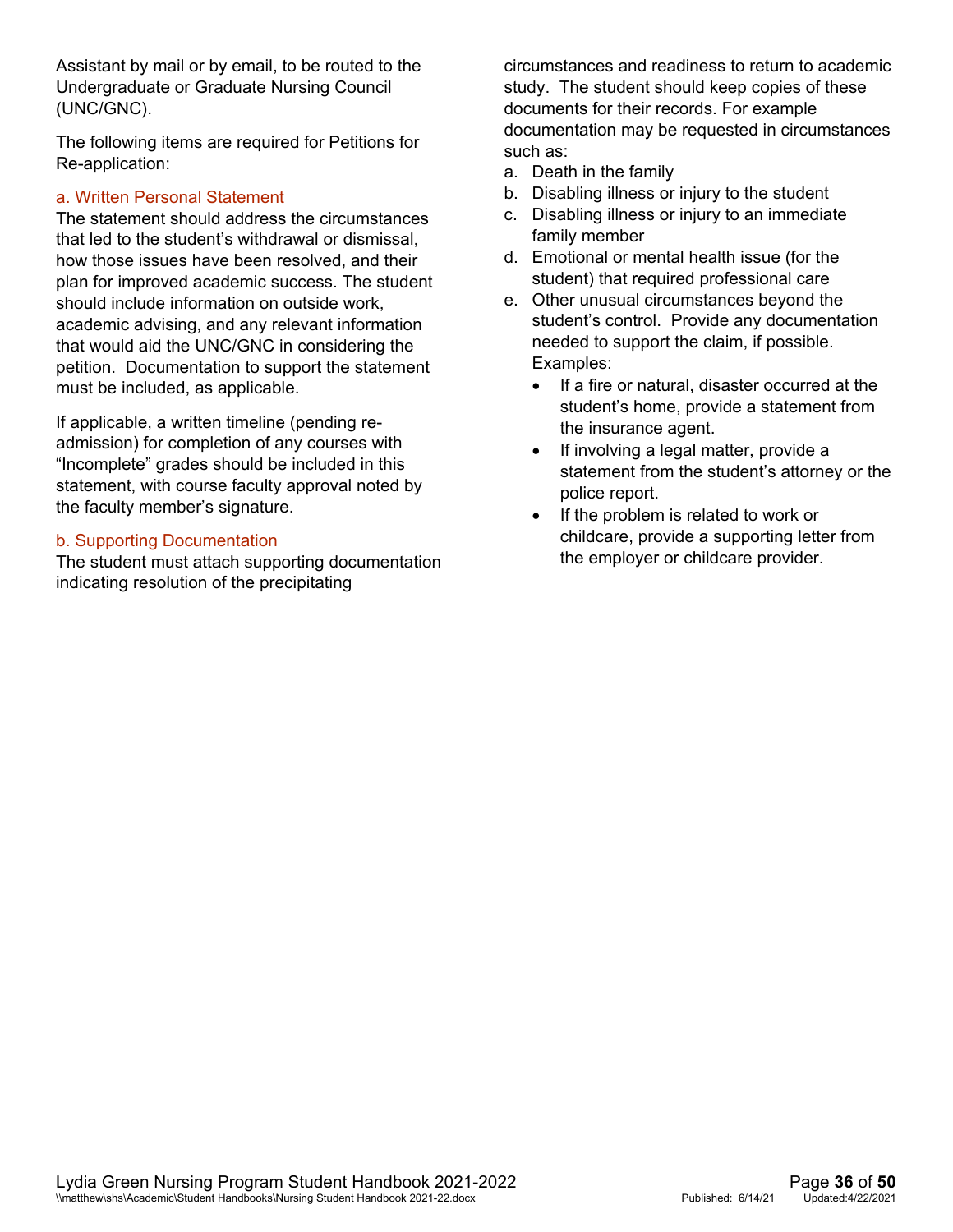## <span id="page-36-0"></span>6.0 Bachelor of Science in Nursing Program Supplement

#### <span id="page-36-1"></span>6.1 Program Information

The Seattle Pacific University faculty shares a conviction that the ultimate purpose of a university education is the formation of Christian character. Specifically, a liberal arts education at SPU seeks to build these qualities of heart, mind and action:

- Love of God and neighbor
- Love of God's creation
- Love of learning
- Moral judgment
- Intellectual, moral and spiritual discernment
- Critical thinking
- Aesthetic awareness
- Self-understanding
- Discipline of habits
- Active service in the wider world
- Responsiveness to human diversity
- Responsiveness to change

The Bachelor of Science in Nursing Program prepares graduates to assume entry-level practice and leadership roles in a variety of settings, in keeping with the University model of competence, character, and becoming people of wisdom. The aim is to foster the development of selfunderstanding, caring, collaboration, ethical thought and action, intellectual curiosity, critical thinking, and judgment, as well as the integration of Christian faith with scientific knowledge and clinical expertise.

#### <span id="page-36-2"></span>6.1.1 Student Learning Outcomes

Upon completion of the Bachelor of Science in Nursing Program at SPU, students will successfully be able to:

- 1. Integrate concepts of liberal arts and sciences to promote wellbeing and manage complex nursing care, incorporating sound clinical judgement through nurse generalist practice.
- 2. Employ leadership principles, evidence-based practice, and quality improvement strategies to influence health policy and regulations for provision of safe and quality care across the lifespan.
- 3. Use patient care technologies and manage clinical information to deliver safe, effective, and

quality care in a variety of settings across diverse populations.

- 4. Collaborate in the management, coordination, and delivery of interprofessional care for diverse individuals, families, and communities.
- 5. Demonstrate professional behaviors that reflect values consistent with lifelong learning, spiritual awareness, cultural humility, and ethical standards.

#### <span id="page-36-3"></span>6.1.2 Organizational Framework

For any setting, patients/clients, the immediate environment, the health goal, and the nursing role can be described and used as context for the nursing process. The Model of Nursing Action can be used with any nursing theory, to show how that theory would influence the view of the patient/client, health, the environment, and the role of nursing.

This model can also be embedded in a larger environment. For instance, nursing care of a client at home would include the client's condition, the client's interaction with caregivers and the physical environment, the definition of health held by the client and caregivers (thus defining the goal that they would work toward), and the role of the home health nurse, all embedded in the larger health care system and the outside environment that is available to the client and caregivers for support or that increases the difficulty of care.

Assessments and interventions would use nursing diagnosis and the six holistic parameters, and would work with integrated content as appropriate.



Figure 1: The Model of Nursing Action References:

- Fawcett, J. (1989). Analysis and evaluation of conceptual models of Nursing (2nd ed.). Philadelphia, PA: McGraw-Hill.
- Gordon, M. (1987). Nursing diagnosis: Process and application (2nd ed.). New York, NY: McGraw-Hill.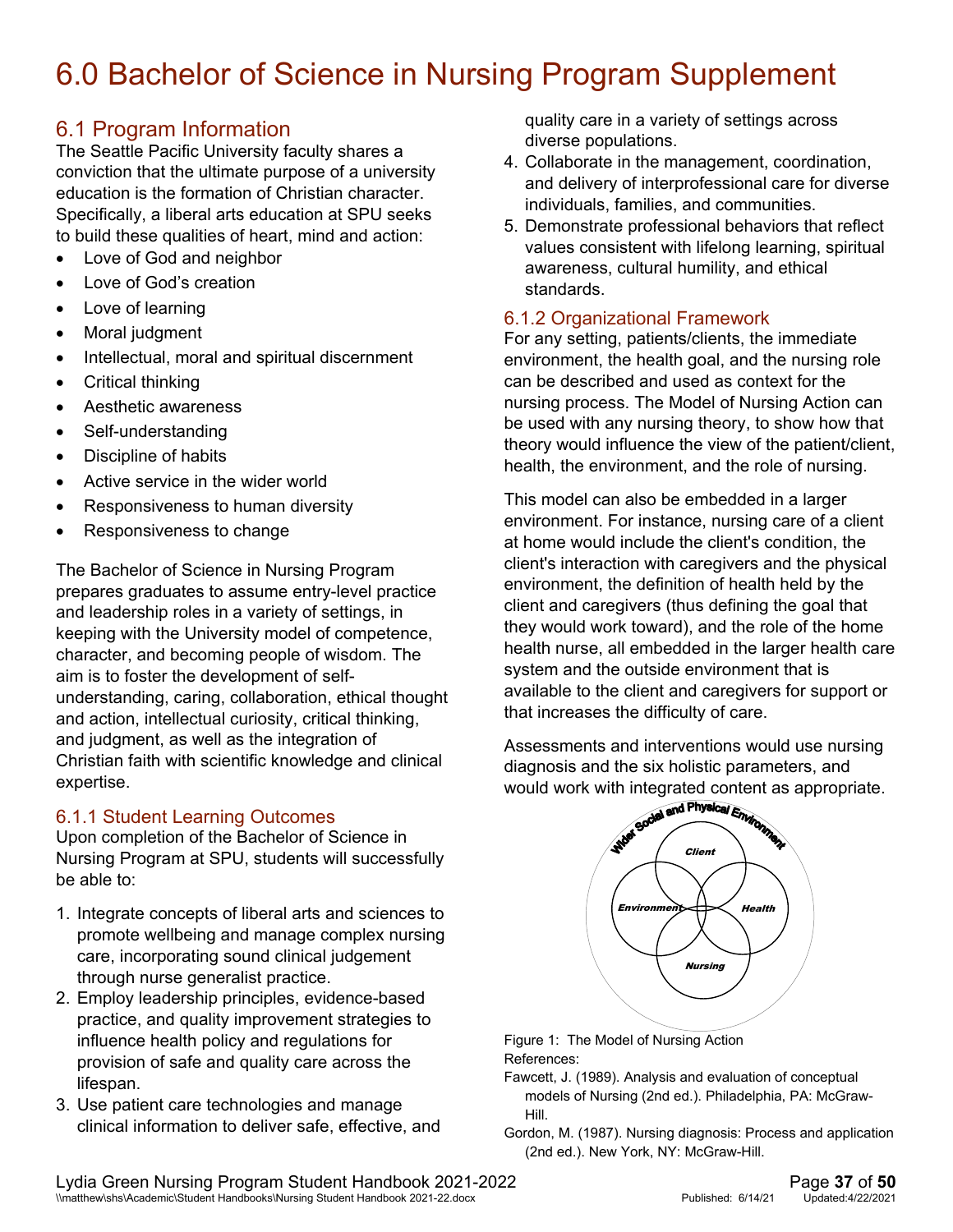#### <span id="page-37-0"></span>6.2 Applying for Licensure in Washington State

#### <span id="page-37-1"></span>6.2.1 Eligibility

Eligibility to apply to take the licensure exam for initial licensure occurs when ALL requirements for the Bachelor of Science degree in Nursing have been completed.

The student is responsible for completing all University requirements and taking steps to have all account holds removed before Student Academic Services will release the final transcript.

Approval to take the NCLEX will not be granted until the degree is posted and the state board receives the transcript.

#### <span id="page-37-2"></span>6.2.2 Distribution of Application Materials

Application materials and information about procedures, fees, etc. will be distributed during the final quarter of the program. Each student will receive a packet of information, as well as information in class, about NCLEX-RN and Washington State licensure. Students wishing to be licensed in other states should go to the National Council of State Boards of Nursing [web site,](http://www.ncsbn.org/) for specific information for that state.

#### <span id="page-37-3"></span>6.2.3 Application Process

- There are two application processes:
- 1. State application for Registered Nurse License
- 2. Application for National Council Licensure Examination-RN (NCLEX-RN).

The application process for students applying for licensure in Washington State requires that the student have an official SPU transcript with degree posted sent to the Nursing Commission.

#### <span id="page-37-4"></span>6.2.4 Authorization to take NCLEX-RN

Once the student's completed application materials and transcript have been received and processed by the state, the graduate will be authorized by the state to make an appointment to take the NCLEX-RN exam. The NCLEX-RN exam is taken by computer and may be scheduled for any day throughout the year (with a few exceptions). The [testing organization](https://www.ncsbn.org/index.htm) will likewise be notified; they will not allow the candidate to make an appointment until they have been so authorized by the state.

State law and licensure requirements are subject to change and SHS may not necessarily be notified of these changes. It is the graduate's responsibility to

Lydia Green Nursing Program Student Handbook 2021-2022<br>
\\matthew\shs\Academic\Student Handbooks\Nursing Student Handbook 2021-22.docx<br>
Published: 6/14/21 Updated:4/22/2021 \\matthew\shs\Academic\Student Handbooks\Nursing Student Handbook 2021-22.docx

complete the application process in effect at the time of program completion.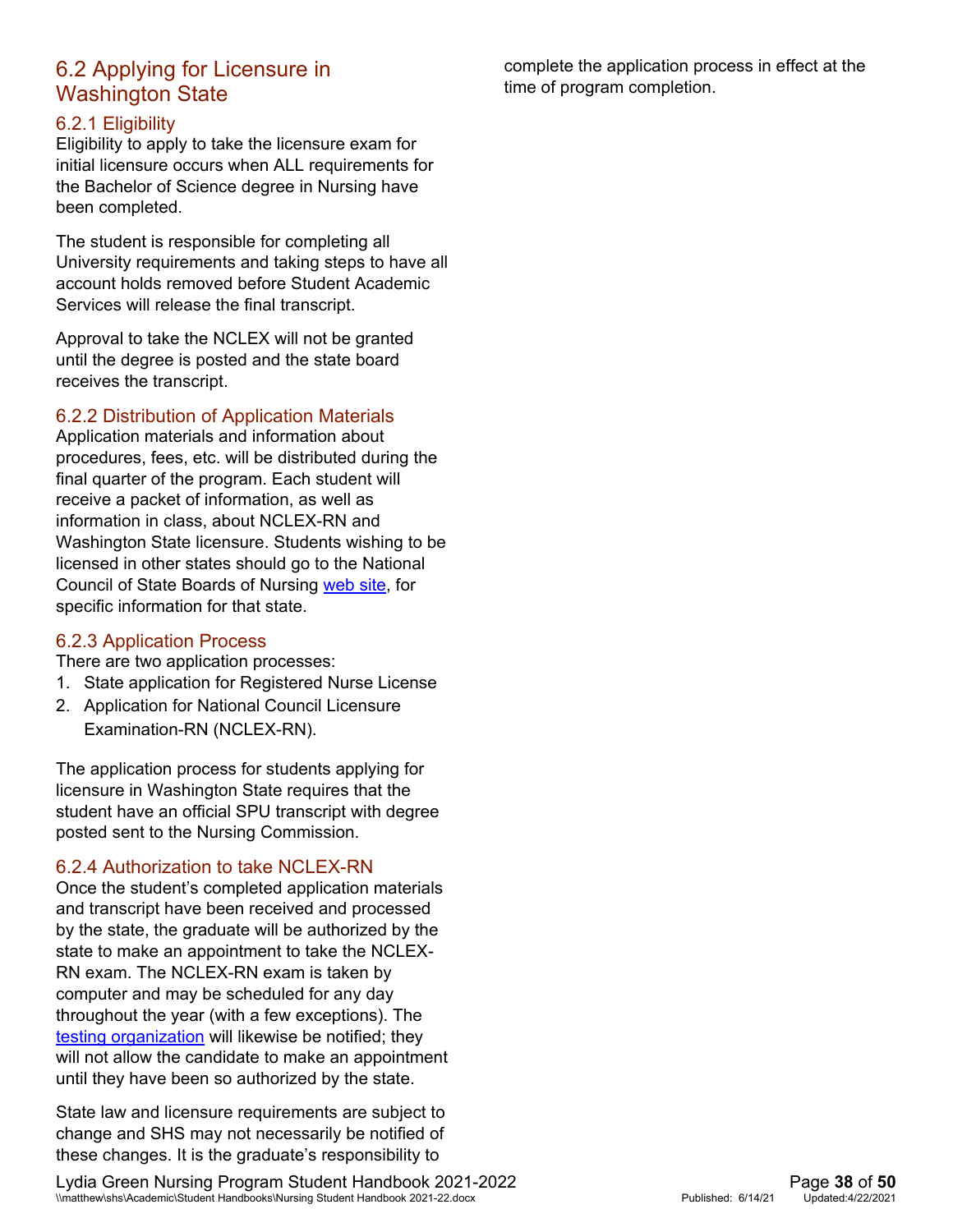## <span id="page-38-0"></span>7.0 Graduate Nursing Program Supplement

#### <span id="page-38-1"></span>7.1 Program Information

The Graduate Nursing Program prepares graduates to assume advanced practice and leadership roles in a variety of settings, in keeping with the University model of competence, character, and becoming people of wisdom. The aim is to foster the development of selfunderstanding, caring, collaboration, ethical thought and action, intellectual curiosity, critical thinking, and judgment, as well as the integration of Christian faith with scientific knowledge and clinical expertise.

highest level of competence to meet the changing demands of our current and future healthcare environment. Graduates will attain clinical, organizational, and leadership expertise to lead and transform care systems, translate evidence to clinical practice, engage in inter-professional collaboration and advocate for safe and quality care for diverse populations within complex care systems. The DNP program prepares graduates for advanced practice nursing roles based on a foundation of Christian values, engaging and fostering global human flourishing with competence, character, and wisdom.

#### <span id="page-38-2"></span>DNP Program

SPU Doctor of Nursing Practice degree prepares nurse leaders for advanced practice roles with the

#### <span id="page-38-3"></span>7.1.1 Outcomes

#### DNP Program Outcomes

The **DNP Program Outcomes** are based on the Essentials of Doctoral Education for Advanced Nursing Practice published by AACN.

| <b>AACN DNP Essential</b>                                                                                                         | <b>DNP Program Outcome</b>                                                                                                                                                                              |
|-----------------------------------------------------------------------------------------------------------------------------------|---------------------------------------------------------------------------------------------------------------------------------------------------------------------------------------------------------|
| I. Scientific Underpinnings for Practice                                                                                          | 1. Critically seek and appraise new knowledge from nursing,<br>ethics, and other sciences to provide the basis for<br>advanced nursing practice.                                                        |
| II. Organizational and Systems Leadership for<br>Quality Improvement and Systems Thinking                                         | 2. Actively engage in leadership and interdisciplinary<br>collaborations aimed at improving healthcare delivery,<br>care coordination, and policy.                                                      |
| V. Health Care Policy for Advocacy in Health Care                                                                                 | 3. Effectively lead and collaborate with health care teams to<br>develop, implement, and evaluate healthcare                                                                                            |
| VI. Interprofessional Collaboration for Improving<br>Patient and Population Health Outcomes                                       | organizations, systems, practice models, quality, and<br>policy to improve outcomes for individuals and<br>populations.                                                                                 |
| III. Clinical Scholarship and Analytical Methods for<br>Evidence-Based Practice                                                   | 4. Effectively develop, implement, and evaluate evidence-<br>based approaches to advance nursing and systems of<br>health care delivery.                                                                |
| IV. Information Systems/Technology and Patient<br>Care Technology for the Improvement and<br><b>Transformation of Health Care</b> | 5. Advance the effective use of information systems and<br>advanced technical resources to support care and improve<br>health outcomes.                                                                 |
| VII. Clinical Prevention and Population Health for<br>Improving the Nation's Health                                               | 6. Provide, manage and evaluate care of individuals and<br>populations using evidence-based concepts related to<br>community, environmental, cultural and socioeconomic<br>dimensions of health.        |
| <b>VIII. Advanced Nursing Practice</b>                                                                                            | 7. Demonstrate advanced levels of critical thinking, clinical<br>reasoning, clinical judgment, systems thinking, and<br>accountability in designing, delivering, and evaluating<br>evidence-based care. |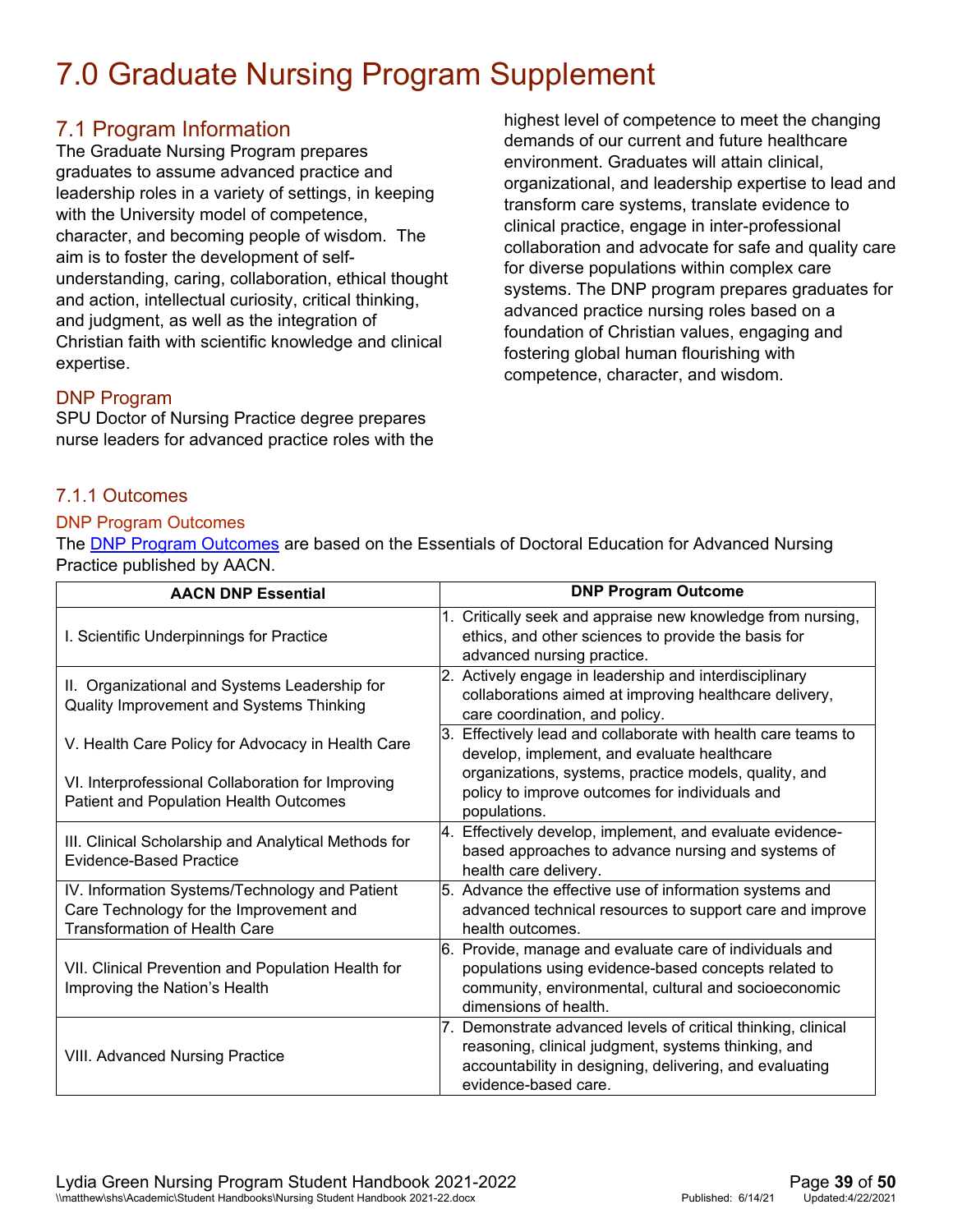#### <span id="page-39-0"></span>7.1.2 Degree Tracks

#### DNP Degree Tracks

The Graduate Nursing Program offers Doctor of Nursing Practice degree tracks for advanced practice education for Adult/Gerontology Nurse Practitioner, Clinical Nurse Specialist, and Family Nurse Practitioner.

#### *BSN to DNP*

Registered nurses (RN) with a bachelor of science in nursing (BSN) degree may enter the program in one of three advanced practice tracks:

- Family Nurse Practitioner
- Adult Gerontology Nurse Practitioner
- Adult-Gerontology Clinical Nurse Specialist

Total student credit hours: 93-100 quarter credits depending on specialty track

Program length: Nurses with a BSN complete the DNP with the selected advanced practice track typically with 3 years of full time study or 4 years of part time study.

Course format/delivery model: Face to face and hybrid, complemented by a minimum of 1,000 practice hours.

Certification & licensure eligibility: Satisfactory completion allows graduates to meet eligibility requirements for national board certification in the specialty track and for ARNP licensure under Washington state law.

#### *Post-Graduate seeking certification as an APRN*

Registered Nurses (RN) with a Master's degree (MSN or MN) may enter the program in one of three advanced practice tracks:

- Family Nurse Practitioner
- Adult-Gerontology Nurse Practitioner
- Adult-Gerontology Clinical Nurse Specialist

Total student credit hours: variable depending on specialty track. Students with a Master's degree in nursing that is not an advanced practice specialty, complete a gap analysis. An individualized program of study is completed after completion of the [gap analysis.](#page-40-2) Some course requirements may be fulfilled by courses completed as part of the master's degree.

Program length: variable, depending on coursework accepted and the intended specialty track likely 3 years of full-time study or 4 years of part time study.

Course format/delivery model: Face to face and hybrid, complemented by a minimum of 1,000 practice hours.

Certification & licensure eligibility: Satisfactory completion allows graduates to meet eligibility requirements for national board certification in the specialty track and for ARNP licensure under Washington state law.

#### *Post-Graduate APRN, not seeking new certification (e.g., FNP, AGNP, AGCNS)*

Post-master's APRN students retain their specialty and earn their doctoral degree with an individualized program of study as determined by a [gap analysis](#page-40-2) of previous Master's coursework.

Total student credit hours: variable depending on coursework accepted. Students with a Master's degree in nursing and APRN specialty certification and licensure complete a gap analysis of Master's coursework that can be applied to the DNP program. Some course requirements may be fulfilled by courses completed as part of the master's degree.

Program length: variable, depending on coursework accepted, students may be able to complete degree requirements in 2 years.

Course format/delivery model: Face to face and hybrid, complemented by a minimum of 1,000 practice hours.

### <span id="page-39-1"></span>7.2 Graduate Program Curriculum

The graduate program has a foundation in nursing leadership with application to the student's selected clinical focus and specialty role. Matriculated students begin study in a core series of classes as a cohort group (see the SPU Graduate Catalog for specific course offerings at:

[https://spu.edu/catalog.](https://spu.edu/catalog))

Students must follow the guidelines set forth by the University in the [Graduate Catalog](https://spu.edu/catalog) regarding progression and completion. Students are held to the degree requirements listed in the Graduate Catalog for the year of their admission. In addition, students sign a Curriculum Agreement that outlines their program of study which is a tailored plan for the student's course of study quarter by quarter until graduation. It is the responsibility of the student to adhere to the agreement. Students are expected to complete their course of study as outlined unless a petition has been granted

Lydia Green Nursing Program Student Handbook 2021-2022<br>
\\matthew\shs\Academic\Student Handbooks\Nursing Student Handbook 2021-22.docx<br>
Published: 6/14/21 Updated:4/22/2021 \\matthew\shs\Academic\Student Handbooks\Nursing Student Handbook 2021-22.docx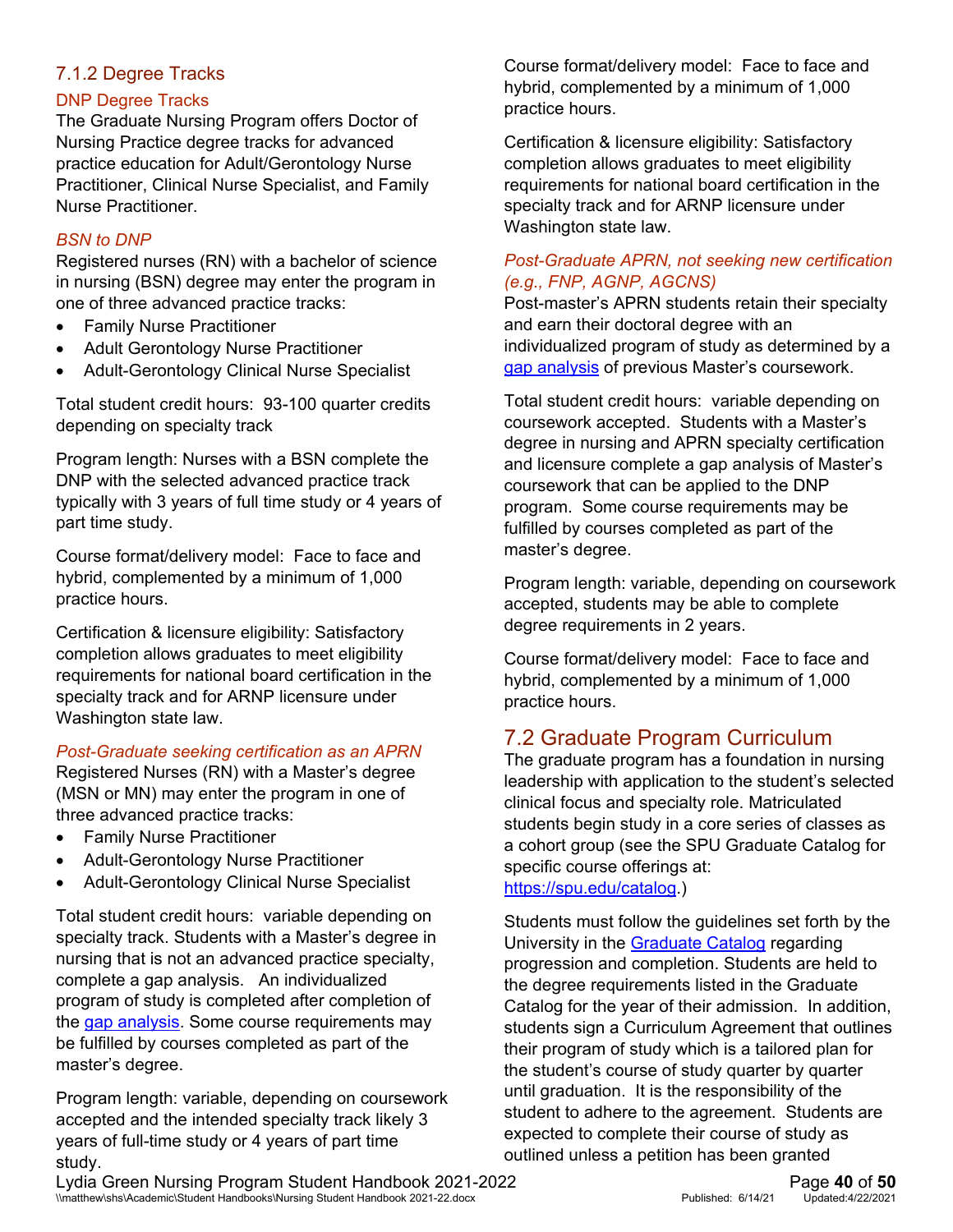approval by the Graduate Nursing Council and the Associate Dean for Graduate Nursing. (See section on ["Change of Track or Curriculum"](#page-40-0).)

Note: Students in all curriculum tracks have the option of completing elective coursework in SHS or other programs at SPU to support the development of the students' professional role function, personal learning goals, or to meet requirements for specialty certifications. Courses may be selected from a variety of disciplines, including nursing, education, information science, psychology, marriage and family therapy, business, and theology. The Administrative Assistant for Graduate Nursing will facilitate students to enroll in non-major elective coursework.

#### <span id="page-40-0"></span>7.2.1 Request for Change of Track or **Curriculum**

Students must adhere to their curriculum agreement as signed by both the student and the Associate Dean. Any requests for changes to curriculum agreements, including track changes, must be petitioned in writing to the Graduate Nursing Council (GNC) and may be sent to the Graduate Administrative Assistant for distribution. Requests are not automatically granted, require due consideration by GNC, and must be submitted at least one full quarter (11 weeks) before anticipated change in coursework is needed.

#### <span id="page-40-1"></span>7.2.2 Transfer Coursework and Gap Analysis

#### 7.2.2.1 Transfer Coursework

All transfer courses must be directly transferrable to the equivalent SPU course. It is the discretion of the Associate Dean and/or the Graduate Nursing Council to determine transferability and credit equivalency. Catalog descriptions and course syllabi may be required to determine equivalency. Transferred courses will be noted on the student's official SPU transcript.

All students are responsible to acquire, retain, and demonstrate mastery of student learning outcomes for each course; this accountability holds true in situations where students request substitution of credit from another institution. The responsibility to review content and materials from courses accepted for transfer or substitution rests solely with the student. In situations where either faculty or students identify gaps in knowledge or competency for subsequent coursework, the student is responsible to fill any gaps in required

knowledge or competencies through self-study.In addition to the policies regarding transfer credit outlined in the SPU Graduate Catalog:

- At least 80% of required courses in a specialty track must be completed at SPU, unless otherwise approved. In other words, 20% required courses may be requested for consideration as transfer credit. (Due to semester-to-quarter credit conversions, the total number of transfer credits may exceed 20% of the total SPU credits required.)
- Courses requested for transfer of credit must be a part of an accredited program in a college/university, meet course objectives for equivalent SPU courses, and be completed with a grade that meets or exceeds the stated minimum grade for the comparable SPU course.
- Official transcripts and catalog course description(s) from the year course completed are required. The Graduate Nursing Program does not consider requests for transfer credit for competency-based courses completed at other colleges/universities.

In order to petition for transfer credit or the substitution of credit students should complete an "Academic Petition for the Approval of Transfer or Substitution of Credit" form which can be obtained by email from the Graduate Programs Manager.

For Post-Graduate DNP students who are board certified in an advanced practice specialty, not seeking a new specialty, a gap analysis will be completed.

#### <span id="page-40-2"></span>7.2.2.2 Conducting Gap Analysis for DNP Students with APRN Certification

- 1. Student fills out and submits the Gap Analysis for DNP Students with APRN Certification, available from the Graduate Programs Manager.
- 2. Complete the Gap Analysis form and gather course descriptions and syllabi for each transcripted course to document prior coursework. Attach side-by-side comparison of course descriptions and course objectives for each course being considered for substitution.
- 3. Gap Analysis is reviewed by Associate Dean for Graduate Nursing and appropriate faculty if needed. Recommendations regarding what coursework will be accepted and what courses

Lydia Green Nursing Program Student Handbook 2021-2022<br>
\\matthew\shs\Academic\Student Handbooks\Nursing Student Handbook 2021-22.docx<br>
Published: 6/14/21 Updated:4/22/2021 \\matthew\shs\Academic\Student Handbooks\Nursing Student Handbook 2021-22.docx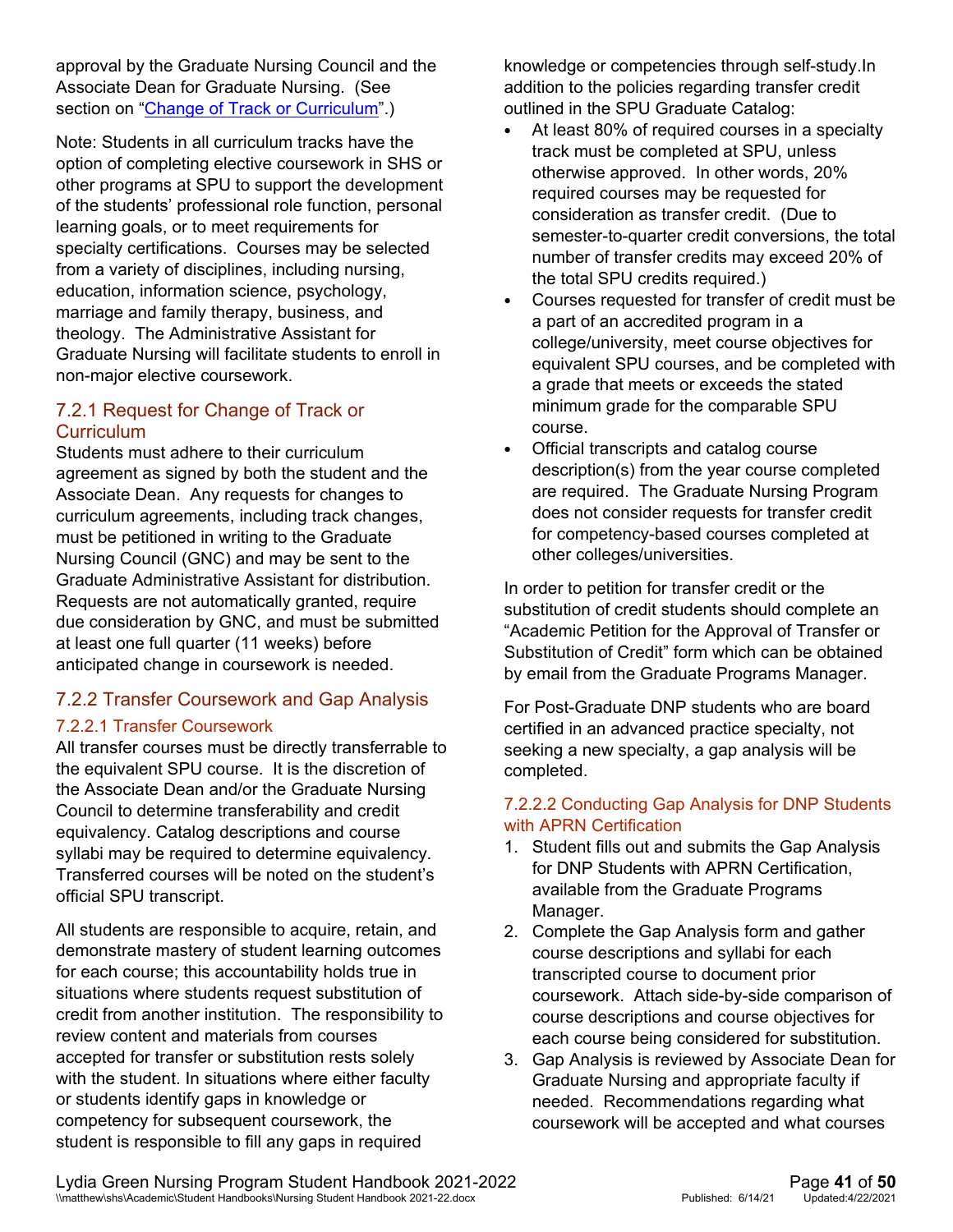student will be required to take in the DNP program are recorded on Gap Analysis form.

- 4. Gap Analysis recommendations are reviewed for approval by the Graduate Nursing Council.
- 5. Associate Dean for Graduate Nursing Programs meets with student to review approved gap analysis and sign the form.
- 6. Signed forms are saved in student file.

#### <span id="page-41-0"></span>7.3.2 Non-matriculated Status

Students who are interested in taking a graduate nursing course but who are not admitted to the program must request permission from the Associate Dean for Graduate Nursing in order to be eligible to enroll in a graduate nursing course as a non-matriculated student. Consideration is based on space availability and ability to maintain nursing core content delivery. The Associate Dean Graduate Nursing may refer the decision to the Graduate Nursing Council for a recommendation and/or consultation with the Dean of the School of Health Sciences. To request permission to register an interested student should:

- Contact the Graduate Administrative Assistant to be placed on a list of interested students
- Submit unofficial transcripts showing a bachelors or masters degree in nursing, with a GPA of 3.0 or above to the Graduate Administrative Assistant
- Hold an active RN license (checked by Program)

The following courses are approved for nonmatriculated enrollment:

#### **DNP**

- NUR 7309 Scientific Foundations of Nursing Theory and Practice
- NUR 6103 Healthcare Policy and Advocacy
- NUR 6301 Values, Faith, and Ethics
- NUR 7209 Advanced Health Promotion for Population **Health**
- NUR 7510 Informatics in Advanced Practice Nursing
- NUR 7720 Advanced Practice Nursing in Gerontology
- NUR 7730 Advanced Practice Nursing of Adults in Acute Care

(See the [Graduate Catalog](https://spu.edu/catalog) for more details on enrolling in coursework as a non-matriculated student.)

#### <span id="page-41-1"></span>7.3.3 DNP Curricular Overview

The Curricular Cores of the DNP curriculum are shown in the figure below.

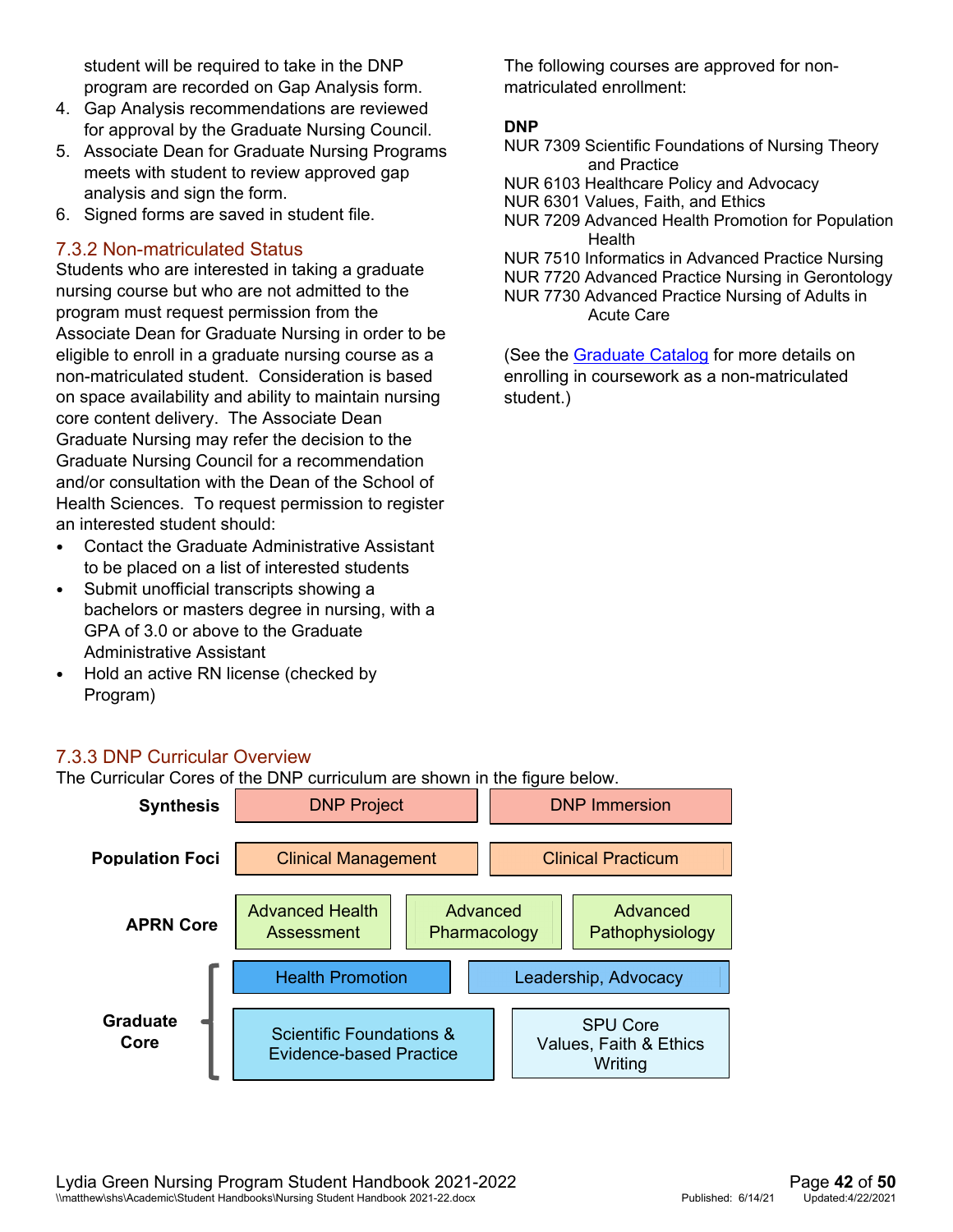#### Graduate Core: Theory and Science

The foundation of the DNP curriculum includes core didactic coursework in providing scientific foundations and evidence-based practice, leadership, advocacy, health promotion and role development. These courses not only fulfill requirements outlined in the AACN DNP Essentials, they also lay the groundwork for the clinical didactic and practicum coursework. In addition, students will complete SPU-specific coursework in the area of professional writing and value-based ethics.

NUR 6110: Writing for the Health Professional

NUR 6301: Values, Faith and Ethics

NUR 7101: Professional Identity and Leadership in Inter-Professional Practice

NUR 6103: Health Policy and Advocacy

NUR 7104: Foundations of Healthcare Delivery Systems, Economics, and Finance for Advanced Practice Nursing

NUR 7105: Professional Issues and Role Transition NUR 7106: Financial and Business Management for Advanced Practice Nursing

NUR 7209: Advanced Health Promotion for Population Health

NUR 7510: Informatics in Advanced Practice **Nursing** 

NUR 7309: Scientific Foundations of Nursing Theory & Practice

NUR 7310: Quality Improvement and Program **Evaluation** 

NUR 7311: Practice Inquiry 1: Foundations of Evidence Based Practice

NUR 7312: Practice Inquiry 2: Synthesis and Translation of Evidence for Practice

#### APRN Core

The APRN core courses in the DNP curriculum include coursework in advanced health assessment, advanced pharmacology, and advanced clinical pathophysiology (i.e., the 3-P's). These three areas provide the cornerstone of advanced practice and with their completion, students advance to coursework in the clinical management of health and illness. Together, the clinical theory courses (Graduate and ARPN core) prepare students for the practice/population-based clinical management courses.

NUR 6211: Advanced Health Assessment NUR 7212: Clinical Reasoning and Advanced Health Assessment

NUR 7213: Advanced Clinical Pathophysiology

NUR 6214: Advanced Pharmacology I

NUR 7215: Advanced Pharmacology 2

Population Foci and Role

coursework in clinical management. Consistent with the APRN Consensus Model, nurse practitioner (NP) tracks focus on the primary care populations including families and individuals across the lifespan (FNP) and young adult to the older adult including the frail elderly (AGNP). The population focus for the AGCNS also includes the young adult to the older adult including the frail elderly and in wellness through acute care.

Students achieve core competencies for the APRN in population context through comprehensive

The practice component of the DNP curriculum builds increasing competency and skills through the advanced practice clinical practicum, the DNP project and immersion practicum. Through mentored clinical practica with community preceptors and faculty supervision, students develop increasing competence engaging in direct and indirect patient care at multiple, diverse practice sites, as well as through an immersion experience. Clinical practica are organized to build increasing competency leading to end-of-program competencies for entry-level APRN practice. As such, while course descriptions are similar across the clinical practica courses, an emerging level of independence differentiates the learning outcomes and expected competencies.

| NUR 6710: Advanced Practice Nursing in Pediatric      |
|-------------------------------------------------------|
| <b>Primary Care</b>                                   |
| <b>NUR 7720: Advanced Practice Nursing in</b>         |
| Gerontology                                           |
| NUR 7730: Advanced Practice Nursing of Adults in      |
| <b>Acute Care</b>                                     |
| NUR 7740: Advanced Clinical Management 1:             |
| Acute and Chronic Conditions in the Adolescent        |
| and Adult Patient                                     |
| NUR 7741: Advanced Clinical Management 2:             |
| Chronic and Behavioral Health Conditions in the       |
| <b>Adolescent &amp; Adult</b>                         |
| <b>NUR 7742: Advanced Clinical Management 3:</b>      |
| Gender-based Care and Obstetrics in the               |
| <b>Adolescent and Adult Patient</b>                   |
| <b>NUR 7930: Simulation and Field Experience</b>      |
| <b>Practicum for the Nurse Practitioner</b>           |
| <b>NUR 7931: Advanced Practice Clinical Practicum</b> |
| I: Nurse Practitioner                                 |
| <b>NUR 7932: Advanced Practice Clinical Practicum</b> |
| II: Nurse Practitioner                                |
| Continued on following page)                          |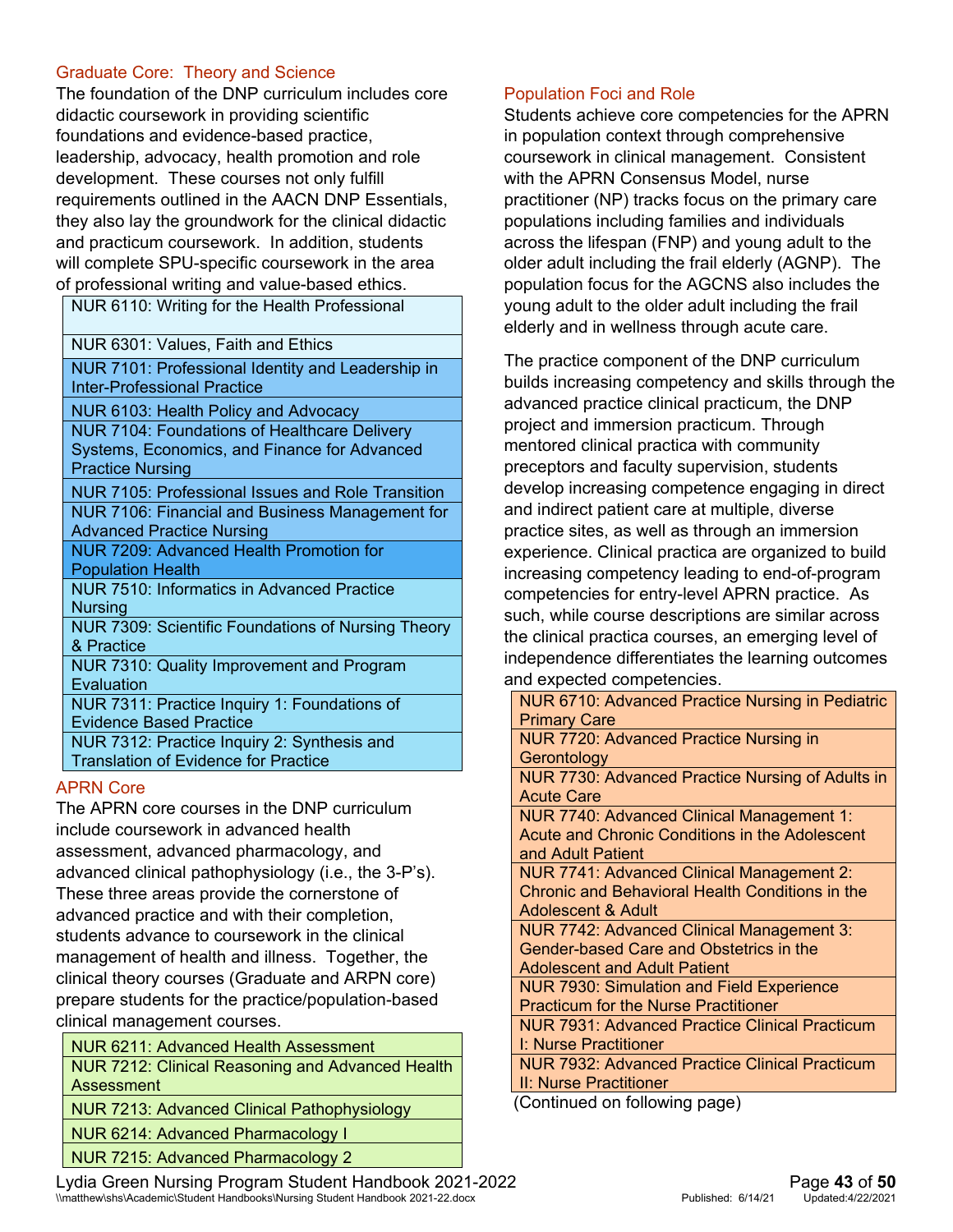NUR 7933: Advanced Practice Clinical Practicum III: Nurse Practitioner

NUR 7934: Simulation and Field Experience Practicum for the Clinical Nurse Specialist NUR 7935: Advanced Practice Clinical Practicum I: Clinical Nurse Specialist

NUR 7936: Advanced Practice Clinical Practicum II: Clinical Nurse Specialist

NUR 7937: Advanced Practice Clinical Practicum III: Clinical Nurse Specialist

The DNP degree requires a minimum of 1000 practice hours for each of the tracks (see "DNP [Practicum Hours"](#page-44-0)).

#### Synthesis: DNP Project and Synthesis Immersion **Experience**

The DNP curriculum culminates with the completion of the DNP project and a synthesis immersion experience. The DNP Project incorporates the DNP Essentials in a guided scholarly systematic investigation of a real-world practice problem/health issue in collaboration with a community agency. The project demonstrates student's ability to generate new knowledge through innovation of practice change/translation of evidence in specific practice settings or with specific populations to improve health outcomes or resolve gaps between evidence and practice or health policy.

NUR 7995: DNP Scholarly Project Proposal NUR 7996: DNP Scholarly Project NUR 7939: Advanced Practice Synthesis Practicum: Post-Masters APRN NUR 7938: DNP Immersion Practicum

Components of the DNP project include problem identification; project proposal, implementation, and evaluation; and plans for sustainment of the practice change. Students will work both with faculty and community-based mentors to complete their projects.

The DNP synthesis immersion experience provides a concentrated opportunity to implement the doctorally-prepared APRN role. The experience requires synthesis and application of APRN competencies, leadership strategies and practice inquiry in organizational and practice contexts. Post-Graduate certified APRNs will complete their synthesis practicum experience over three quarters focusing on application of DNP competencies within the APRN specialty at an organizational level and the most advanced level of APRN practice.

#### <span id="page-43-0"></span>7.3.4 DNP Degree Requirements

The [SPU Graduate Catalog](https://spu.edu/catalog) provides a summary of the degree-requirements for the DNP, including course title and credits for each of the APRN specialty tracks: Family Nurse Practitioner, Adult/Gerontology Nurse Practitioner, Adult/Gerontology Clinical Nurse Specialist.

Course sequencing for DNP students depends on their qualifications (i.e., post-BSN or post-graduate) at the time of matriculation. Sample plans of study for the BSN to DNP and the post-Master's APRN are linked on the [SHS website.](http://spu.edu/academics/school-of-health-sciences/graduate-nursing-program/dnp-pathways) Students entering as post-graduate, but not certified as an APRN, will follow a similar curriculum plan to the BSN to DNP student.

A request for a [gap analysis](#page-40-2) is submitted by the student to the Associate Dean for Graduate Nursing or designated faculty representative and is conducted to determine which additional courses will be required for the SPU DNP degree.

#### Post-Graduate DNP Degree for Advanced Practice Nurses with Certification

The post-graduate DNP degree builds on the master's degree in advanced practice nursing (Nurse Practitioner or Clinical Nurse Specialist). Students complete the Graduate Core and Synthesis (includes DNP Scholarly project) courses.

#### Post-Graduate DNP Degree for those seeking Specialty Certification

The post-graduate DNP for masters-prepared nurses who wish to complete the Family Nurse Practitioner, Adult-Gerontology Nurse Practitioner, or Adult-Gerontology Clinical Nurse Specialist builds on master's level coursework, with the student completing the DNP curriculum at SPU.

#### 7.3.4.1 DNP Scholarly Project

The completion of a DNP Scholarly Project is one of the primary components of the degree and a degree requirement. More details regarding the DNP Scholarly Project see the [DNP Scholarly](https://wiki.spu.edu/x/l4BXDQ)  [Project Guide.](https://wiki.spu.edu/x/l4BXDQ)

#### *DNP Scholarly Project Credit Hours*

A minimum of 8 total credits are required, however, DNP chairs will determine the credit hours to be taken by students for successful completion of the DNP Scholarly Project. The project begins in NUR 7995 DNP Scholarly Project Proposal, a 3-credit regularly scheduled course. In subsequent

Lydia Green Nursing Program Student Handbook 2021-2022<br>
\\matthew\shs\Academic\Student Handbooks\Nursing Student Handbook 2021-22.docx<br>
Published: 6/14/21 Updated:4/22/2021 \\matthew\shs\Academic\Student Handbooks\Nursing Student Handbook 2021-22.docx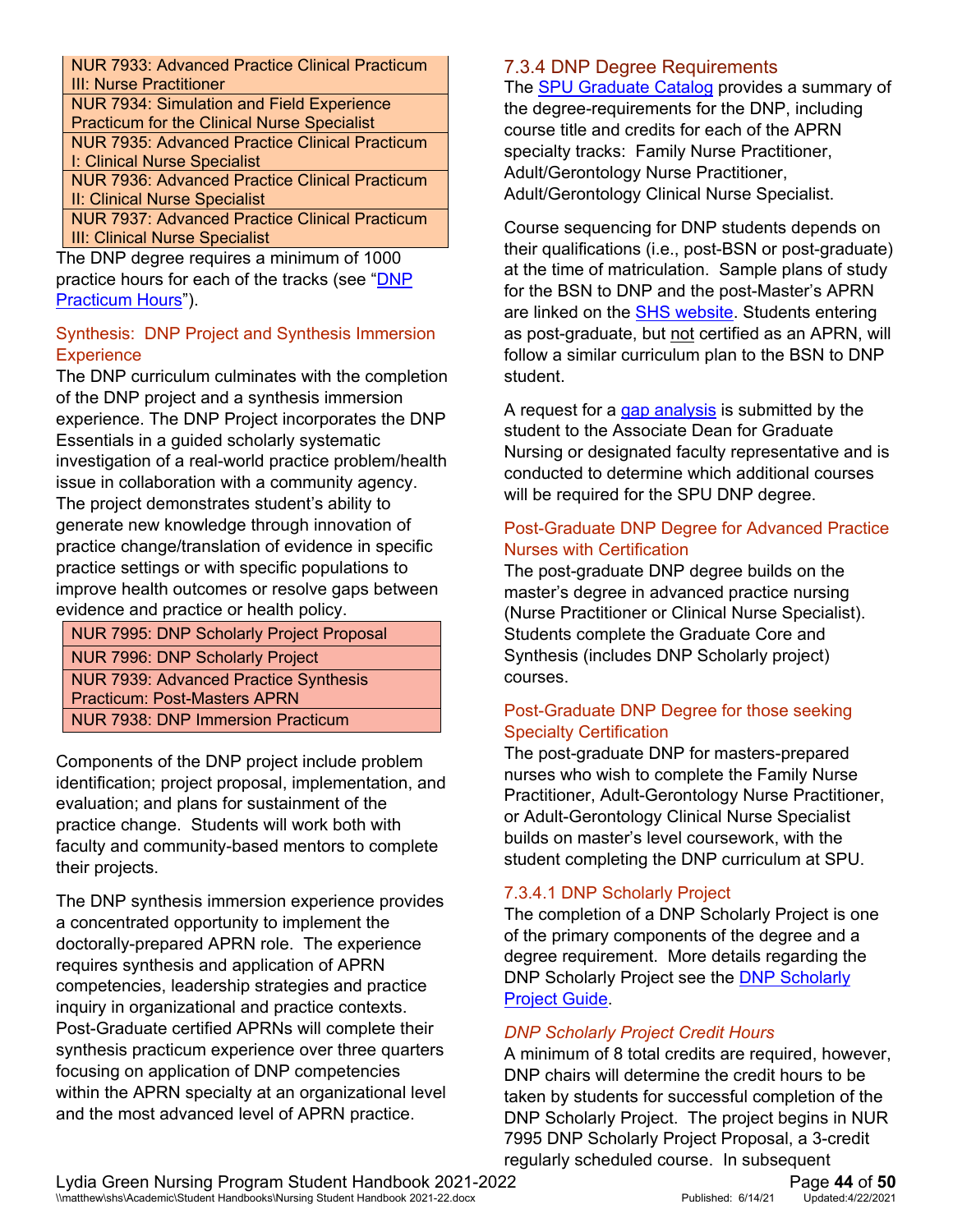quarters, students register for NUR 7996 DNP Scholarly Project, a variable credit course, for a minimum total of 4-credits at the direction of their project chair. (Typically, students register for NUR 7996 at 2-credits per quarter for two quarters.) In the final quarter of the project students register for NUR 7997 DNP Scholarly Project Completion at 1 credit as they complete the final academic project deliverables.

#### *DNP Scholarly Project Progression*

With typical progression the DNP scholarly project is 4 quarters in length. Regardless of the number of quarters students need to complete their project under NUR 7996 DNP Scholarly Project, the final quarter will be used to write up the project report and complete the final academic deliverables under NUR 7997 DNP Scholarly Project Completion.

Registration for each quarter of NUR 7996 and NUR 7997 requires permission from the faculty chair via the Banner Information System, therefore students should be in contact with their chair prior to registration each quarter.

#### <span id="page-44-0"></span>7.3.4.2 DNP Practicum Hours

The DNP practicum is an essential component of the practice doctorate degree.

The practicum provides an opportunity for meaningful engagement from multiple interprofessional experts from healthcare and other appropriate disciplines in both direct care and leadership. At the end of the practicum experience, students must be able to demonstrate identified competencies related to the AACN DNP Essentials and the SPU DNP program outcomes.

The DNP degree requires a minimum of 1000 practice hours for each of the tracks. Of the 1000 hours, a minimum of 500 faculty supervised clinical hours focused on direct care of individuals and families within the APRN specialty are required for board certification and state licensure. Students with current board certification or licensure in their selected APRN specialty track may apply up to 500 hours of previously documented clinical practicum hours toward the required 1000 hours.

In order for students to obtain the core, populationfocused and DNP competencies as outlined by the National Organization of Nurse Practitioner Faculties (NONPF), National Association of Clinical Nurse Specialists (NACNS) and the AACN DNP Essentials, a combination of direct care hours to

individuals and families within the APRN specialty and indirect hours of other mentored learning experiences are required. Students will work in collaboration with their academic advisor, course faculty, or DNP Project Chair to identify appropriate practicum experiences.

| <b>Practicum</b>                                             | Direct Care |                                                     | Total<br>hours |
|--------------------------------------------------------------|-------------|-----------------------------------------------------|----------------|
| Not Certified,<br><b>BSN-DNP or</b><br>720<br><b>MSN-DNP</b> |             | 280                                                 | 1000           |
| Certified,<br>(certification=500)<br><b>Post-Graduate</b>    |             | 500<br>(may include<br>direct and<br>indirect care) | 1000           |

The direct care practicum hours must be with a preceptor in which direct patient care is provided to individuals, families and populations in the population-focused areas of APRN practice related to the population role and foci.

In addition to the direct care hours, other mentored learning experiences assist the student to achieve DNP competencies as outlined in the [AACN DNP](http://www.aacnnursing.org/Portals/42/Publications/DNPEssentials.pdf)  [Essentials](http://www.aacnnursing.org/Portals/42/Publications/DNPEssentials.pdf) and are a part of the 1000 practice hour requirement and completed as an immersion experience

The following are examples (not an exhaustive list) of activities students can log as indirect practicum hours (for DNP Scholarly Project, Simulation, Immersion, and other non-clinical hours)*:* 

- Suturing/IUD placement/other simulation workshops.
- Meetings with consultants and content experts to learn about approaches for addressing the scholarly project problem
- Community meetings
- Program evaluation or quality improvement activities within a clinical environment
- Collecting data
- Presentations to or facilitating work groups related to the scholarly project, e.g. planning and project development
- Workshop or conference attendance when directly related to the scholarly project (8 hours maximum)
- Scholarly project grant preparation or funding proposals
- Journal article manuscript preparation and submission
- Preparation of agency and school deliverables.
- Policy analysis and advocacy within a legislative or political action forum

Lydia Green Nursing Program Student Handbook 2021-2022<br>
\\matthew\shs\Academic\Student Handbooks\Nursing Student Handbook 2021-22.docx<br>
Published: 6/14/21 Updated:4/22/2021 \\matthew\shs\Academic\Student Handbooks\Nursing Student Handbook 2021-22.docx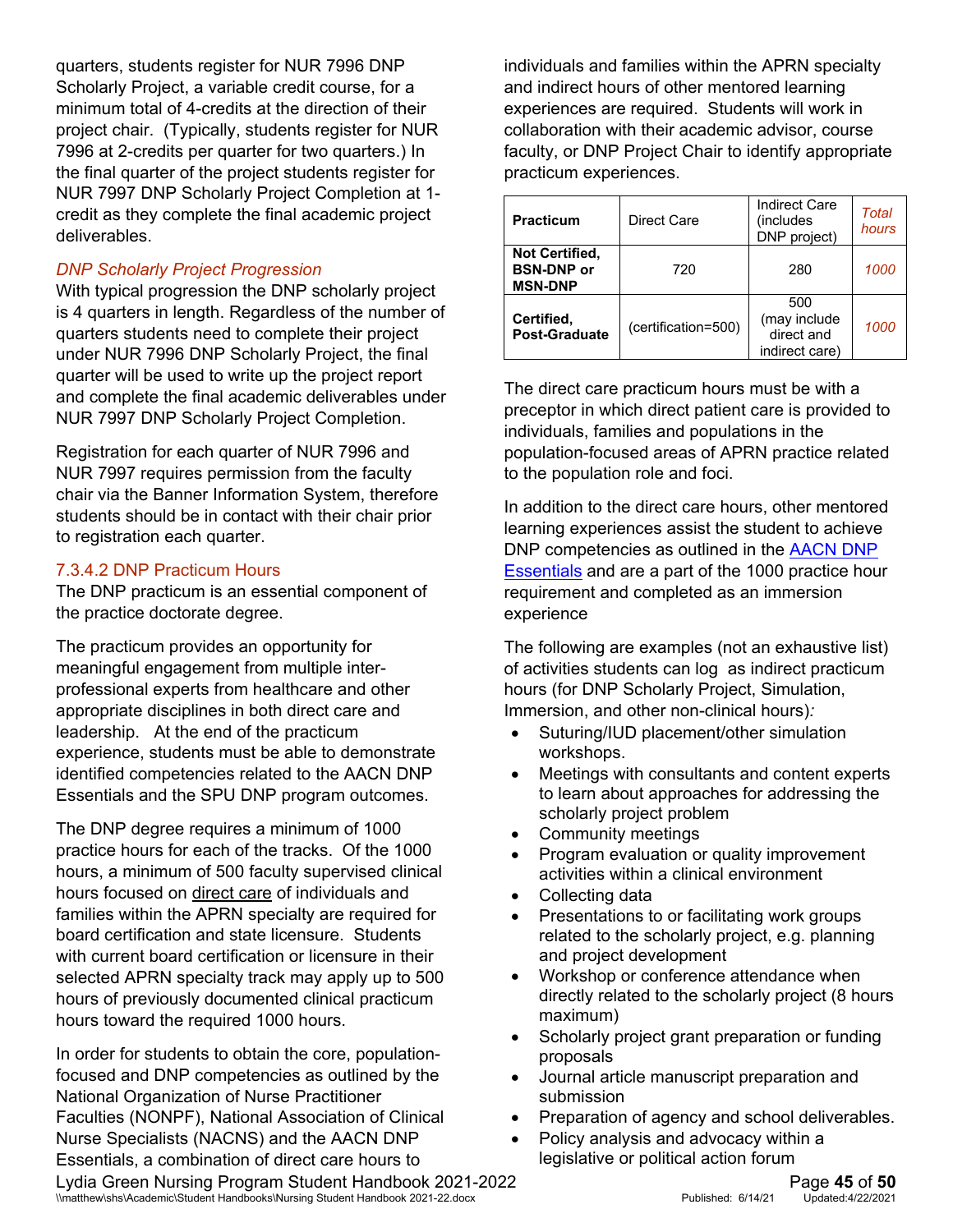- Project-relevant tool development
- Participating in a local, regional or state-wide health initiative
- Working with an agency or professional organization, committee or task force
- Implementation of business plan
- Leadership/development of interprofessional/interdisciplinary team
- Staff development activities/project
- Time spent participating in a health initiative in the agency, healthcare system, state or national agency
- Other creative activities with direct relationship to the scholarly project as negotiated with the faculty Chair

Practicum hours do not include:

Time spent traveling to and from seminars/conferences or clinical sites

- Conferences that would be part of the routine work experience
- Preparation for or required work in any other DNP course
- Routine work hours

#### 7.3.4.3 Reflective Portfolio

1. A web based, reflective portfolio documenting achievement of [the AACN Essentials of Doctoral](http://www.aacnnursing.org/Portals/42/Publications/DNPEssentials.pdf)  [Education for Advanced Nurse Practice](http://www.aacnnursing.org/Portals/42/Publications/DNPEssentials.pdf) (DNP Essentials) and [the SPU DNP Program Outcomes](https://canvas.spu.edu/courses/30507/pages/dnp-program-outcomes) (Program Outcomes) is a degree requirement for all DNP students at SPU. This portfolio must include reflections on evidence that demonstrates the student is a clinical scholar. For more details regarding the DNP Reflective Portfolio see the [DNP Reflective](https://wiki.spu.edu/x/PQLPDQ)  [Portfolio Guide.](https://wiki.spu.edu/x/PQLPDQ)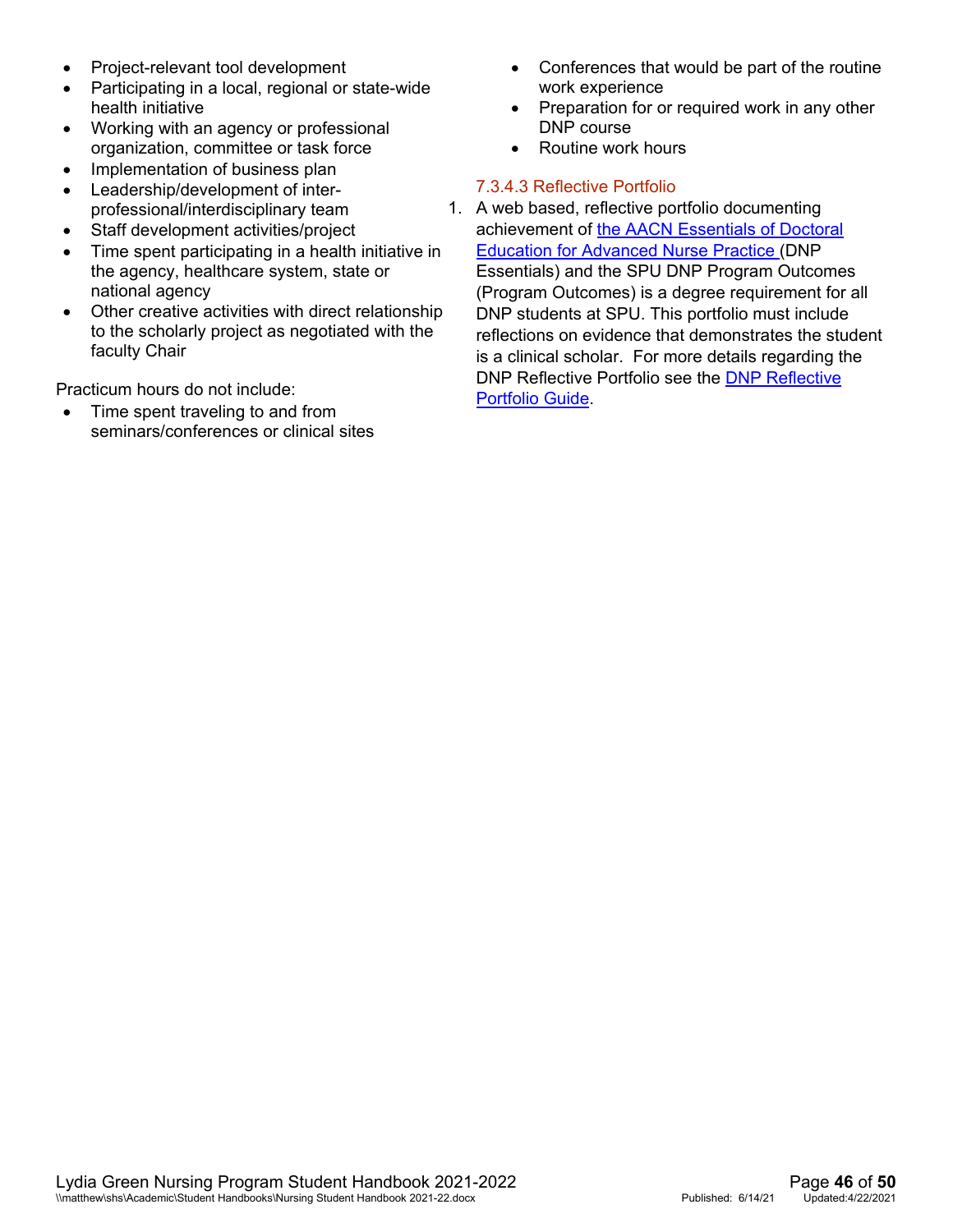## <span id="page-46-0"></span>Appendix A: Graduate Competency Level & Graduate Writing Criteria for Graduate Assignments

The content described under each area describes the general grading principles of graduate level writing. Each assignment will have specific requirements and will vary according to the faculty and the instructions for the course assignment. Graduate faculty will use this guide in conjunction with specific criteria and/or a grading rubric for the assignment. Graduate faculty will return papers that are unacceptable in any of these categories to the student for a mandatory revise and resubmission. The faculty will assess penalty points for revise/resubmit. All submitted assignments conform to the requirements of the Publication Manual of the American Psychological Association  $(7<sup>th</sup>$  edition; student paper quidelines), unless otherwise noted.

#### <span id="page-46-1"></span>Language Mechanics:

All writing assignments should follow APA format and be substantially free of mechanical errors—spelling, punctuation, and sentence/paragraph construction are to standard.

| <b>Superior</b>          | <b>Strong</b>            | <b>Adequate</b>          | <b>Not Acceptable</b>     |
|--------------------------|--------------------------|--------------------------|---------------------------|
| Conforms to APA          | Very few, if any         | Some deviation from      | Significant deviation     |
| standards. Additionally, | deviations from APA      | APA standards, Errors    | from APA standards.       |
| there are no spelling or | standards. Additionally, | in spelling, punctuation | There is a pattern of     |
| punctuation errors, and  | minimal spelling,        | and grammar are          | errors in spelling,       |
| grammar mechanics are    | punctuation, or          | present, but relatively  | punctuation, and          |
| correct (e.g. no fused   | grammar errors. In       | minor and do not         | grammar that interfere    |
| sentences or sentence    | general, sentence and    | interfere with the logic | with the ogic and flow of |
| fragments, subject/verb  | paragraph structure are  | and flow of the          | the assignment and        |
| agreement, correct use   | sound and effective.     | assignment.              | make it difficult to read |
| of verb tenses, and      |                          | Conventions regarding    | and understand.           |
| antecedents). Sentence   |                          | sentence and             | Conventions regarding     |
| and paragraph structure  |                          | paragraph structure are  | sentence and paragraph    |
| are complete/cohesive    |                          | adequate, but could be   | structure are not met.    |
|                          |                          | improved.                |                           |

#### <span id="page-46-2"></span>Writing Style

The writing style demonstrates fluency in the use of language; an appropriate presence of the writer's interaction with the topic/material within the guidelines of APA is permissible. Note: In accordance with APA guidelines, writer should generally avoid first person pronouns.

| , galacillos, milet cheala generally avela life, percent prenoanol<br><b>Superior</b><br><b>Adequate</b><br><b>Not Acceptable</b><br><b>Strong</b> |                           |                            |                          |  |
|----------------------------------------------------------------------------------------------------------------------------------------------------|---------------------------|----------------------------|--------------------------|--|
|                                                                                                                                                    |                           |                            |                          |  |
| Demonstrates care,                                                                                                                                 | The language and          | Substantially correct, but | Wordy and repetitive     |  |
| creativity, and variety in                                                                                                                         | writing demonstrate an    | does not relay the         | throughout; sentence     |  |
| the sentence structure                                                                                                                             | appropriate reflection of | central idea in a          | structure and word       |  |
| and phrasing choices                                                                                                                               | the writer's knowledge,   | cohesive, logical,         | choices are elementary,  |  |
| to inform the reader.                                                                                                                              | ease, and interaction     | manner. Style of           | showy, or inappropriate. |  |
| The writing is highly                                                                                                                              | with the content. Clear   | language, word choices,    | A pattern of ambiguous   |  |
| readable, drawing and                                                                                                                              | presentation of           | and sentence structure     | phrasing is present      |  |
| maintaining interest.                                                                                                                              | synthesis of ideas in a   | are lacking or limited.    | throughout. Assignment   |  |
| The writer's personal                                                                                                                              | general cohesive          | Some instances of          | shows lack of evidence   |  |
| interest is evident in                                                                                                                             | manner that highlights    | wordiness and/or           | of personal pride in the |  |
| appropriate ways.                                                                                                                                  | ideas with little to no   | excessive repetition of    | work; reading is hard    |  |
| Word choice is strong                                                                                                                              | disparity. Word choice    | ideas. The assignment      | work. There is limited   |  |
| and appropriate, and                                                                                                                               | is strong; and            | could be improved to be    | evidence of any care     |  |
| paragraphs meld                                                                                                                                    | paragraphs mostly         | more cohesive and          | given to fulfilling the  |  |
| together to form a                                                                                                                                 | meld together to form a   | better meet assignment     | assignment criteria.     |  |
| cohesive whole.                                                                                                                                    | cohesive whole.           | criteria.                  |                          |  |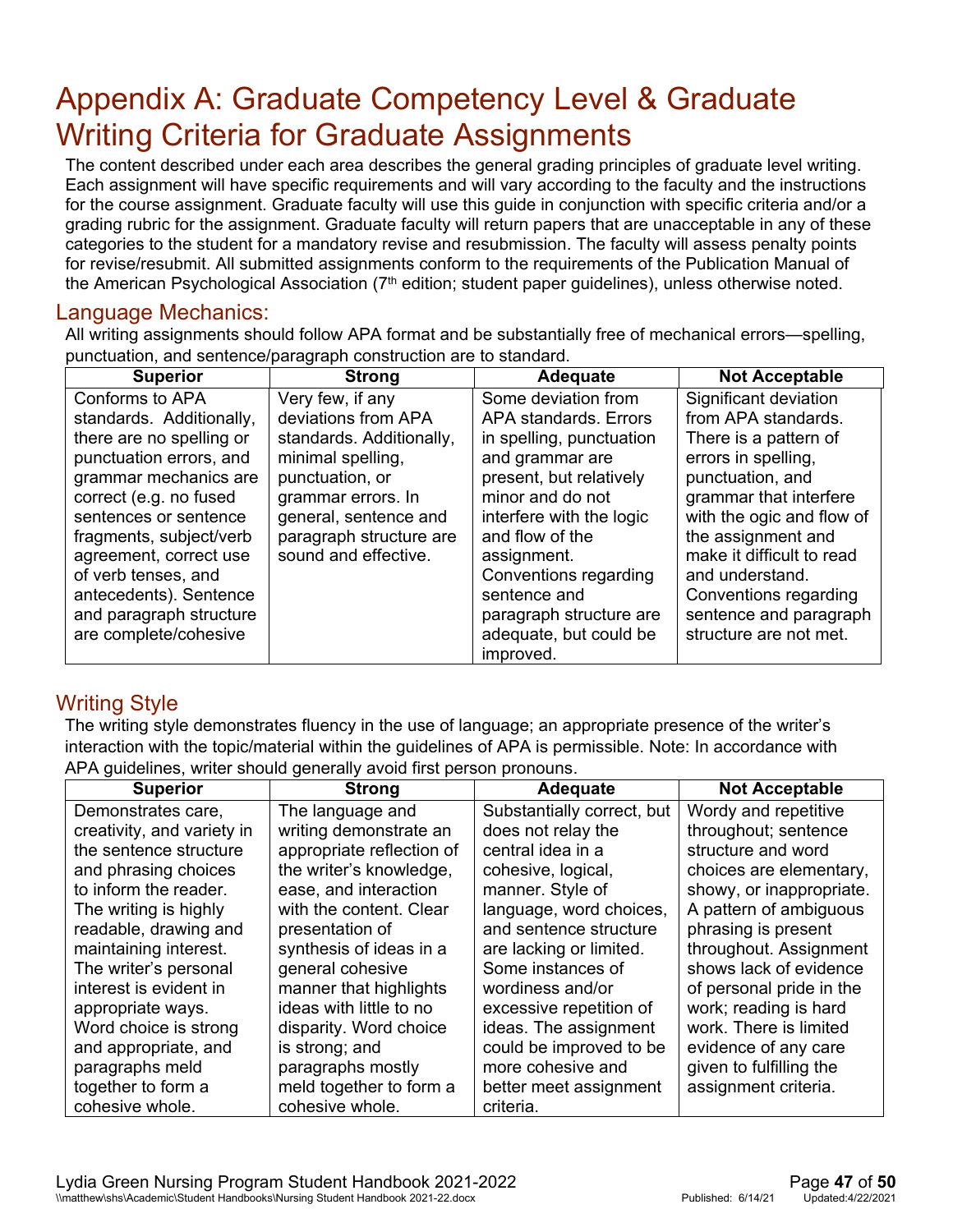#### <span id="page-47-0"></span>**Organization**

Writing is well organized and follows the specific directions of the assignment. Ideas are accurate and clear, with a central idea/theme (thesis driven essay) that is developed step by step in each paragraph and section, such that the paper is cohesive and progresses logically. The central idea is introduced, has supporting claims with evidence provided, and a conclusion or summary is provided.

| <b>Superior</b>           | <b>Strong</b>             | Adequate                  | <b>Not Acceptable</b>     |
|---------------------------|---------------------------|---------------------------|---------------------------|
| Interesting and           | Introduction and          | Introduction and          | Introduction and          |
| appropriate introduction  | conclusion are clear and  | conclusion contain        | conclusion are missing    |
| and conclusion; smooth,   | mostly appropriate;       | appropriate information,  | or unclear; there is no   |
| clear transitions         | smooth transitions        | but may lack interest,    | clear central idea, or a  |
| between successive,       | between successive,       | information, or a         | significant part of the   |
| logically-related         | logical paragraphs. A     | synthesis of ideas.       | assignment does not       |
| paragraphs. One central   | clear central idea was    | Organization is present,  | seem to be related to it. |
| idea is pursued           | pursued and evidenced     | but the transitions or    | There is little to no     |
| throughout the            | throughout the paper,     | logical links between     | organization present:     |
| assignment. Supporting    | although organization of  | ideas or paragraphs are   | major breaks in logic or  |
| ideas are concise and     | ideas could be            | sometimes illogical or    | transitions make it       |
| clearly related; fits the | improved. Supporting      | unclear. Some evidence    | difficult, or impossible, |
| letter and spirit of the  | ideas a presented and     | of a central theme is     | to follow the writers     |
| assignment. Citations     | mostly fit the letter and | present, but is unclear   | thinking; misses the      |
| and supportive evidence   | spirit of the assignment. | and not all of paper fits | intent of the assignment. |
| justify the ideas.        | Citations and evidence    | the identified theme.     | Paper does not address    |
|                           | support the ideas         | Citations and evidence    | some, or all, of the      |
|                           | presented.                | do not always support     | assignment guidelines.    |
|                           |                           | the ideas presented, or   | In general, citations and |
|                           |                           | are missing.              | evidence are missing or   |
|                           |                           |                           | used inappropriately.     |
|                           |                           |                           |                           |

#### <span id="page-47-1"></span>Content, Depth & Accuracy

The written assignment demonstrates an appropriately comprehensive grasp of relevant concepts, and supports those concepts with accurate and up to date facts and details. Assignment requirements are clearly fulfilled with an appropriate balance between writer's own synthesis and supportive cited evidence.

| <b>Superior</b>                                    | <b>Strong</b>               | <b>Adequate</b>                | <b>Not Acceptable</b>     |
|----------------------------------------------------|-----------------------------|--------------------------------|---------------------------|
| A mature, thoughtful                               | Demonstrates an             | Presents a general             | Presents little to no     |
| grasp of the appropriate                           | appropriate grasp of the    | understanding of               | understanding of          |
| context of the central                             | central idea. Covers the    | important concepts, and        | important concepts.       |
| idea. Shows depth and                              | content accurately. The     | supporting facts/details       | Assignment imparts the    |
| accuracy in                                        | majority of citations       | are adequate overall, but      | sense that the writer     |
| understanding the                                  | strengthen and lend         | some points are not well       | does not grasp either the |
| relationships between                              | credence to the central     | illustrated or supported.      | central idea or a number  |
| facts, details, and ideas is theme and appropriate |                             | Citations are adequate         | of the supporting         |
| present. Citations are                             | justification with relevant | but do not lend credence       | concepts. Citations are   |
| appropriate lend                                   | citations provided. Meets   | or scientific justification in | lacking or present a      |
| credence to the ideas                              | the specific content        | general throughout             | strong unintended bias.   |
| presented. More than                               | criteria for the            | paper. Key content             | Content criteria for the  |
| adequately fulfills the                            | assignment.                 | criteria for the               | assignment has not been   |
| specific content criteria                          |                             | assignment may be              | lmet.                     |
| for the assignment.                                |                             | missing.                       |                           |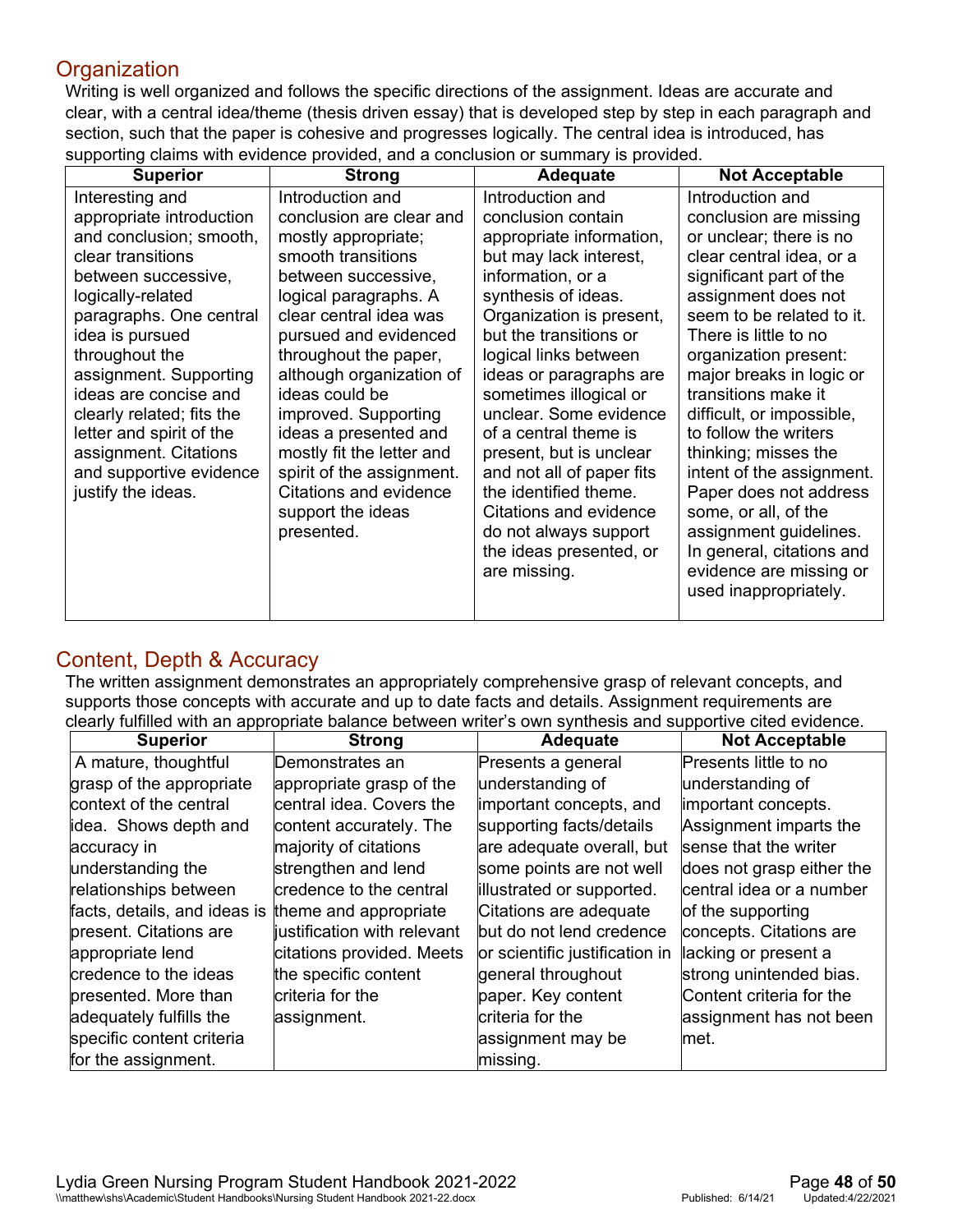#### <span id="page-48-0"></span>Critical Analysis and Synthesis

The writing assignment demonstrates ability to critically analyze the available evidence and synthesize it into a cohesive whole for their audience.

| <b>Superior</b>                                                                                                                                                                                         | <b>Strong</b>                                                                                                                                                                                                                    | <b>Adequate</b>                                                                                                                                                                                | <b>Not Acceptable</b>                                                                                                                                                                                                                                    |
|---------------------------------------------------------------------------------------------------------------------------------------------------------------------------------------------------------|----------------------------------------------------------------------------------------------------------------------------------------------------------------------------------------------------------------------------------|------------------------------------------------------------------------------------------------------------------------------------------------------------------------------------------------|----------------------------------------------------------------------------------------------------------------------------------------------------------------------------------------------------------------------------------------------------------|
| The synthesis of ideas<br>reflect graduate level<br>critical analysis of ideas.<br>Critical thought, objective<br>analysis, fairness, and<br>probing interaction is<br>evident throughout the<br>paper. | Demonstrates a concise<br>synthesis of ideas that<br>satisfy the requirements<br>of the assignment.<br>Critical thought and<br>objective analysis are<br>generally apparent<br>throughout the paper.                             | The meaning of ideas or<br>synthesis of critical<br>thought is not present<br>throughout the whole<br>paper, or there are<br>questions raised in the<br>reader's mind that are<br>lunanswered. | Superficial thought<br>and/or use of<br>demonstrated evidence<br>demonstrates a<br>misunderstanding of key<br>concepts. There is little<br>presentation of the<br>relationships between<br>facts, details, and ideas.                                    |
| For example:<br>• Comprehensive<br>appraisal of evidence.<br>• Clear synthesis of the<br>evidence<br>• Comprehensive<br>discussion of strengths,<br>weaknesses, gaps, and<br>limitations for topic.     | For example:<br>$\bullet$ Strong appraisal of<br>evidence.<br>• Most evidence is<br>synthesized, but some<br>only analyzed or<br>mentioned<br>$\bullet$ Strong discussion of<br>strengths, weaknesses,<br>gaps, and limitations. | For example<br>• Adequate appraisal of<br>evidence.<br>• Evidence is analyzed<br>but not synthesized.<br>• Adequate discussion of<br>strengths, weaknesses,<br>gaps, and limitations.          | For example:<br>$\bullet$ Evidence is identified,<br>but not analyzed.<br>$\bullet$ Discussion of<br>strengths, weaknesses,<br>gaps, and limitations is<br>limited.<br><b>OR</b><br>$\bullet$ Lack of evidence<br>provided throughout the<br>assignment. |

#### <span id="page-48-1"></span>Definitions:

**critical thinking** – the objective, systematic, and rational analysis and evaluation of factual evidence in order to form a judgement on a subject, issue, etc.

**analysis** – a detailed examination or study of something so as to determine its nature, structure, or essential features. Also: the result of this process; a detailed examination or report; a particular interpretation or formulation of the essential features of something. (When used in writing, this is the critical examination of the available sources and the evidence they offer.)

**synthesis** – the putting together of parts or elements so as to make up a complex whole; the combination of immaterial or abstract things, or of elements into an ideal or abstract whole. (When used in writing, the elements are other sources and the evidence they offer, and the whole is the new conclusions drawn by the writer using that evidence.)

Definitions adapted from: Oxford English Dictionary. (2020). https://www.oed.com